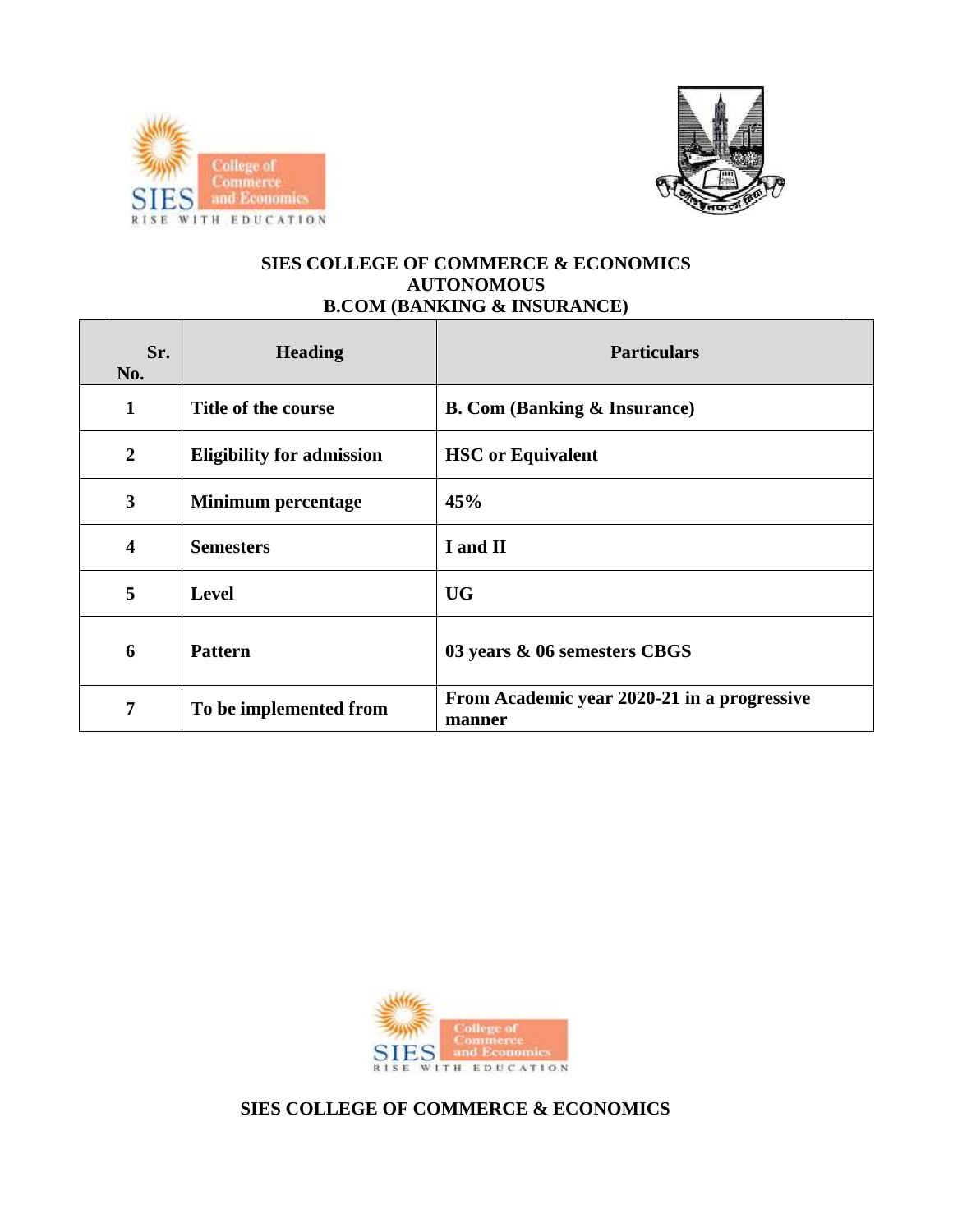# **(AUTONOMOUS) (Affiliated to University of Mumbai) RE-ACCREDITED GRADE "A" BY NAAC**

# **BOARD OF STUDIES B.COM (BANKING & INSURANCE)**

# **(WITH EFFECT FROM THE ACADEMIC YEAR 2020-2021)**

#### **OBJECTIVES OF THE PROGRAMME:**

- 1. To exploit opportunities in the Banking & Finance industry.
- 2. To create better avenues for improving employability.
- 3. To provide exposure to operational environment.
- 4. To enable increased industry academia interaction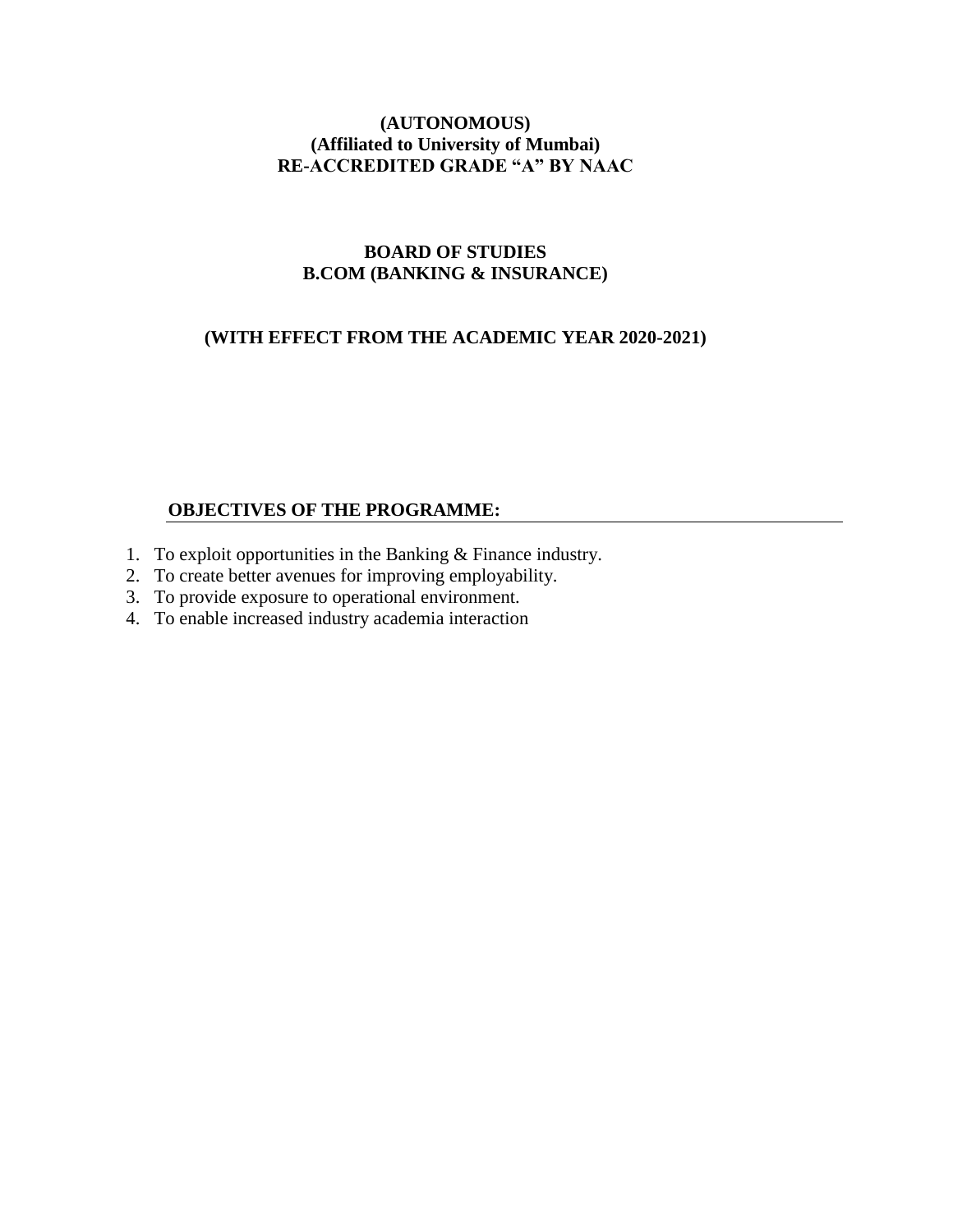| <b>SEMESTER I</b>          |                                                      |                                                     |                                                                   |  |
|----------------------------|------------------------------------------------------|-----------------------------------------------------|-------------------------------------------------------------------|--|
| <b>Serial No</b>           | Course code                                          | <b>Credits</b>                                      | <b>Course Name</b>                                                |  |
| 1                          |                                                      | <b>Discipline Related Elective Courses (DRE)</b>    |                                                                   |  |
| 1                          | <b>BBIS101</b>                                       | 0 <sub>3</sub>                                      | <b>Environment and Management of Financial</b><br><b>Services</b> |  |
| $\overline{2}$             | <b>BBIS102</b>                                       | 03                                                  | <b>Principles of Management</b>                                   |  |
| 3                          | <b>BBIS103</b>                                       | 03                                                  | <b>Financial Accounting - I</b>                                   |  |
| $\mathbf{I}$               | <b>ABILITY ENHANCEMENT COURSES (AEC)</b>             |                                                     |                                                                   |  |
| <b>IIA</b>                 | <b>ABILITY ENHANCEMENT COMPULSORY COURSE</b>         |                                                     |                                                                   |  |
| $\boldsymbol{4}$           | <b>BBIS104</b>                                       | 0 <sub>3</sub><br><b>Business Communication - I</b> |                                                                   |  |
| <b>IIB</b>                 | <b>SKILL ENHANCEMENT ELECTIVE COURSE</b>             |                                                     |                                                                   |  |
| 5                          | <b>BBIS105</b><br><b>Foundation course - I</b><br>02 |                                                     |                                                                   |  |
| Ш                          | <b>CORE COURSES (CC)</b>                             |                                                     |                                                                   |  |
| 6                          | <b>BBIS106</b>                                       | 0 <sub>3</sub>                                      | <b>Business Economics - I</b>                                     |  |
| $\overline{7}$             | <b>BBIS107</b>                                       | 03                                                  | <b>Quantitative Methods - I</b>                                   |  |
| <b>TOTAL CREDITS</b><br>20 |                                                      |                                                     |                                                                   |  |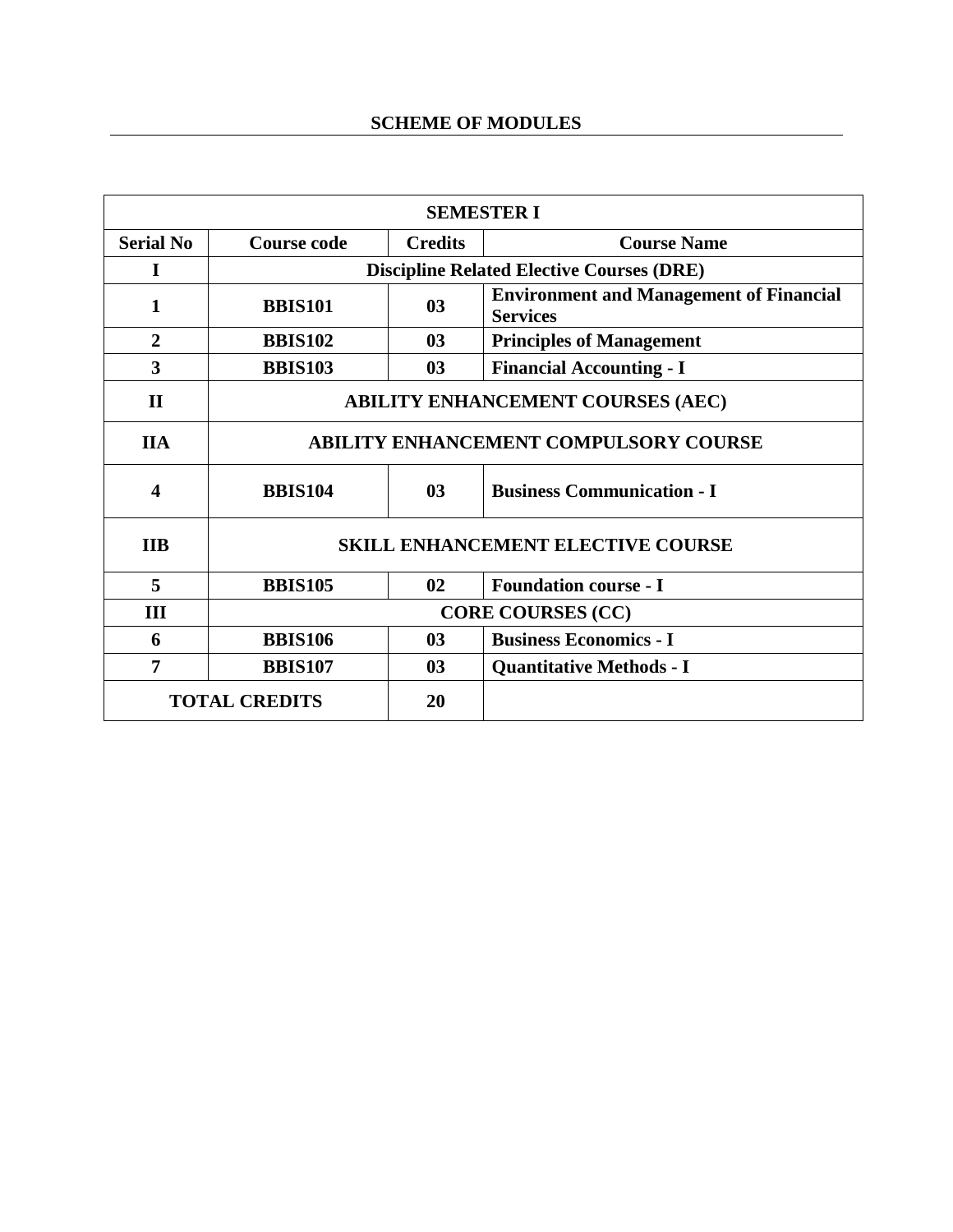# **Environment and Management of Financial Services**

#### **COURSE CODE : BBIS101 COURSE CREDIT: 03**

# **Course Objectives:**

- · To understand the basics of Indian Financial System.
- · To study brief history of commercial banking in India, their functions and major items of liabilities and assets.
- · To develop basic understanding about the banking sector, its working and various banking services.

| Sr. No         | <b>Syllabus</b>                                                                                                                                                                                                                                                                                                                                                                                                                                     | No. of<br><b>lectures</b> |
|----------------|-----------------------------------------------------------------------------------------------------------------------------------------------------------------------------------------------------------------------------------------------------------------------------------------------------------------------------------------------------------------------------------------------------------------------------------------------------|---------------------------|
| 01             | <b>Module -1- Introduction to Financial System</b><br>Institutional set- up, Marketing Structure, Instruments,<br>Overview of different kinds of financial services. Meaning and<br>concepts of Leasing, factoring, forfaiting, Bill financing/Bill<br>discounting, housing finance, letter of credit, insurance, venture<br>capital, merchant banking, stock broking and credit rating.<br>Meaning, Definition and scope of Banking and Insurance. | 15                        |
| 02             | <b>Module-2 -Phases of Development of Banking and Insurance</b><br>Significance and Role of Banking and Insurance in mobilizing<br>savings, investment, accumulation and economic growth.<br>Functions and working of banking and insurance companies.                                                                                                                                                                                              | 15                        |
| 0 <sub>3</sub> | <b>Module-3 -Management, Regulation and Development</b><br>Risk management within the organizations of Banks and<br>Insurance companies, Asset - Liability Management in Banking<br>and Insurance, Organisational structure and management.                                                                                                                                                                                                         | 15                        |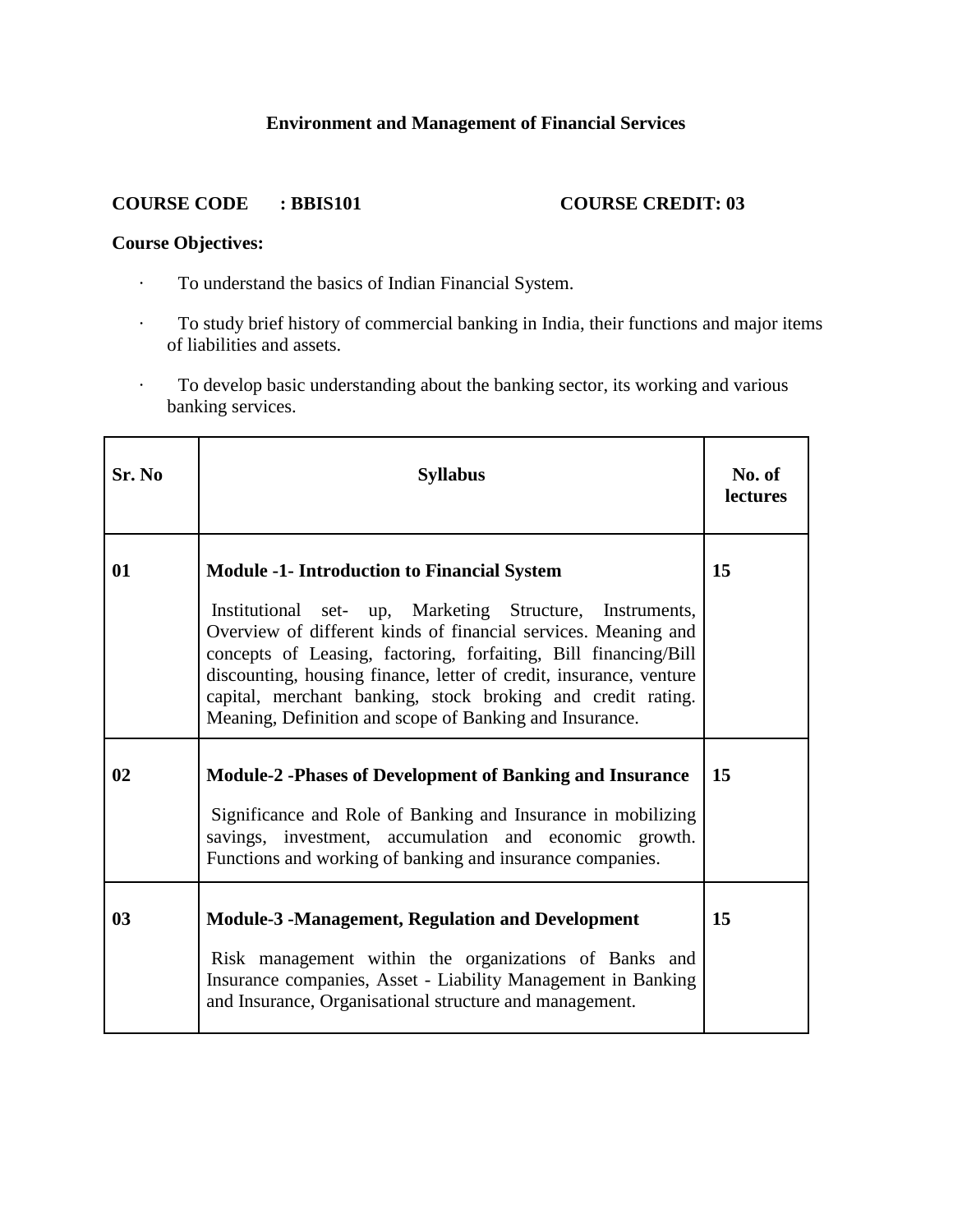| 04 | <b>Module-4 -Regulatory and Developmental Framework of</b><br><b>Banking &amp; Insurance</b>                                                                                                                                                                                      |
|----|-----------------------------------------------------------------------------------------------------------------------------------------------------------------------------------------------------------------------------------------------------------------------------------|
|    | Introduction to Banking companies Act, RBI Act and legal<br>framework governing the insurance. Role and functions of<br>IRDA. Developmental Activities of RBI and IRDA. Mechanism<br>of supervision and regulation. Prudential Norms. Introduction to<br>SEBI, Functions of SEBI. |

1. Management of Banking and Financial Services 2nd Edition, by Suresh Padmalatha, Pearson Education India.

- 2. Banking and Financial Services, by Dr. Mukund Sharma, Himalaya Publications.
- 3. Indian Financial System, by M.Y. Khan, Tata Mc Graw Hill.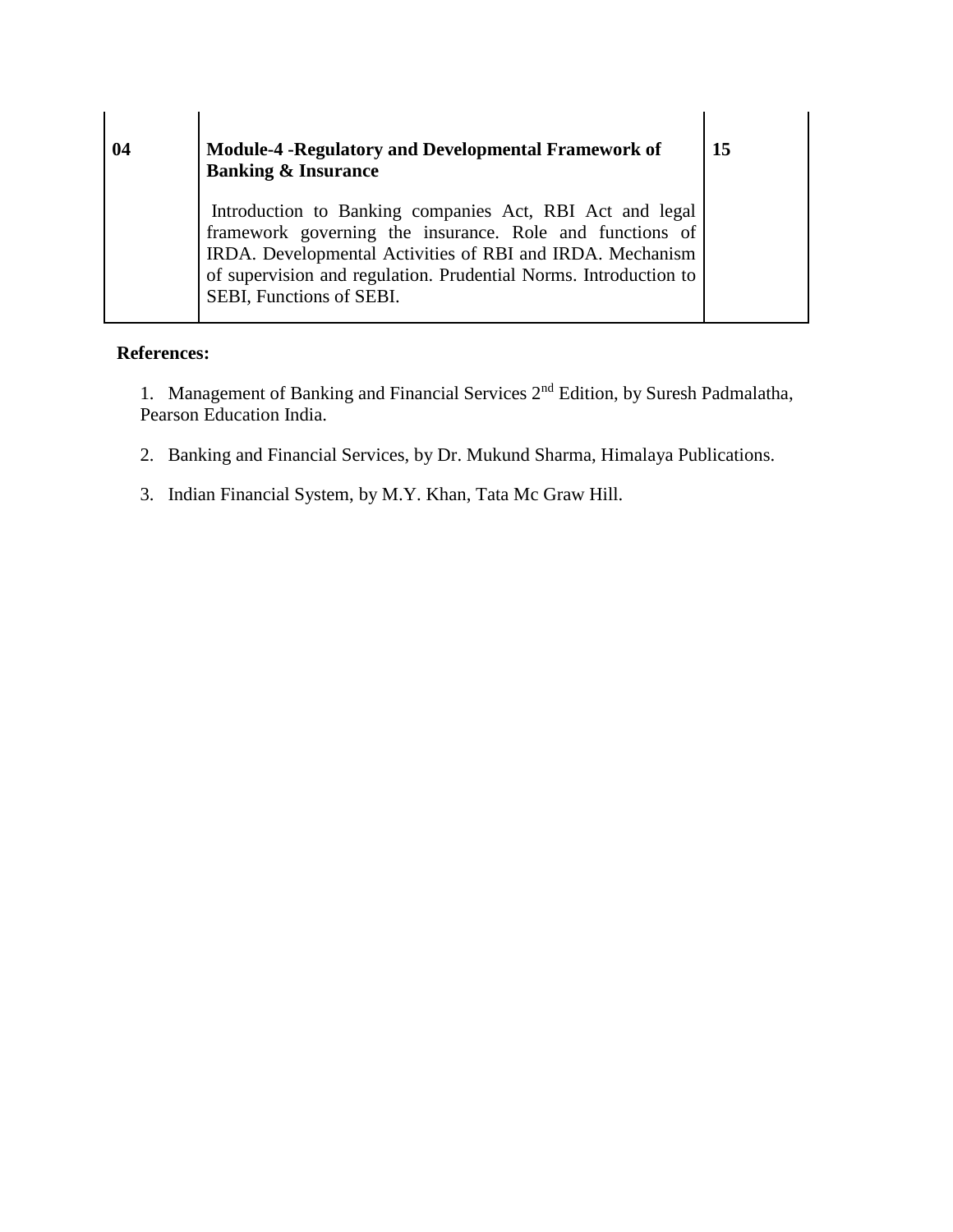### **SCHEME OF EXAMINATION**

**The scheme of examination shall be divided into two parts:**

- **· Internal assessment 40% i.e. 40 marks**
- **· Semester end examination 60% i.e. 60 marks**

**(A) Internal Assessment 40 marks**

| <b>Description</b>                                                                                  | Marks |
|-----------------------------------------------------------------------------------------------------|-------|
| Two internal tests of 20 marks each – (Multiple choice Questions) (Best<br>of two to be considered) | 20    |
| One Project and Viva voce/Case studies/Assignments                                                  | 10    |
| Open Book Test/Review of Book, Magazine or Article                                                  | 10    |
| Total                                                                                               | 40    |

#### **B) Semester end examination 60 marks**

### **PAPER PATTERN**

| Duration : 2 hours                                                          |    |
|-----------------------------------------------------------------------------|----|
| Total Marks: 60                                                             |    |
| Q.1 15 marks OR 15 marks                                                    | 15 |
| Q.2 15 marks OR 15 marks                                                    | 15 |
| Q.3 15 marks OR 15 marks                                                    | 15 |
| Q.4 15 marks OR 15 marks<br>Three short notes of 5 marks each or Case study | 15 |
| Total                                                                       | 60 |

Note:

1. Q.1, 2 and 3 - 15 marks question may be divided into sub questions if required.

2. Q.4 May include theory (short notes) /Case Study in one of the options.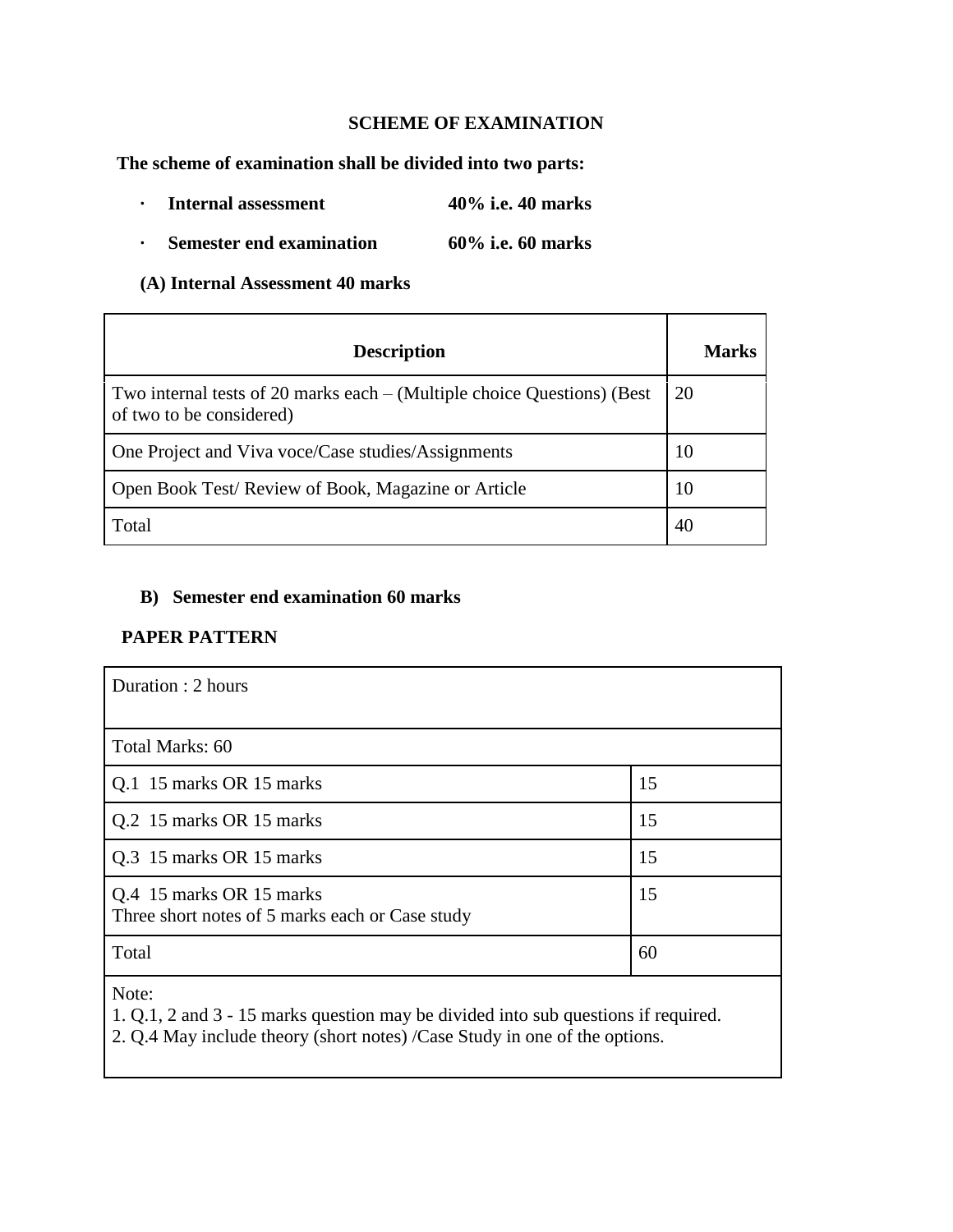**Passing criteria: Minimum 40% in Internal (16 out of 40) and 40% (24 out of 60) in semester end examination.** 

#### **PRINCIPLES OF MANAGEMENT**

**COURSE CODE** : BBIS102 **COURSE CREDIT: 03** 

# **Objectives of the course:**

1. To make students aware of various principles governing management and its significance in the banking and insurance industry

2. To make students understand the organisation structures used in companies in general and the structures used by banking and insurance companies

3. To bring in students a sense of appreciation towards the various leaders.

| <b>Syllabus</b>                                                               | No.of           |
|-------------------------------------------------------------------------------|-----------------|
|                                                                               | <b>Lectures</b> |
| <b>Module -1 Introduction to Management</b>                                   | 15              |
| • Definition of Management                                                    |                 |
| • Management as a Profession                                                  |                 |
| Traditional Vs Contemporary Management (Henry Fayol, F.W. Taylor, Peter       |                 |
| Drucker) (C.K.Pralhad, Mr. Vijay Govindarajan, Sumantra Ghoshal)              |                 |
| <b>Module-2 Management Process</b>                                            | 15              |
|                                                                               |                 |
| Management Process, Practices, Functions of Management related to Banking     |                 |
| and Insurance companies                                                       |                 |
| Module-3 Organization Structure of Banking and Insurance companies            | 15              |
| <b>Module-4 Business Leaders</b>                                              | 15              |
|                                                                               |                 |
| • Leaders in the Indian Industry (J.R.D Tata, Ratan Tata, Aditya Birla, Kumar |                 |
| Mangalam Birla, Mr Dhirubhai Ambani and Sons, Kiran Mazumdar Shaw,            |                 |
| Verghese Kurien, Godrej, Aziz Premzi, Narayan Murthy, Anand Mahindra,         |                 |
| Anil Manibhai Naik)                                                           |                 |
| • Leaders in the Banking and Insurance Industry                               |                 |
| <b>Indian Leaders</b>                                                         |                 |
| (Banking $\&$ Insurance:<br>Uday Kotak, Naina Kidwai, Deepak Parekh,          |                 |
| Chanda Kochhar, Hinduja)                                                      |                 |
|                                                                               |                 |
| <b>International Leaders</b><br>$\blacksquare$                                |                 |
| K.V. Kamath                                                                   |                 |
| <b>Mohammed Younus</b>                                                        |                 |
|                                                                               |                 |
|                                                                               |                 |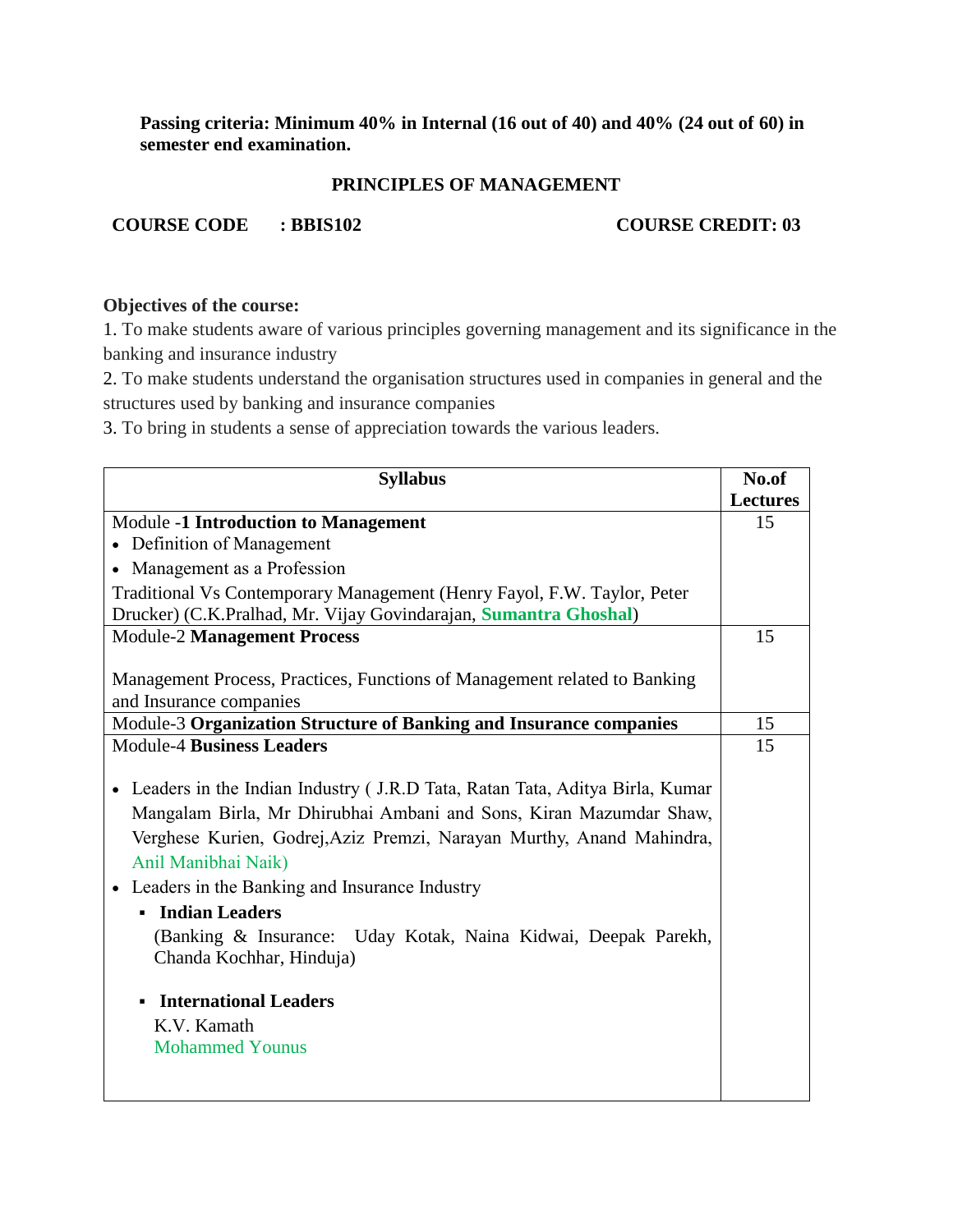- 1. Principles of Management, T.Ramaswamy Himalaya Publications, Mumbai.
- 2. Practices and Principles of Management L.M. Prasad, S.Chand and Sons Education Publishers, New Delhi.
- 3. Business Maharajas, Gita PiramaI, Penguin Books, New Delhi.
- 4. Wisdom of Indian Business Leadership, G. Narayana, English Edition Publishers and Distributors India Pvt, Ltd.
- 5. In Search of Change Maestros, Pritam Singh and Asha Bhandarkar, Sage Publications, UK

(A)Internal Assessment 40 marks

| <b>Description</b>                                                                                                                                       | <b>Marks</b> |
|----------------------------------------------------------------------------------------------------------------------------------------------------------|--------------|
| Best out of two multiple choice tests for 20 marks each                                                                                                  | 20           |
| Any one for 20 marks or any 2 for 10 marks each<br>Project, Presentation and Viva voce / Case studies / Assignments/ Internship<br>/Certificate courses. | 20           |
| Total                                                                                                                                                    | 40           |

(B) Semester end examination 60 marks

#### PAPER PATTERN

| Duration : 2 hours       |    |
|--------------------------|----|
| Total Marks: 60          |    |
| Q.1 15 marks OR 15 marks | 15 |
| Q.2 15 marks OR 15 marks | 15 |
| Q.3 15 marks OR 15 marks | 15 |
| Q.4 15 marks OR 15 marks | 15 |
| Total                    | 60 |
| Note:                    |    |

1. Q.1,2 and 3 - 15 marks question may be divided into sub questions if required.

2. Q.4 May include theory (short notes) /Case Study in one of the options.

**Passing criteria: Minimum 40% in Internal (16 out of 40) and 40% (24 out of 60) in semester end examination**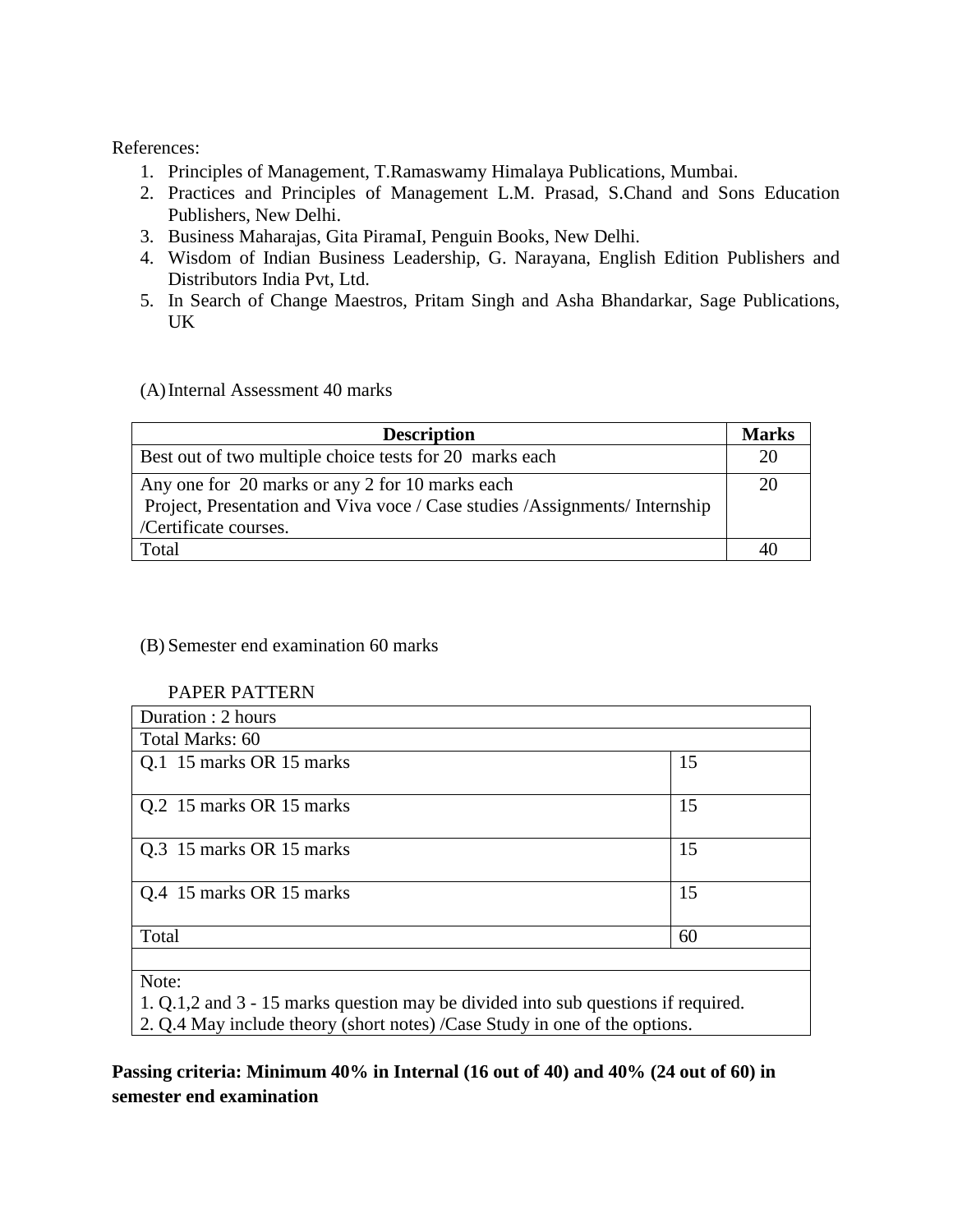# **Financial Accounting I**

#### **COURSE CODE : BBIS103 COURSE CREDIT: 03**

# **Course Objectives:**

- To familiarize the students with the basic accounting principles and rules of preparing and presenting the accounts.
- To acquaint the students with, how to prepare financial statements, principles underlying them and to develop their skills in preparing final accounts.

| Sr.No.         | <b>Modules</b>                                                                                                                                                                                                                                                                                                                                                                                                                                                                                                 | Number of<br>lectures |
|----------------|----------------------------------------------------------------------------------------------------------------------------------------------------------------------------------------------------------------------------------------------------------------------------------------------------------------------------------------------------------------------------------------------------------------------------------------------------------------------------------------------------------------|-----------------------|
| $\mathbf{1}$   | <b>Unit I - Introduction to Accounting</b><br>Meaning, Scope, objective, need, importance and limitations<br>of accounting, Basic accounting Concepts, Conventions and<br>Principles, Double entry system<br><b>Accounting Transactions:</b><br>Classification of accounts, Journal entries, subsidiary books,<br>introduction to Source documents required for practical<br>accounting, Ledger, Trial Balance, Introduction and<br>Practical Accounting of Bank reconciliation and<br>Rectification of errors | 18                    |
| $\overline{2}$ | <b>Unit II - Accounting Standards</b><br>Accounting Standards AS 1, 2, 9, 10 - Including<br>introduction to methods of Depreciation (Provision for<br>Depreciation method),<br>Stock valuation (FIFO and Weighted average method only)<br>Introduction to Ind-AS vis-a-vis International Financial                                                                                                                                                                                                             | 15                    |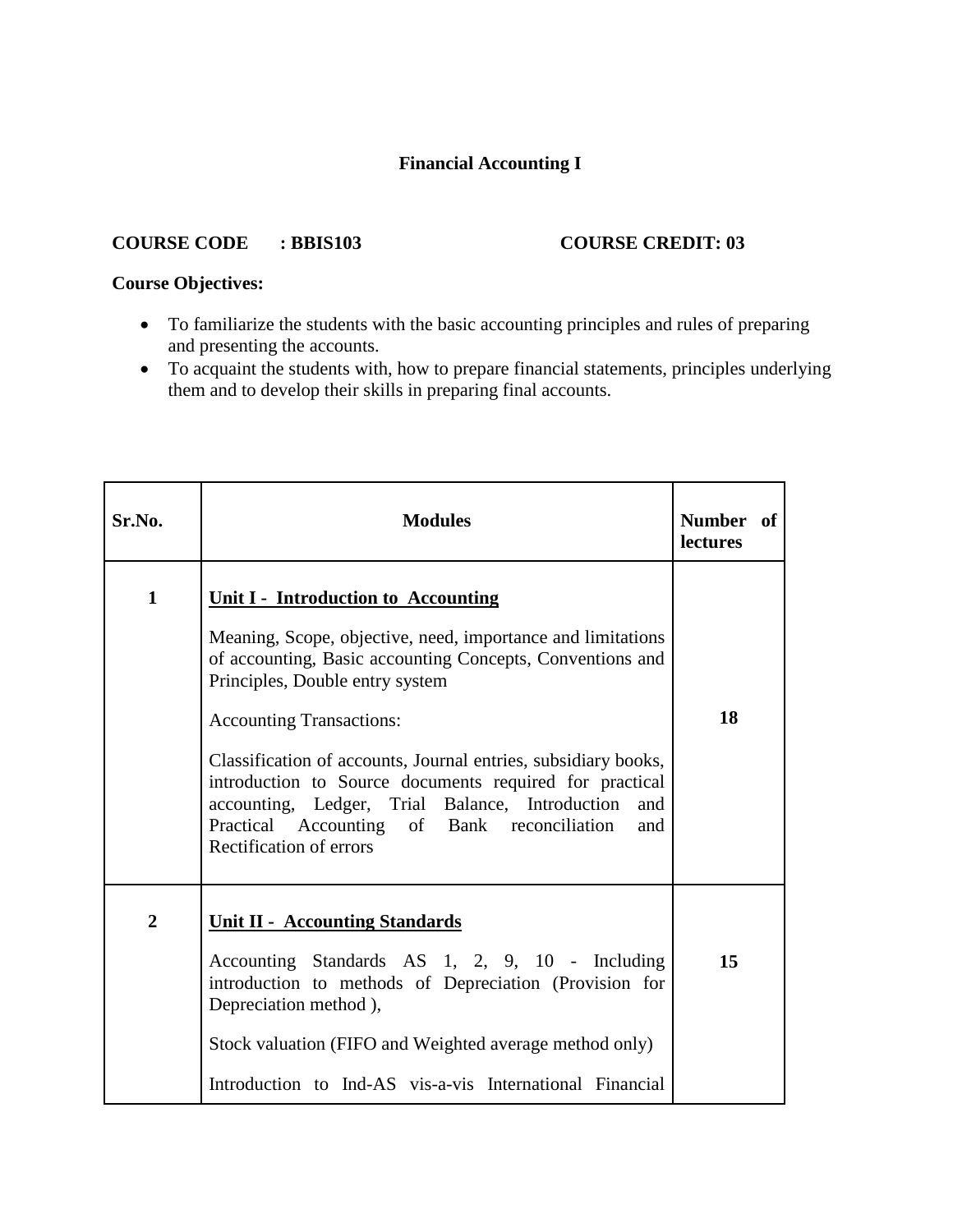|                         | Reporting Standards (IFRSs).                                                                                                                                                                                                                                                                                                                           |    |
|-------------------------|--------------------------------------------------------------------------------------------------------------------------------------------------------------------------------------------------------------------------------------------------------------------------------------------------------------------------------------------------------|----|
| $\overline{\mathbf{3}}$ | <u><b>Unit – III Final Accounts of Sole trader</b></u><br>Classification of Capital and Revenue expenditure and<br>receipts and its impact and importance in accounting.<br>Final Accounts including Manufacturing, Trading and Profit<br>and Loss Account, Balance sheet, Adjustment entries of<br>Sole Proprietor.                                   | 14 |
| $\overline{\mathbf{4}}$ | <b>Unit IV - Hire Purchase, Instalment and Lease</b><br>Concept of Hire Purchase, Instalment and Lease and<br>difference between Hire Purchase, Instalment and Lease,<br>Types of lease, Advantages and limitations.<br>Hire Purchase transactions (calculation of interest,<br>accounting as per asset purchase method only, exclude<br>repossession) | 13 |
|                         | <b>Total Lectures</b>                                                                                                                                                                                                                                                                                                                                  | 60 |

1. Advance Accounts by Shukla and Grewal, S. Chand and Company (P) Ltd., New Delhi

2. Introduction to Financial Accounting by Horngren, Pearson Publications, New Delhi

3. Financial Accounting by M. Mukherjee and M. Hanif, Tata McGraw Hill Education Pvt. Ltd., New Delhi

4. Accounting for managers by M.E Tukaram Rao.

### **Scheme of Examination**

# **The scheme of examination shall be divided into two parts:**

| $\bullet$ | Internal assessment             | $40\%$ i.e. 40 marks |
|-----------|---------------------------------|----------------------|
|           | <b>Semester end examination</b> | $60\%$ i.e. 60 marks |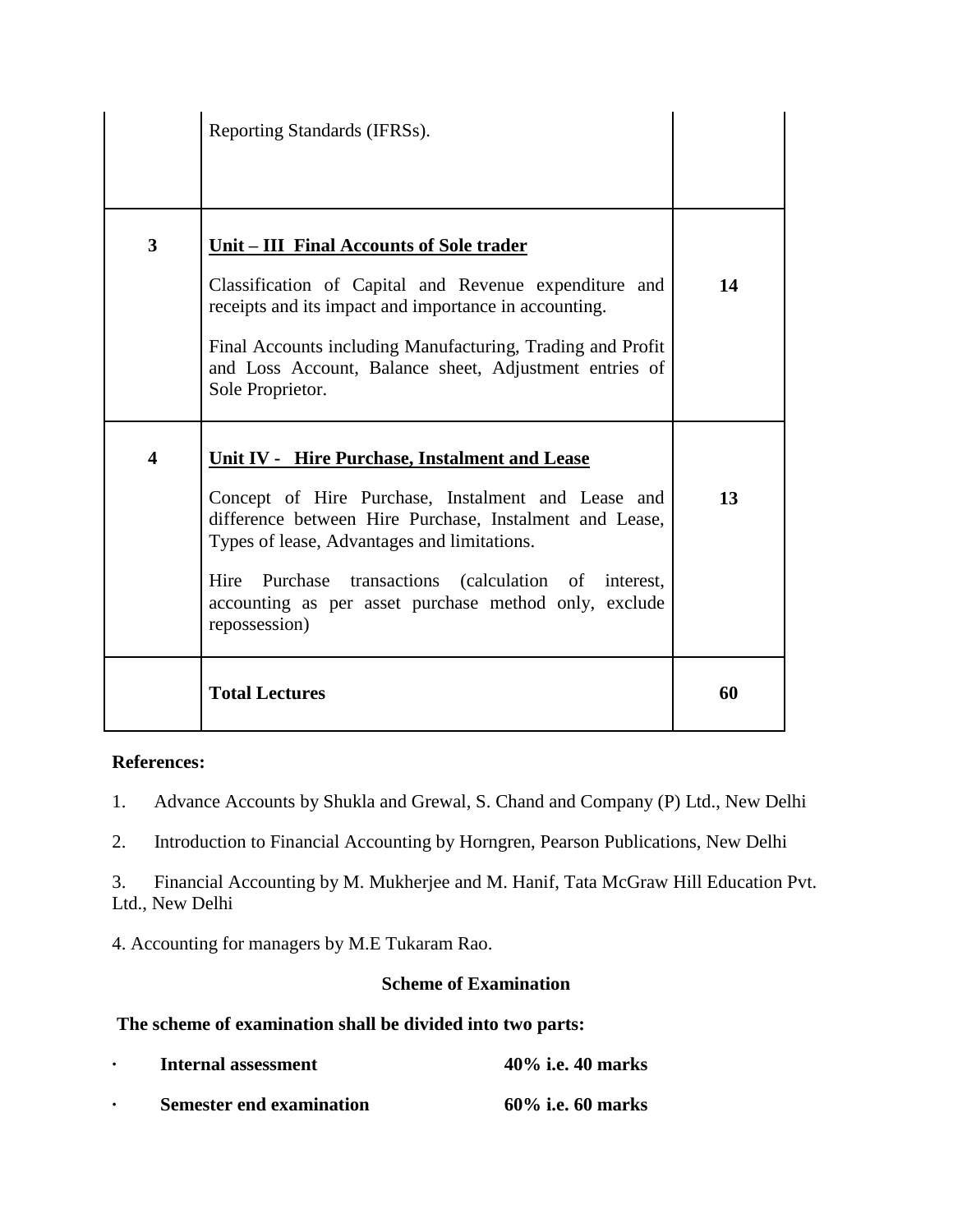# **Please Note:**

·In view of the current situation, following additions are made in pattern of examination.

·Internal test can be conducted on line in the form of MCQs.

·Under the challenging and unforeseen situations, all the examinations including viva, submission of projects & assignments will conducted through online mode or as directed by the University/State Govt/UGC.

# **(A) Internal Assessment 40 marks**

| <b>Description</b>                                                                                                          | Marks |
|-----------------------------------------------------------------------------------------------------------------------------|-------|
| Two internal test of 20 marks each $-$ (Multiple choice Questions to be<br>conducted online) (Best of two to be considered) | 20    |
| One Project or Viva or Case studies or Assignment or NGO<br>assignments or Internship                                       | 10    |
| One Open book test or book review (books from library)                                                                      | 10    |
| Total                                                                                                                       | 40    |

# **(B) Semester end examination 60 marks**

# **Paper Pattern**

| <b>Duration : 2 hours</b> |    |
|---------------------------|----|
| <b>Total Marks: 60</b>    |    |
| Q.1 15 marks OR 15 marks  | 15 |
| Q.2 15 marks OR 15 marks  | 15 |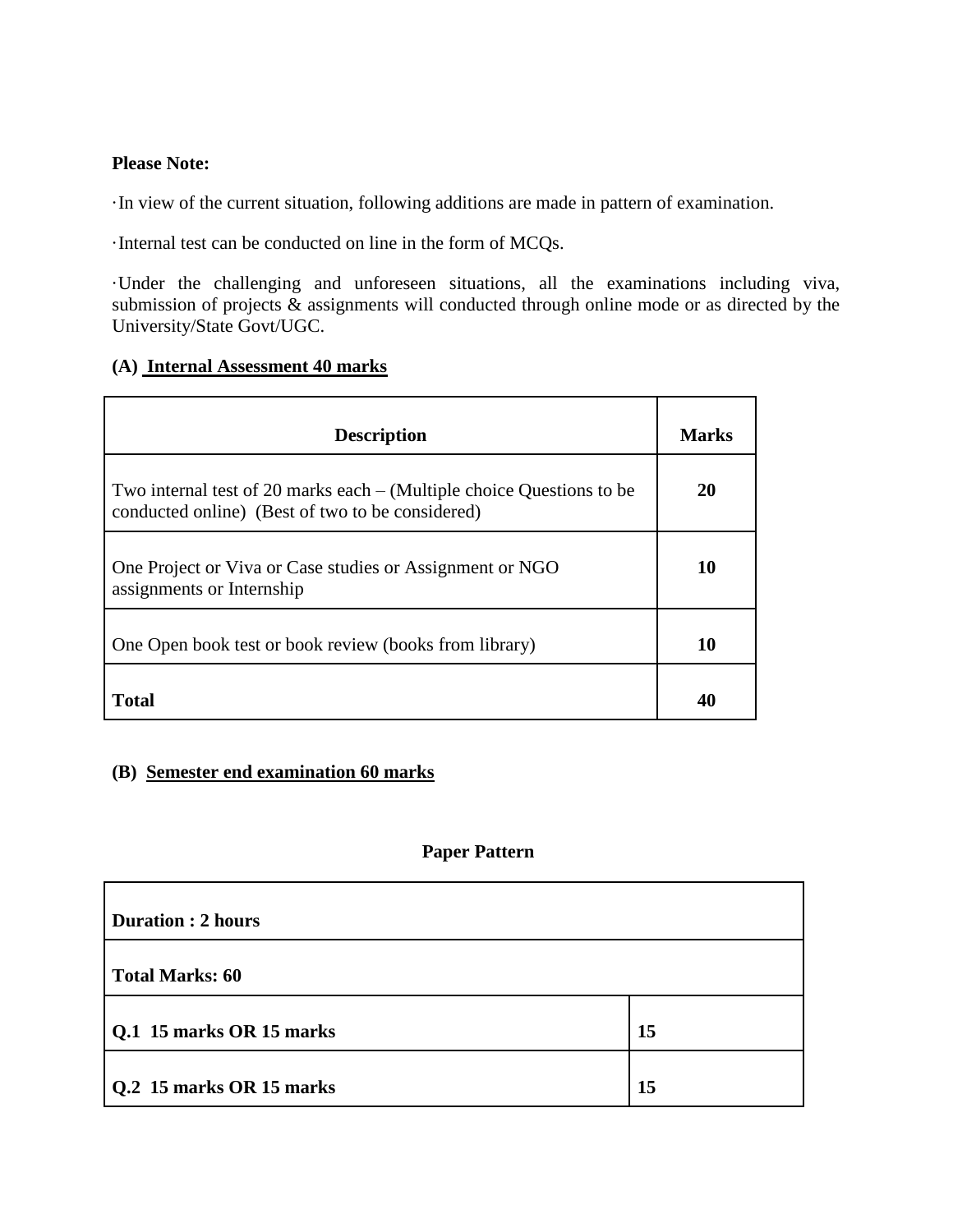| Q.3 15 marks OR 15 marks                                                                     | 15 |  |
|----------------------------------------------------------------------------------------------|----|--|
| Q.4 15 marks OR 15 marks                                                                     | 15 |  |
| <b>Total</b>                                                                                 | 60 |  |
|                                                                                              |    |  |
| Note:                                                                                        |    |  |
| Q.1, Q.2, Q.3 are of 15 marks question but may be divided into sub questions if<br>required. |    |  |
| Q.4 May include theory (short notes) /Case Study in one of the options.                      |    |  |

**Passing criteria: Minimum 40% in Internal (16 out of 40) and 40% (24 out of 60) in semester end examination.**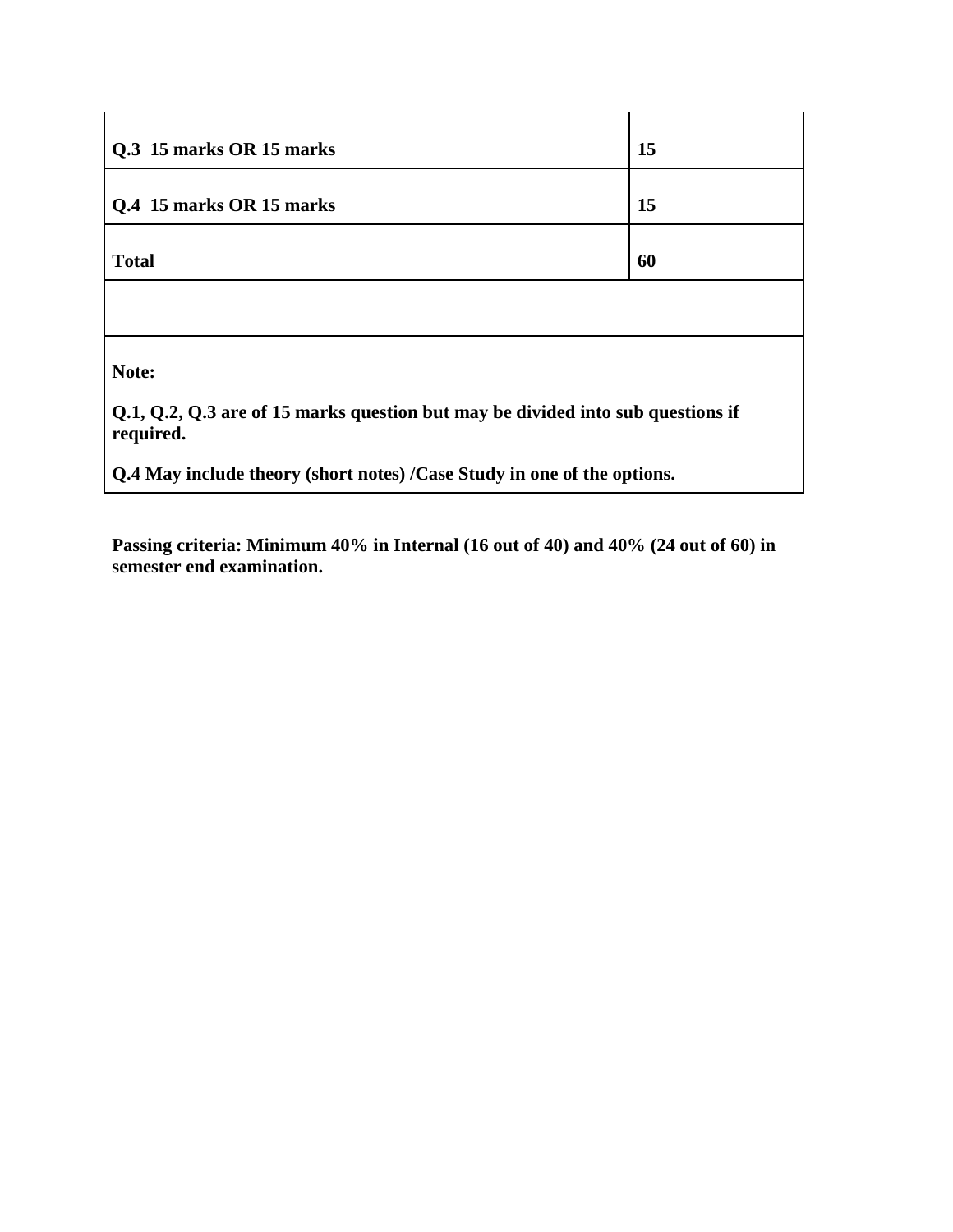# **BUSINESS COMMUNICATION – I**

#### **COURSE CODE : BBIS104 COURSE CREDIT: 03**

#### **Course Objectives:**

- To develop awareness of the complexity of the communication process.
- To develop effective listening skills in students so as to enable them to comprehend instructions and become critical listeners.
- To develop effective oral skills so as to enable students to speak confidently interpersonally as well as in large groups.
- To develop effective writing skills so as enable students to write in a clear, concise, persuasive and audience centred manner.
- To develop ability to communicate effectively with the help of electronic media.

# Sr.No. Module Module **Number Number of lectures 1 Theory of Communication** Concept of Communication: Meaning, Definition, Process, Need, Feedback Emergence of Communication as a key concept in the Corporate and Global World Impact of technological advancements on Communication Channels and Objectives of Communication: Channels-Formal and Informal- Vertical, Horizontal, Diagonal, Grapevine Objectives of Communication: Information, Advice, Order and Instruction, Persuasion, Motivation, Education, Warning, and Boosting the Morale of Employees (A brief introduction to these objectives to be given) Methods and Modes of Communication: Methods: Verbal and Nonverbal, Characteristics of Verbal **15**

# **SYLLABUS FOR BUSINESS COMMUNICATION – I**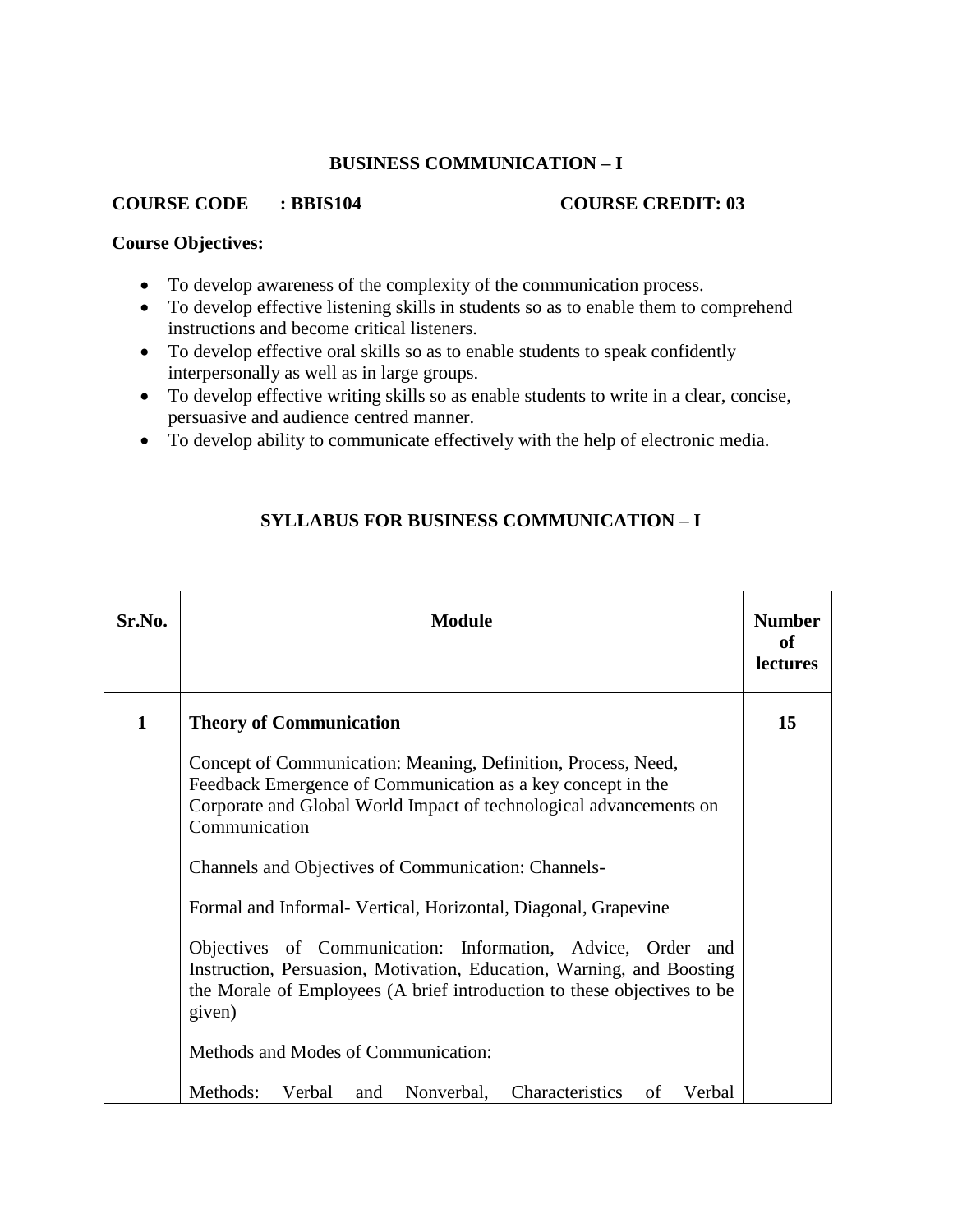|                  | Communication Characteristics of Non-verbal Communication,<br><b>Business Etiquette</b>                                                                                           |    |
|------------------|-----------------------------------------------------------------------------------------------------------------------------------------------------------------------------------|----|
|                  | Modes: Telephone and SMS Communication 3 (General introduction to<br>Telegram to be given) Facsimile Communication [Fax]                                                          |    |
|                  | Computers and E-communication Video and Satellite Conferencing                                                                                                                    |    |
| $\boldsymbol{2}$ | <b>Obstacles to Communication in Business World</b>                                                                                                                               | 15 |
|                  | Problems in Communication / Barriers to Communication:                                                                                                                            |    |
|                  | Physical/Semantic/Language / Socio-Cultural / Psychological / Barriers,<br>Ways to Overcome these Barriers                                                                        |    |
|                  | Listening: Importance of Listening Skills, Cultivating good Listening<br>$Skills - 4$                                                                                             |    |
|                  | Introduction to Business Ethics:                                                                                                                                                  |    |
|                  | Concept and Interpretation, Importance of Business Ethics, Personal<br>Integrity at the workplace, Business Ethics and media, Computer Ethics,<br>Gender Equity at the workplace. |    |
|                  | Surrogate Advertising, Patents and Intellectual Property Rights,<br>Dumping of Medical/E-waste,                                                                                   |    |
|                  | Human Rights Violations and Discrimination on the basis of gender,<br>race, caste, religion, appearance and sexual orientation at the workplace                                   |    |
|                  | Piracy, Insurance, Child Labour                                                                                                                                                   |    |
| 3                | <b>Business Correspondence</b>                                                                                                                                                    | 15 |
|                  | Theory of Business Letter Writing:                                                                                                                                                |    |
|                  | Parts, Structure, Layouts—Full Block, Modified Block, Semi - Block<br>Principles of Effective Letter Writing, Principles of effective Email<br>Writing.                           |    |
|                  | Personnel Correspondence:                                                                                                                                                         |    |
|                  | Statement of Purpose, Job Application Letter and Resume, Letter of<br>Acceptance of Job Offer, Letter of Resignation                                                              |    |
|                  | [Letter of Appointment, Promotion and Termination, Letter of                                                                                                                      |    |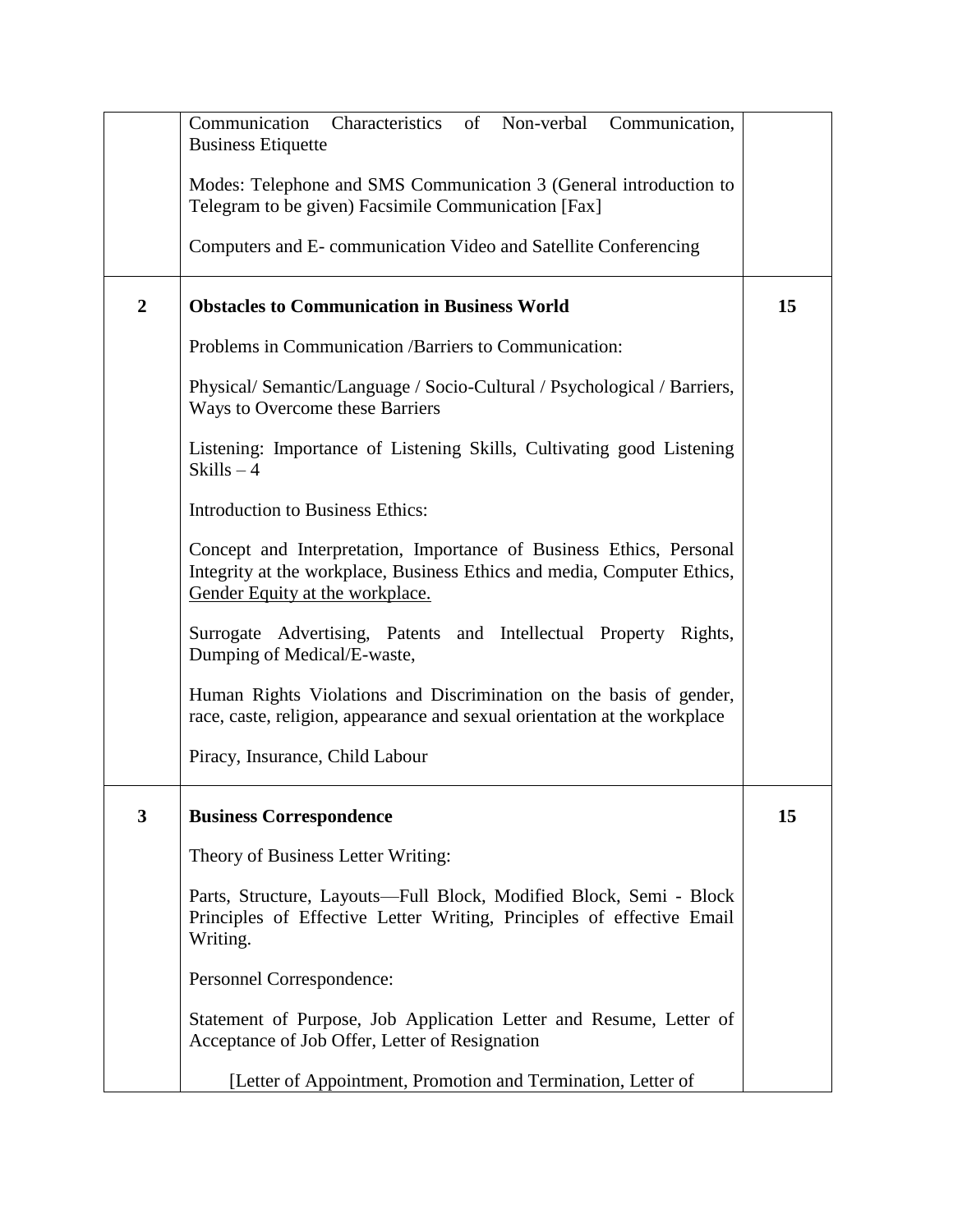|                         | Recommendation (to be taught but not to be tested in the examination)]                                                                                                                                                            |    |
|-------------------------|-----------------------------------------------------------------------------------------------------------------------------------------------------------------------------------------------------------------------------------|----|
| $\overline{\mathbf{4}}$ | Language and writing skills                                                                                                                                                                                                       | 15 |
|                         | <b>Commercial Terms used in Business Communication</b>                                                                                                                                                                            |    |
|                         | Paragraph Writing:                                                                                                                                                                                                                |    |
|                         | Developing an idea, using appropriate linking devices, etc.                                                                                                                                                                       |    |
|                         | Cohesion and Coherence, self-editing, etc [Interpretation of technical<br>data, Composition on a given situation, a short informal report etc.                                                                                    |    |
|                         | Activities                                                                                                                                                                                                                        |    |
|                         | Listening Comprehension<br><b>Remedial Teaching</b><br>Speaking Skills: Presenting a News Item, Dialogue and<br>Speeches<br>Paragraph Writing: Preparation of the first draft, Revision<br>and Self – Editing, Rules of spelling. |    |
|                         | Reading Comprehension: Analysis of texts from the fields of Commerce<br>and Management                                                                                                                                            |    |
|                         | <b>TOTAL</b>                                                                                                                                                                                                                      | 60 |

- 1. Banerjee, Bani P (2005) Foundation of Ethics in Mangement Excel Books
- 2. Bhargava and Bhargava91971) Company Notices, Meetings and Regulations
- 3. Black, Sam (1972) Practical Public Relations, E.L.B.S. London.
- 4. Bovee Courtland,L and Thrill, John V(1989) Business Communication, Today McGraw Hill, New York, Taxman Publication.
- 5. Fisher Dalmar, (1999), Communication in Organisation, Jaico Pub House, Mumbai, Delhi.
- 6. Frailley, L.E. (1982) Handbook of Business Letters, Revised Edn. Prentice Hall Inc.
- 7. Garlside, L.E. (1980) Modern Business Correspondence, McDonald and Evans Ltd. Plymouth.
- 8. Lesikar, Raymond V and Petit, John D.(1994) Business Communication: Theory and Application ,Richard D. Irwin Inc. Ilinois.

# **SCHEME OF EXAMINATION**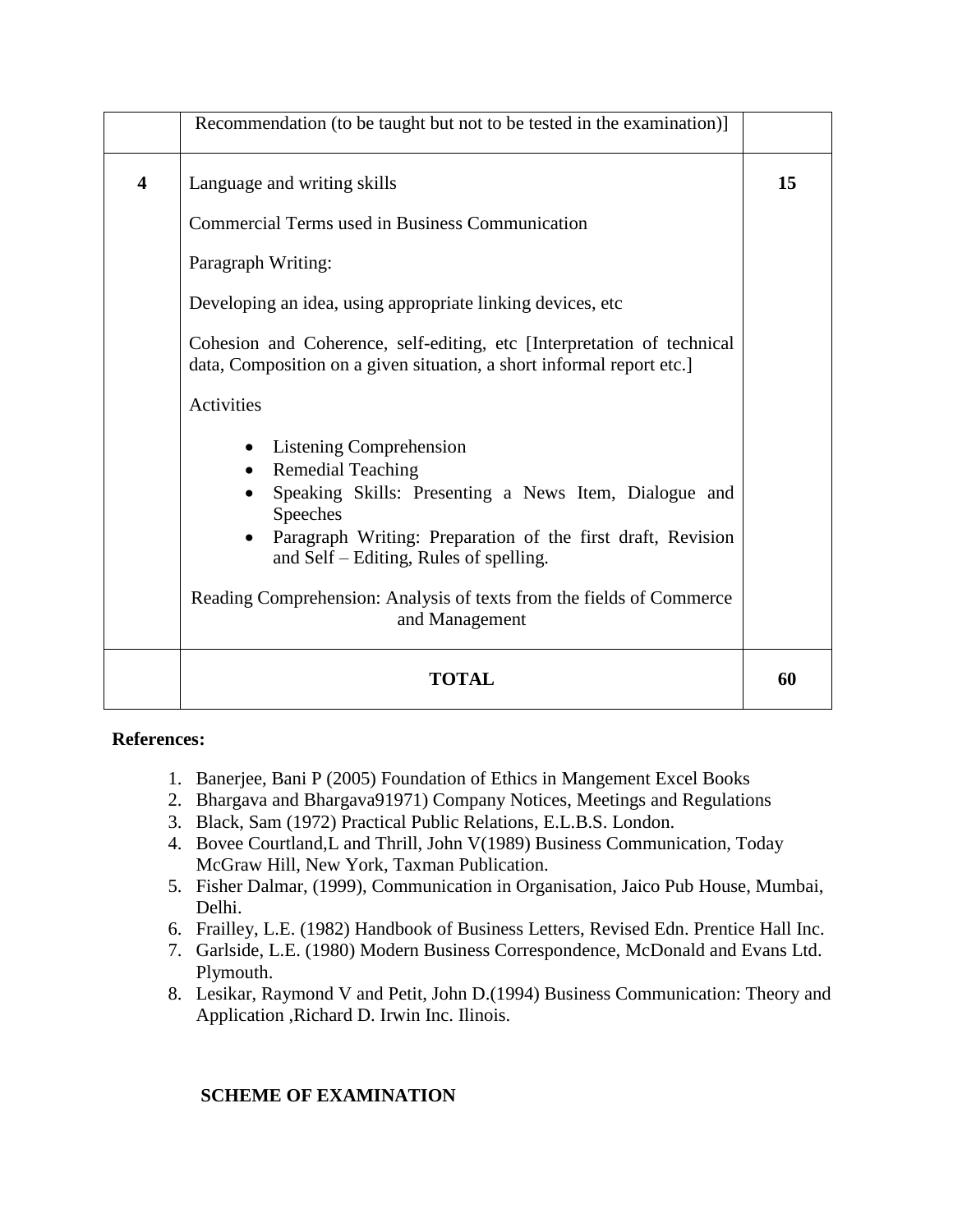# **The scheme of examination shall be divided into two parts:**

- **· Internal assessment 40% i.e. 40 marks**
- **· Semester end examination 60% i.e. 60 marks**

# **(A) Internal Assessment (40 marks)**

| <b>Description</b>                                                                                    | <b>Marks</b> |
|-------------------------------------------------------------------------------------------------------|--------------|
| Two internal tests of 20 marks each $-$ (Multiple choice Questions)<br>(Best of two to be considered) | 20           |
| Reading, Listening and Presentation Skills<br>Topic based individual/group presentation               | 10           |
| Group discussion based on current/relevant issues                                                     |              |
| Mock Interview based on Application and CV                                                            |              |
| Listening to short videos and tested on the same<br>Decoding Job advertisements                       |              |
| Writing Skills – Paragraph, Email, Blog, Tweets, Statement of                                         | 10           |
| Purpose, Bio-note, Precis, Caption writing                                                            |              |
| <b>Total</b>                                                                                          | 40           |

# **(B) Semester end examination 60 marks**

### **PAPER PATTERN**

| <b>Duration : 2 hours</b>        |    |
|----------------------------------|----|
| <b>Total Marks: 60</b>           |    |
| Q.1 Short Notes (Any 3 out of 5) | 17 |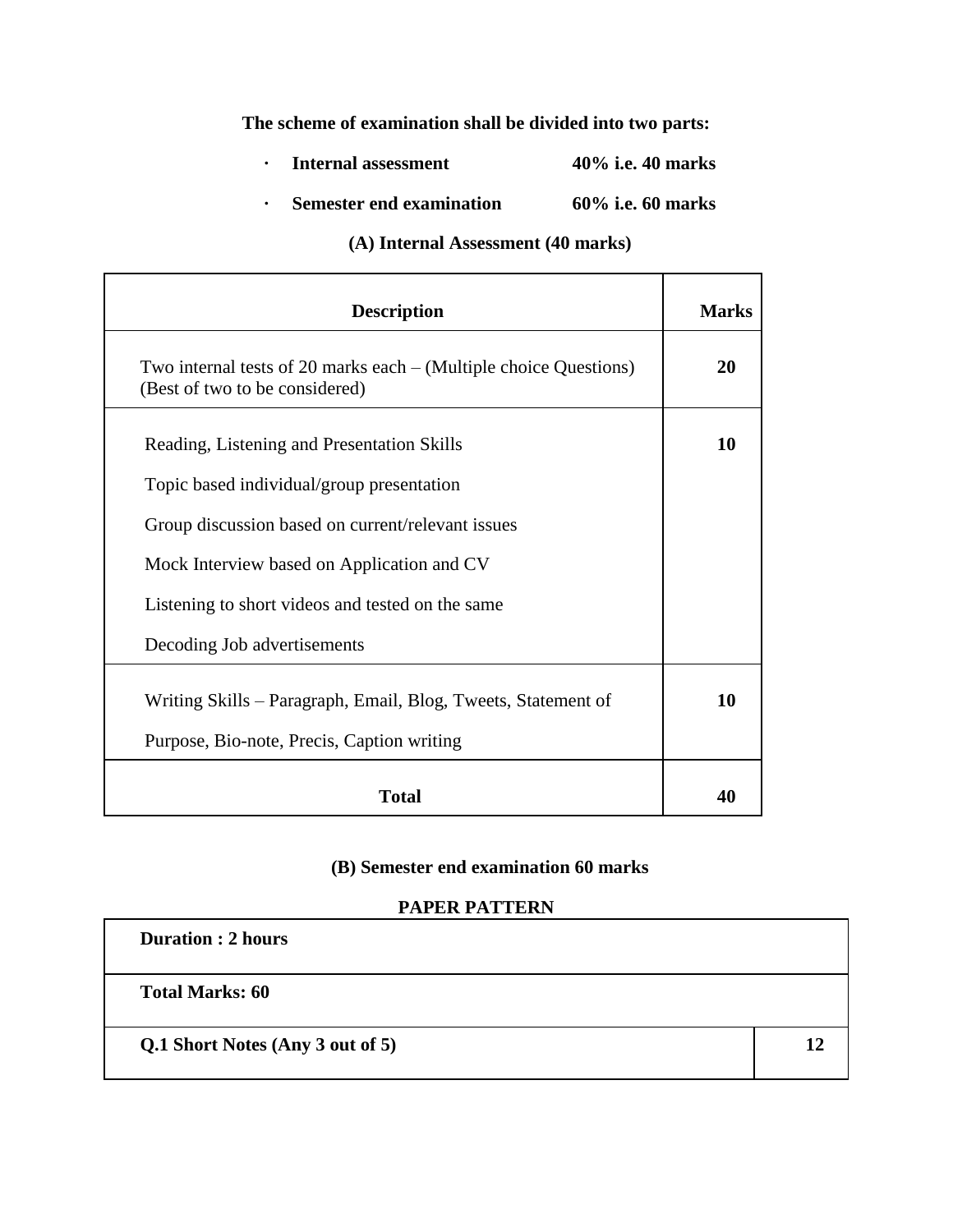| Q.2 Theory based questions (2 out of 3)                         | 12       |
|-----------------------------------------------------------------|----------|
| Q.3 Application Letter with Resume (1 out of 2)                 | 12       |
| Q.4 Personnel Letter (2 out of 3)                               | 12       |
| Q.5 a) Case study/Reading Comprehension<br>b) Paragraph Writing | 06<br>06 |
| <b>Total</b>                                                    | 60       |

**Passing criteria: Minimum 40% in Internal (16 out of 40) and 40% (24 out of 60) in semester end examination**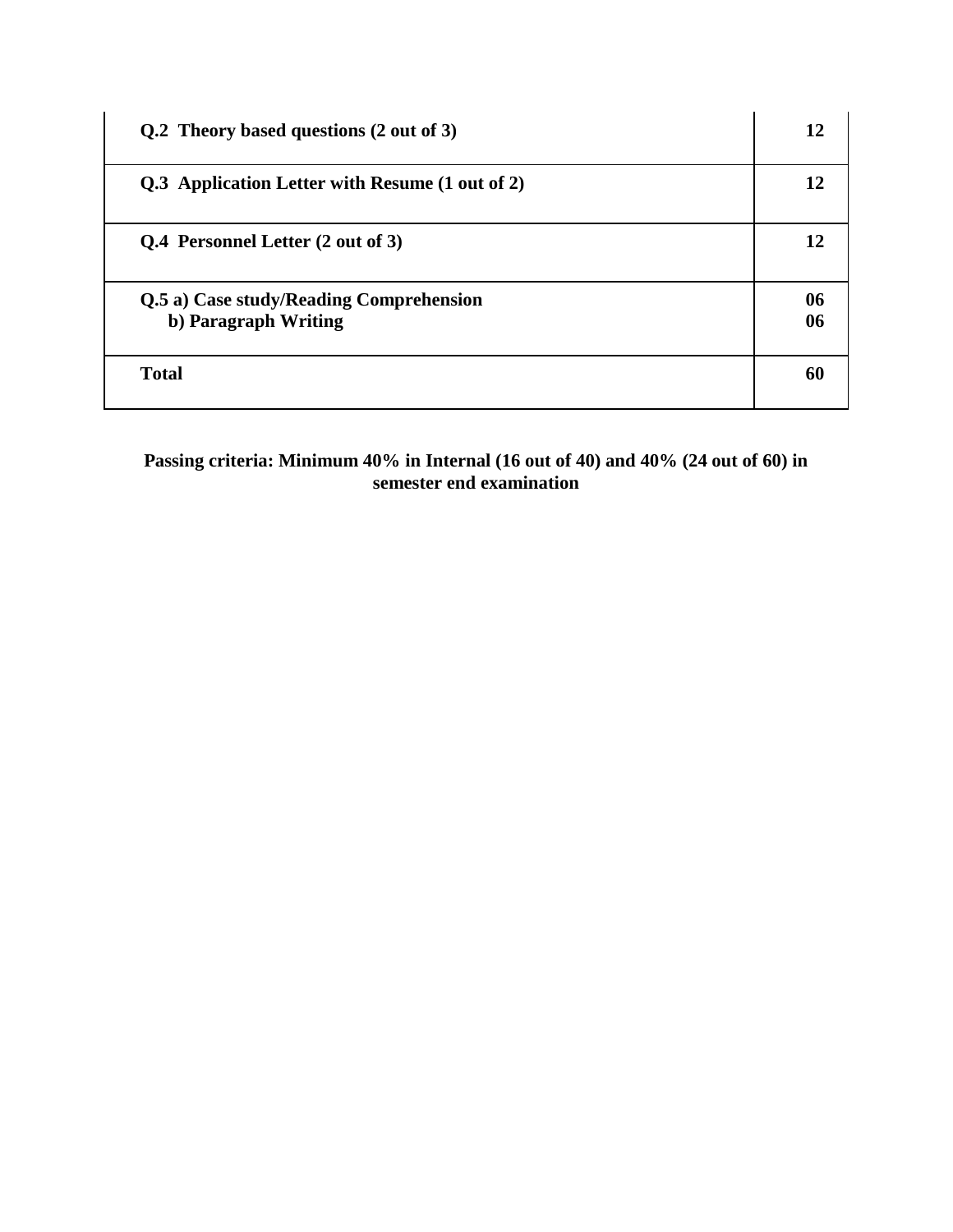# **FOUNDATION COURSE - I**

#### **Course Code: BBIS105 Course Credits : 02**

# **Course Objectives:**

- 1. To create awareness among students about various social issues and societal problems
- 2. To generate awareness among students regarding social, linguistic, religious, genderbased and caste-based disparities and physical, social and mental disabilities.
- 3. To foster interest in students in constitutional safeguards and legal provisions.

| Module<br>No.  | Topics                                                                                                                                                                                                                                                                                                                                                                                                                                                                                                   | Number<br>lectures | of |
|----------------|----------------------------------------------------------------------------------------------------------------------------------------------------------------------------------------------------------------------------------------------------------------------------------------------------------------------------------------------------------------------------------------------------------------------------------------------------------------------------------------------------------|--------------------|----|
| 1              | <b>Overview of Indian Society</b><br>Understand the multi-cultural diversity of Indian society<br>through its demographic composition: population<br>distribution according to religion, caste, and gender;<br>Appreciate the concept of linguistic diversity in relation<br>to the Indian situation; Understand regional variations<br>according to rural, urban and tribal characteristics;<br>Understanding the concept of diversity as difference                                                    | 5                  |    |
| $\overline{2}$ | <b>Concept of Disparity-I</b><br>Understand the concept of disparity as arising out of<br>stratification and inequality; Meaning of Gender,<br>Gender Identity, Explore the disparities arising out of<br>gender with special reference to violence against<br>women, female foeticide (declining sex ratio), and<br>portrayal of women in media; Appreciate<br>the<br>inequalities faced by people with disabilities<br>and<br>understand the issues of people with physical and<br>mental disabilities | 15                 |    |
| 3              | <b>Concept of Disparity – II</b><br>Examine inequalities manifested due to the caste system<br>and inter-group conflicts arising thereof; Understand<br>inter-group conflicts arising out of communalism;<br>Examine the causes and effects of conflicts arising out<br>of regionalism and linguistic differences                                                                                                                                                                                        | 5                  |    |
| $\overline{4}$ | <b>The Indian Constitution</b>                                                                                                                                                                                                                                                                                                                                                                                                                                                                           | 10                 |    |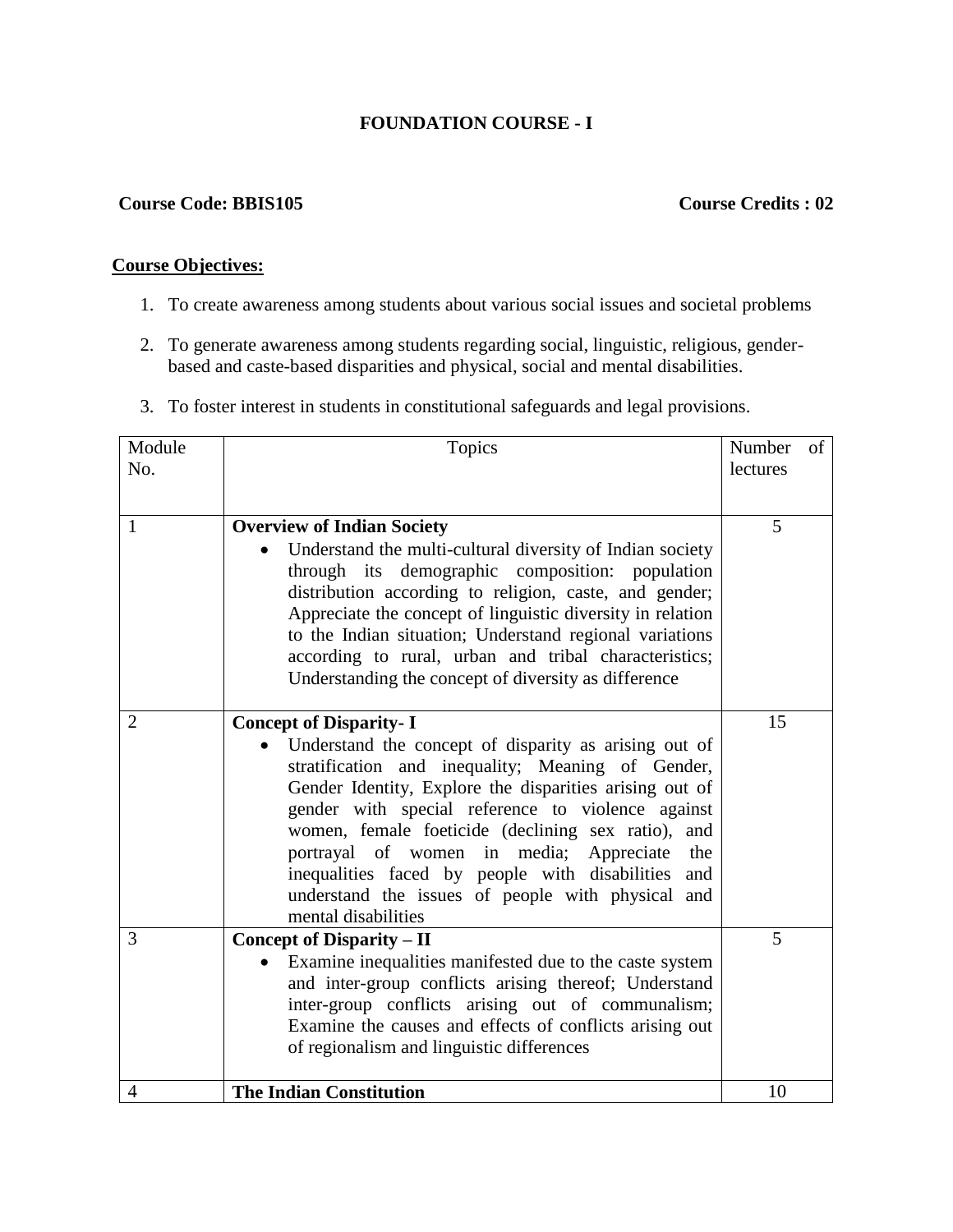|   | • Philosophy of the Constitution as set out in the<br>Preamble; The structure of the Constitution-the<br>Preamble, Main Body and Schedules; Fundamental<br>Duties of the Indian Citizen; tolerance, peace and<br>communal harmony as crucial values in strengthening<br>the social fabric of Indian society; Basic features of the<br>Constitution |    |
|---|----------------------------------------------------------------------------------------------------------------------------------------------------------------------------------------------------------------------------------------------------------------------------------------------------------------------------------------------------|----|
| 5 | <b>Significant Aspects of the Political Processes</b><br>• The party system in Indian politics; Local self-<br>government in urban and rural areas; the 73rd and 74th<br>Amendments and their implications for inclusive<br>politics; Role and significance of women in politics                                                                   | 10 |
|   | Total Lectures                                                                                                                                                                                                                                                                                                                                     | 45 |

1) Social and Economic Problems in India, Naseem Azad, R Gupta Pub ( 2011)

2) Indian Society and Culture, Vinita Padey, Rawat Pub (2016)

3) Social Problems in India, Ram Ahuja, Rawat Pub (2014)

4) Faces of Feminine in Ancient , medivial and Modern India, Mandakranta Bose Oxford University Press

5) National Human rights commission- disability Manual

6) Rural, Urban Migration : Trends, challenges & Strategies, S Rajagopalan, ICFAI- 2012

7) Regional Inequilities in India Bhat L SSSRD- New Delhi

8) Urbanisation in India: Challenges, Opportunities & the way forward, I J Ahluwalia, Ravi Kanbur, P K Mohanty, SAGE Pub ( 2014)

9) The Constitution of India, P M Bakshi 2011

10) The Problems of Linguistic States in India, Krishna Kodesia Sterling Pub

11) Politics in India: structure, Process and Policy SubrataMitra, Rouutlege Pub

12) Politics in India, Rajani Kothari, Orient Blackswan

13) Problems of Communalism in india, Ravindra Kumar Mittal Pub

14) Combating communalism in India: Key to National Integration, Kawal Kishor Bhardwaj, Mittal Pub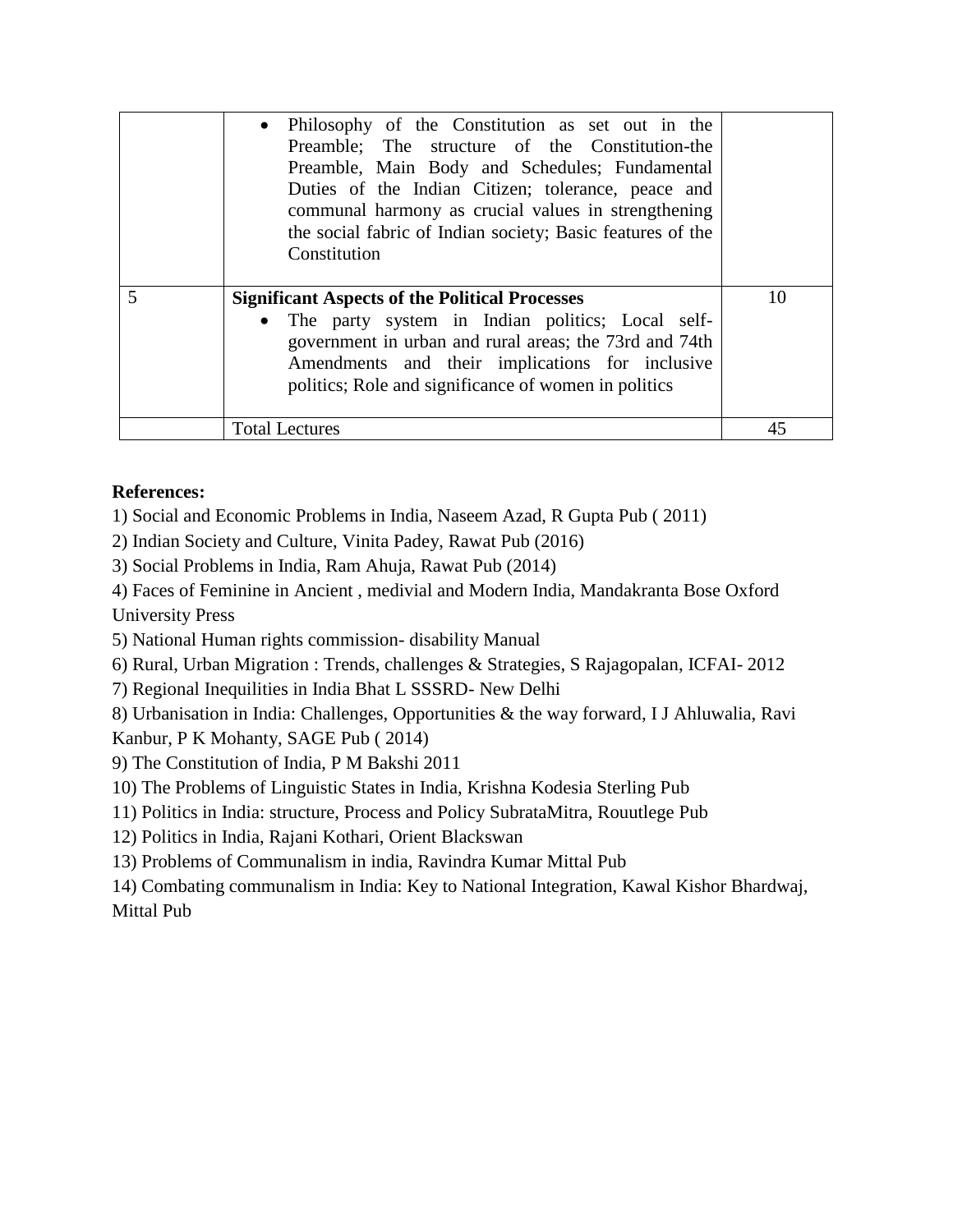# **SCHEME OF EXAMINATION**

The scheme of examination shall be divided into two parts:

- Internal assessment 40% i.e. 40 marks
- Semester end examination 60% i.e. 60 marks

# **SCHEME OF EXAMINATION FOR B.Com (Banking and Insurance)**

(C) Internal Assessment 40 marks

| <b>Description</b>                                                                                                                                           | <b>Marks</b> |
|--------------------------------------------------------------------------------------------------------------------------------------------------------------|--------------|
| One best out of two tests for 20 marks each $-$ Objective Tests                                                                                              | 20           |
| Any one for 20 marks or any 2 for 10 marks each<br>Project, Presentation and Viva voce/Case studies/Assignments/ Outreach<br>programmes/Certificate courses. | 20           |
| Total                                                                                                                                                        | 40           |

(B) Semester End Examination – 60 marks

| Duration: 2 hours               |    |
|---------------------------------|----|
| Total Marks: 60                 |    |
| <b>Based on Module1</b>         | 12 |
| Q.1 (a) Full length question    |    |
| <b>Or</b>                       |    |
| (b) Full length question        |    |
| Based on Module 2               | 12 |
| $Q$ 2. (a) Full length question |    |
| <b>Or</b>                       |    |
| (b) Full length question        |    |
|                                 |    |
| Based on unit 3                 | 12 |
| Q.3 (a) Full length question    |    |
| <b>Or</b>                       |    |
| (b) Full length question        |    |
|                                 |    |
| Based on Module 4 and 5         | 12 |
| Q.4 (a) Full length question    |    |
| <b>Or</b>                       |    |
| (b) Full length question        |    |
|                                 |    |
| Refer note below                | 12 |
| Q.5 (a) Full length question    |    |
| <b>Or</b>                       |    |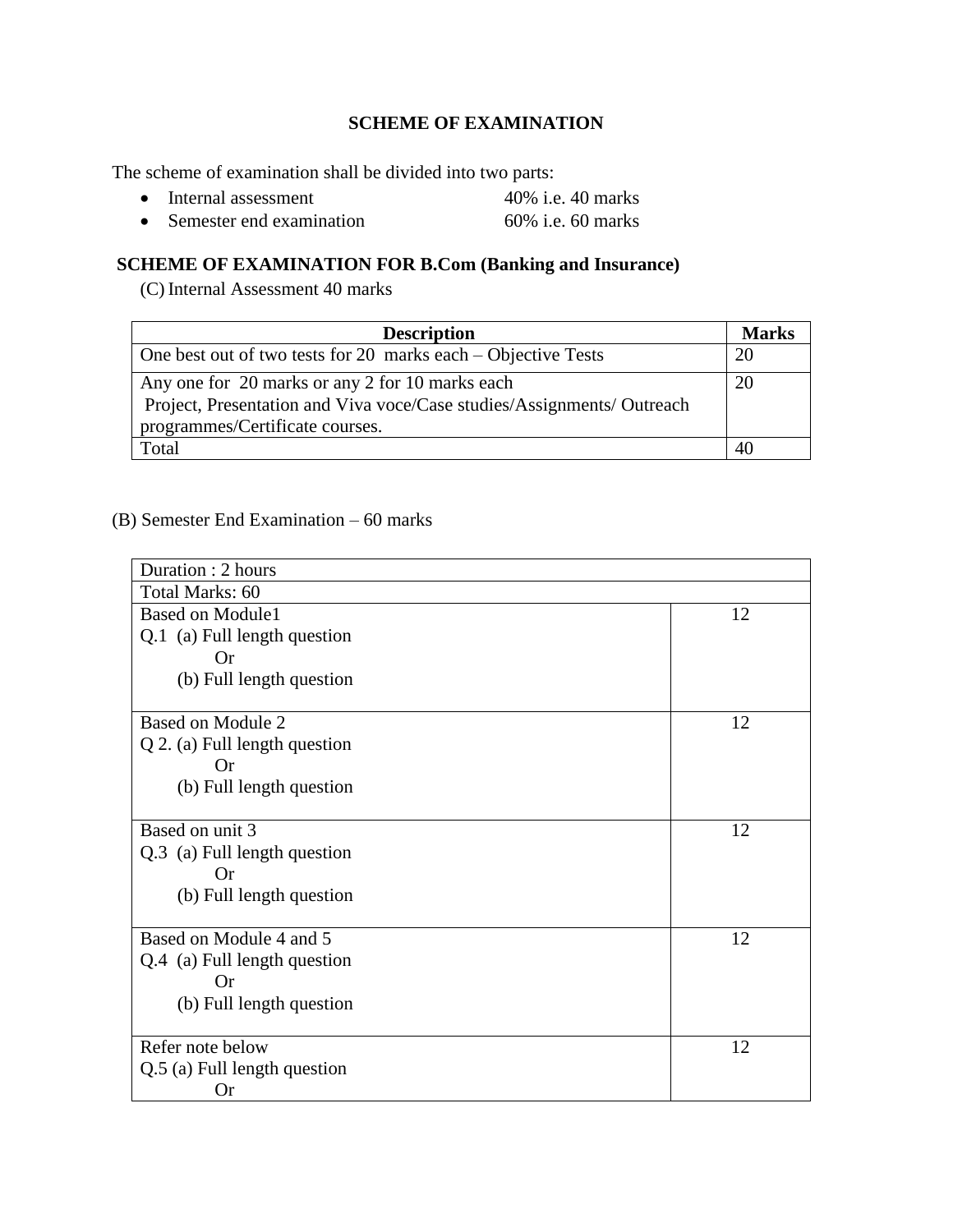| (b) Write short notes (any 3 out of 5) |  |
|----------------------------------------|--|
| Total Marks                            |  |

Note:

- Q.5 will be a full length question for 12 marks from any of the five modules
- Q.5 Short Notes: (Any 3 out of  $5$ ) 4 marks each from Module 5

Passing criteria: : Minimum 40% marks (16 out of 40) in internal and 40% marks (24 out of 60) in semester end examination.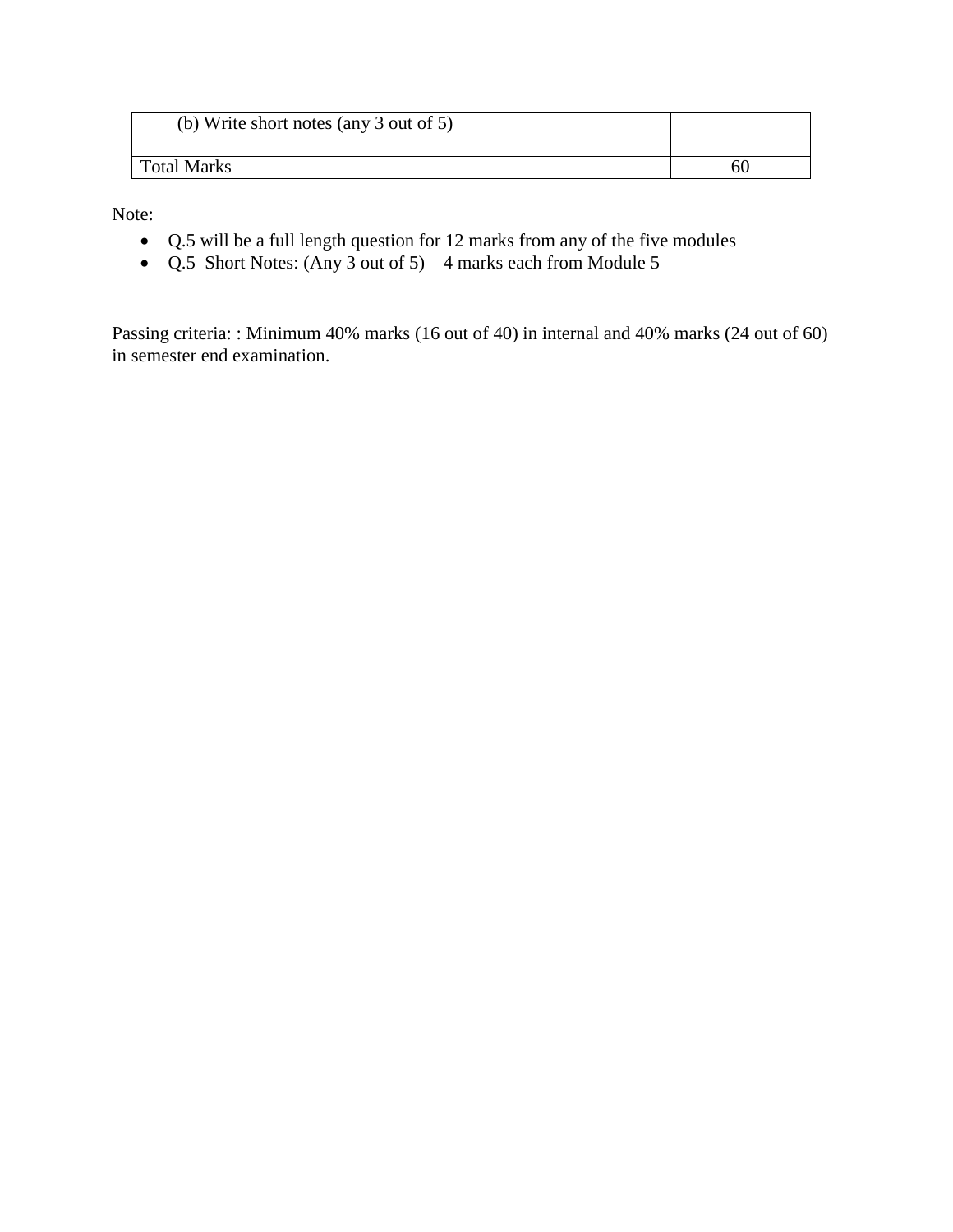# **Business Economics I**

# **COURSE CODE:** BBIS106 **COURSE CREDIT: 03**

# **Course Objectives:**

To make the students understand the meaning and concepts of business economics and its functional relations.

To make student understand the root cause of economic problems.

To make student learn micro economics & its application to business.

| <b>SR.NO</b>            | <b>MODULES</b>                                                                                                                                                                                                                                                                                                                                                                                                    | No.<br>lectures | of |
|-------------------------|-------------------------------------------------------------------------------------------------------------------------------------------------------------------------------------------------------------------------------------------------------------------------------------------------------------------------------------------------------------------------------------------------------------------|-----------------|----|
| $\mathbf{1}$            | Module-1                                                                                                                                                                                                                                                                                                                                                                                                          | 10              |    |
|                         | Scope and importance of Business Economics: Basic tools-<br>Opportunity Cost principle- Incremental and Marginal Concepts.<br>Basic economic relations - functional relations: equations- Total,<br>Average and Marginal relations- use of Marginal analysis in<br>decision making,<br>The basics of market demand, market supply and equilibrium<br>price-shifts in the demand and supply curves and equilibrium |                 |    |
| $\overline{2}$          | Module-2                                                                                                                                                                                                                                                                                                                                                                                                          | <b>10</b>       |    |
|                         | <b>Demand Analysis:</b><br>Demand Function - nature of demand curve under different<br>markets.<br>Meaning, significance, types and measurement of elasticity of<br>demand (Price, income cross and promotional)- relationship<br>between elasticity of demand and revenue concepts<br>Consumer's Surplus.                                                                                                        |                 |    |
| $\overline{\mathbf{3}}$ | Module-3                                                                                                                                                                                                                                                                                                                                                                                                          | 15              |    |
|                         | <b>Supply and Production Decisions and Cost of Production</b>                                                                                                                                                                                                                                                                                                                                                     |                 |    |
|                         | Production function: short run analysis with Law of Variable<br>Proportions- Production function with two variable inputs-<br>isoquants, ridge lines and least cost combination of inputs- Long<br>run production function and Laws of Returns to Scale - expansion                                                                                                                                               |                 |    |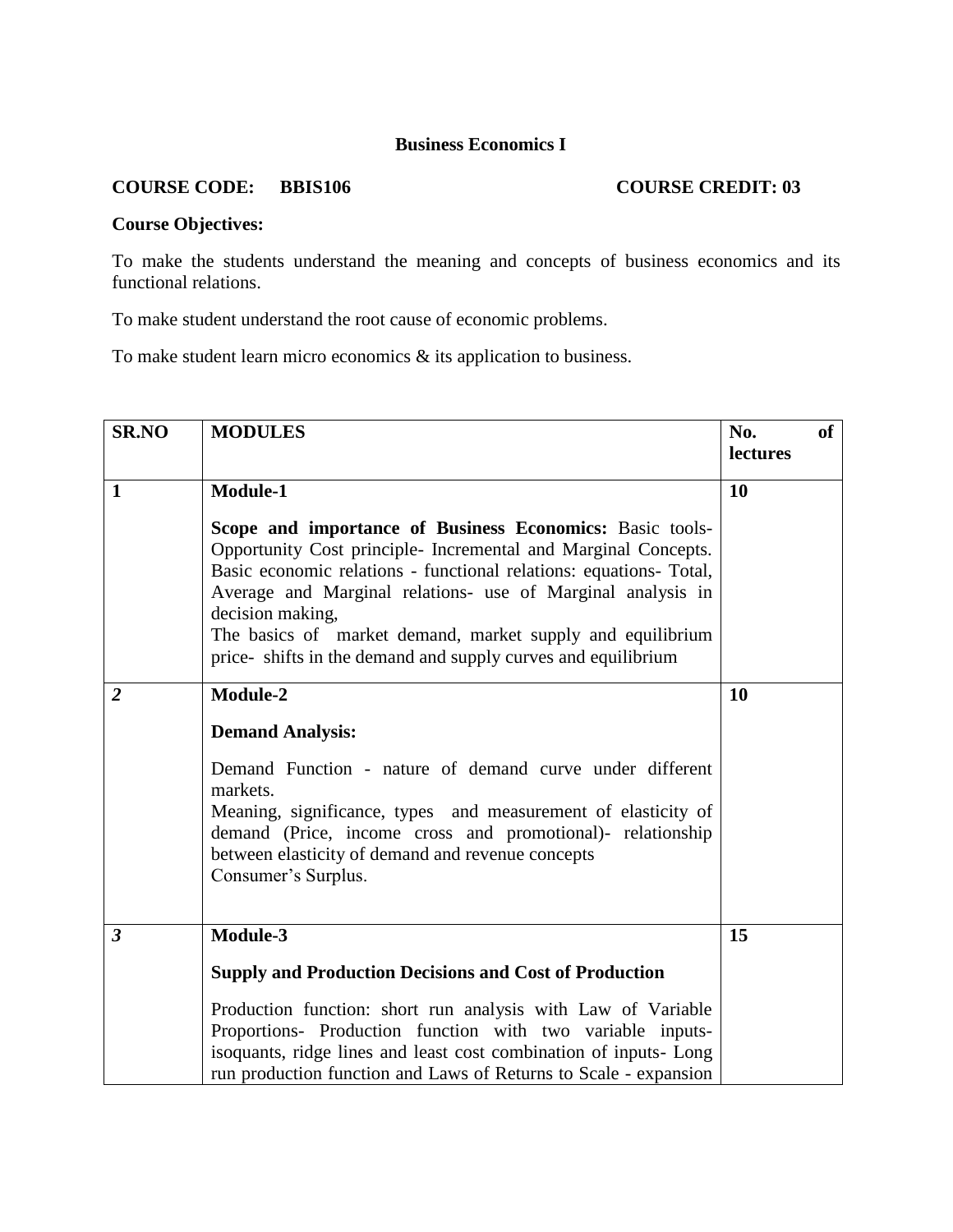|   | path - Economies and diseconomies of Scale.<br>Cost concepts: Accounting cost and economic cost, implicit and<br>explicit cost, fixed and variable cost - total, average and marginal<br>cost - Cost Output Relationship in the Short Run and Long Run<br>(hypothetical numerical problems to be discussed),<br>LAC and Learning curve - Break even analysis (with business<br><i>applications</i> )                                                                                                                                                                                                                                                                                                                 |    |
|---|----------------------------------------------------------------------------------------------------------------------------------------------------------------------------------------------------------------------------------------------------------------------------------------------------------------------------------------------------------------------------------------------------------------------------------------------------------------------------------------------------------------------------------------------------------------------------------------------------------------------------------------------------------------------------------------------------------------------|----|
| 4 | Module-4<br>Market structure - Perfect competition and Monopoly and Pricing<br>and Output Decisions under Imperfect Competition:<br>Short run and long run equilibrium of a competitive firm and of<br>industry - monopoly - short run and long- run equilibrium of a<br>firm under Monopoly<br>Monopolistic competition:<br>Equilibrium of a firm<br>under<br>monopolistic competition, debate over role of advertising, role of<br>social media<br>(topics to be taught using case studies from real life examples)<br>Oligopolistic markets: key attributes of oligopoly - Collusive and<br>non-collusive oligopoly market - Price rigidity - Cartels and price<br>leadership models<br>(with practical examples) | 15 |
|   | Module-5<br><b>Pricing Practices: Cost oriented pricing methods:</b><br>$Cost - plus$ (full cost) pricing, marginal cost pricing, Mark up<br>pricing, discriminating pricing, multiple – product pricing -<br>transfer pricing<br>(case studies on how pricing methods are used in business world)                                                                                                                                                                                                                                                                                                                                                                                                                   | 10 |
|   | <b>TOTAL</b>                                                                                                                                                                                                                                                                                                                                                                                                                                                                                                                                                                                                                                                                                                         | 60 |

- **1.** Business Economic 1 (Johnson, Mascarenhas, Chatterjee)
- 2. Business Economic 1 (Saraswathi Swaminathan)
- 3. Advanced Economic Theory (H L Ahuja)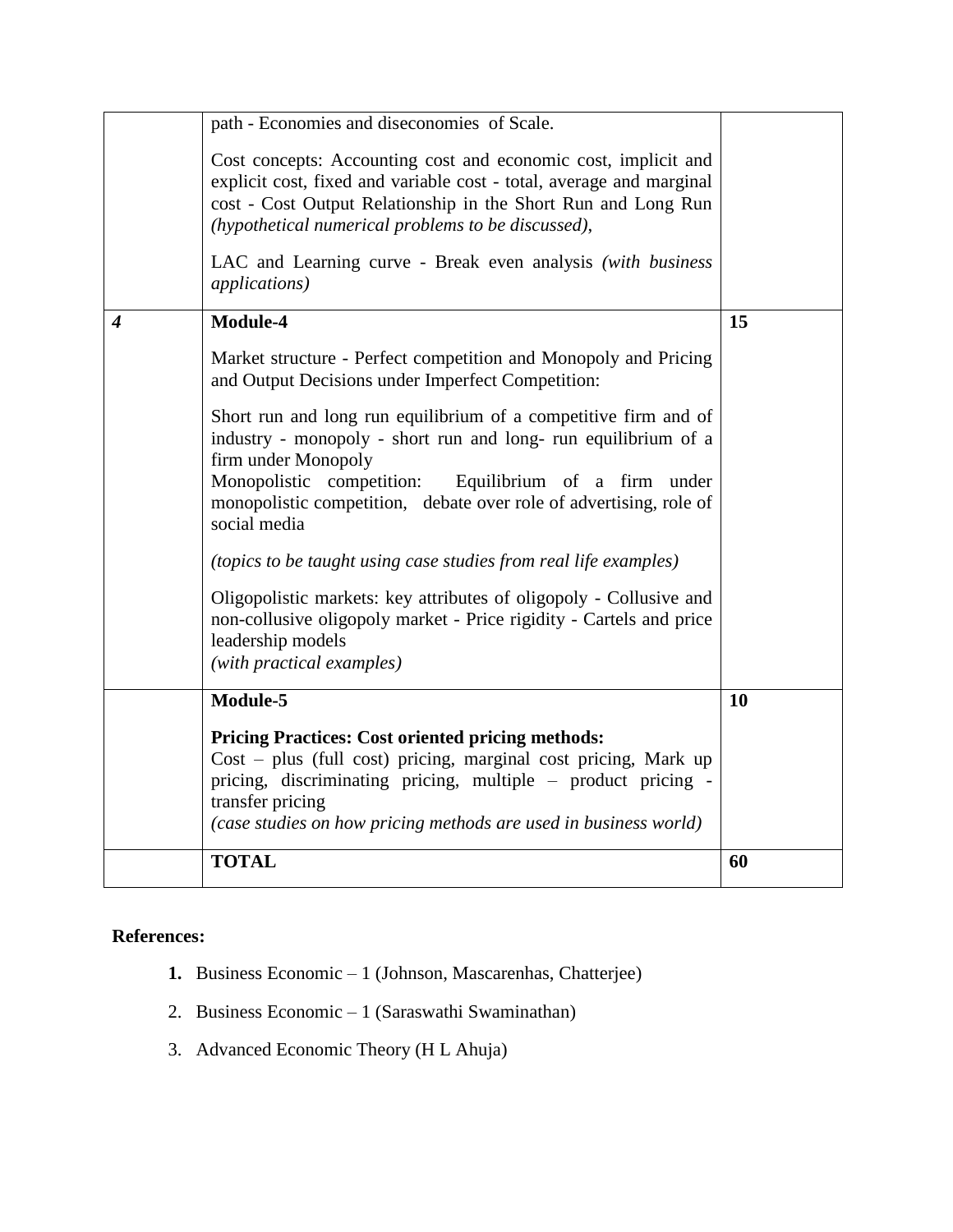# **SCHEME OF EXAMINATION**

# **The scheme of examination shall be divided into two parts:**<br> **The scheme internal assessment** 40% i.e. 40 marks

- **• Internal assessment**
- **· Semester end examination 60% i.e. 60 marks**

# **SCHEME OF EXAMINATION FOR B.Com (Banking and Insurance)**

### **(A) Internal Assessment 40 marks**

| <b>Description</b>                                                                                    | Marks |
|-------------------------------------------------------------------------------------------------------|-------|
| Two internal tests of 20 marks each $-$ (Multiple choice Questions)<br>(Best of two to be considered) | 20    |
| One Project and Viva voce/Case studies/Assignments                                                    | 20    |
| <b>Total</b>                                                                                          |       |

**B) Semester end examination 60 marks**

# **PAPER PATTERN**

| <b>Duration : 2 hours</b> |    |  |
|---------------------------|----|--|
| <b>Total Marks: 60</b>    |    |  |
| Q.1 15 marks OR 15 marks  | 15 |  |
| Q.2 15 marks OR 15 marks  | 15 |  |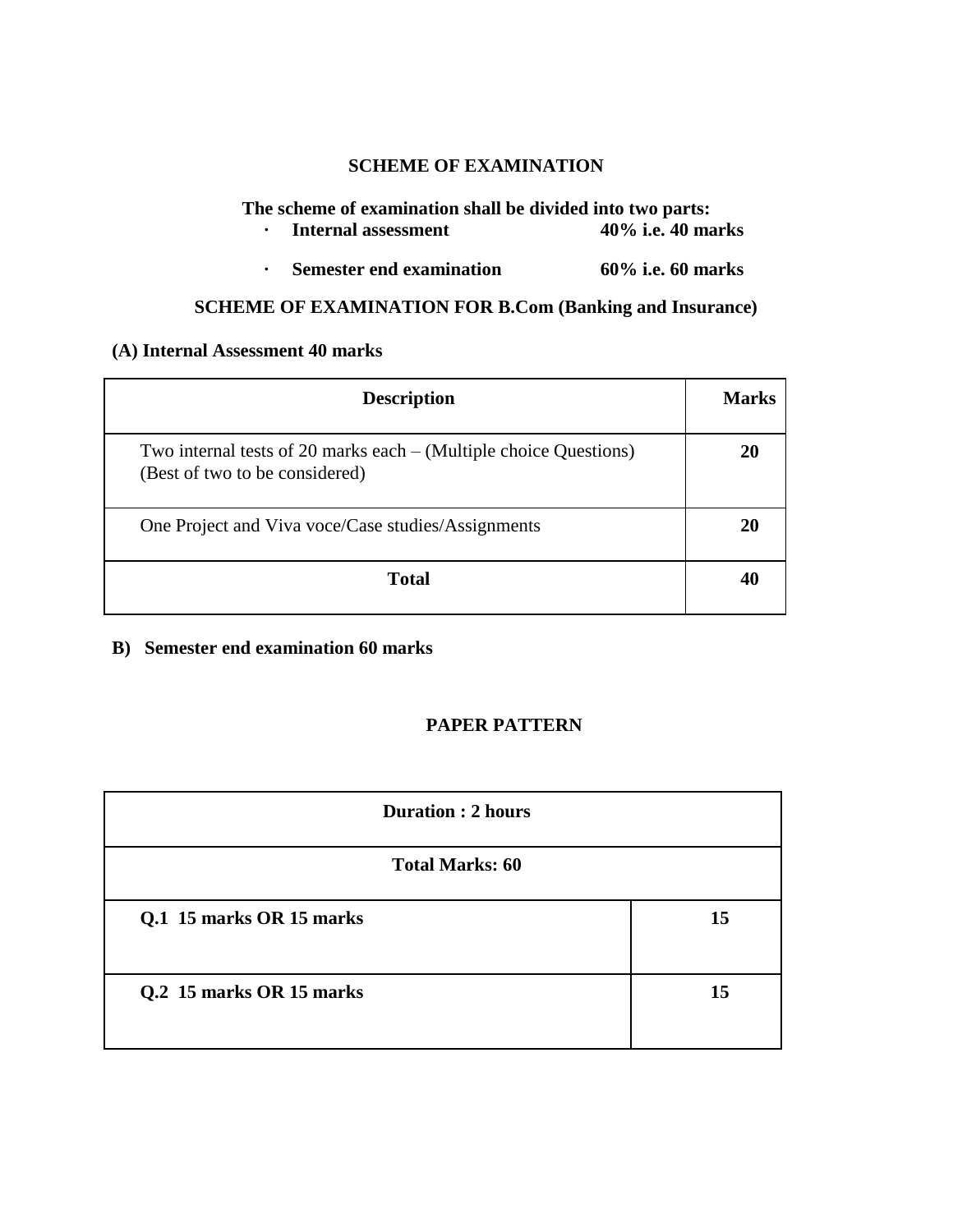| Q.3 15 marks OR 15 marks                                                             | 15 |
|--------------------------------------------------------------------------------------|----|
|                                                                                      |    |
| Q.4 15 marks OR 15 marks                                                             | 15 |
| Three short notes of 5 marks each or Case study                                      |    |
| <b>Total</b>                                                                         | 60 |
| Note:                                                                                |    |
| 1. Q.1,2 and 3 - 15 marks question may be divided into sub questions if<br>required. |    |
| 2. Q.4 May include theory (short notes) /Case Study in one of the options.           |    |

**Passing criteria: Minimum 40% in Internal (16 out of 40) and 40% (24 out of 60) in semester end examination**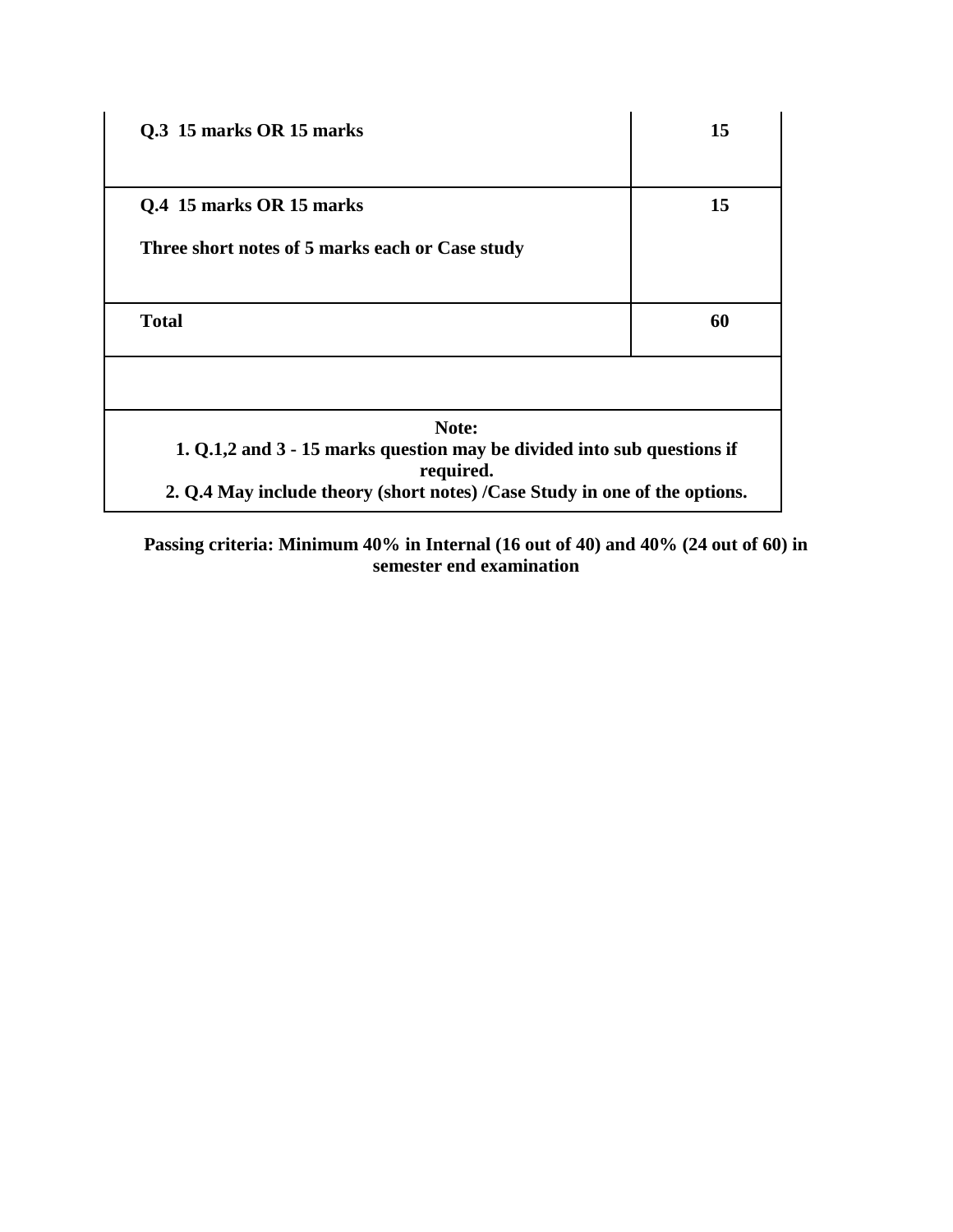# **QUANTITATIVE METHODS - I**

# **COURSE CODE : BBIS107 COURSE CREDIT: 03**

# **Course Objectives:**

- To make the students learn data collection, representation and central tendency and application usage in industry
- To make the students understand usage of Measures of Dispersion, Probability theory
- To make students learn statistical techniques like Correlation and Regression
- To make students learn how are Index numbers used and basic fundamentals of insurance sector

| Sr. No           | <b>Modules/Units</b>                                                                                                                                                                                                                                                                                                                                                                                                                                                         | <b>No of Lectures</b> |
|------------------|------------------------------------------------------------------------------------------------------------------------------------------------------------------------------------------------------------------------------------------------------------------------------------------------------------------------------------------------------------------------------------------------------------------------------------------------------------------------------|-----------------------|
| 1.               | <b>INTRODUCTION, ORGANISING DATA, FREQUENCY</b><br>DISTRIBUTION, DATA REPRESENTATION<br>Organizing data, preparation of frequency distribution, cumulative<br>frequencies, histogram, frequency polygon and ogives.                                                                                                                                                                                                                                                          | 10                    |
| 2.               | <b>MEASURES OF CENTRAL TENDENCIES</b><br>Definition of Averages and objective of Averages, Types of Averages.<br>Arithmetic mean, Geometric Mean, Harmonic Mean and its<br>advantages, Disadvantages and usages, mode, median, quartiles,<br>deciles & percentiles for both grouped as well as ungrouped data.                                                                                                                                                               | 10                    |
| 3.               | <b>MEASURES OF DISPERSION</b><br>Concept and idea of dispersion. Absolute measures of dispersion:<br>Range, quartile deviation, Mean Deviation, Standard Deviation &<br>corresponding relative measures of dispersion.                                                                                                                                                                                                                                                       | 08                    |
| $\overline{4}$ . | PROBABILITY, PROBABILITY DISTRIBUTION & DECISION<br><b>THEORY</b><br>Concept of probability (Factorial, permutations & combinations, set<br>theory & Venn diagrams), rules of Probability conditional &<br>unconditional probability & probability tree.<br>Probability distribution: Discrete and continuous variable. Expected<br>value of the variable, variance of variable & normal distribution<br>Decision Theory: decision making under uncertainty, decision making | 10                    |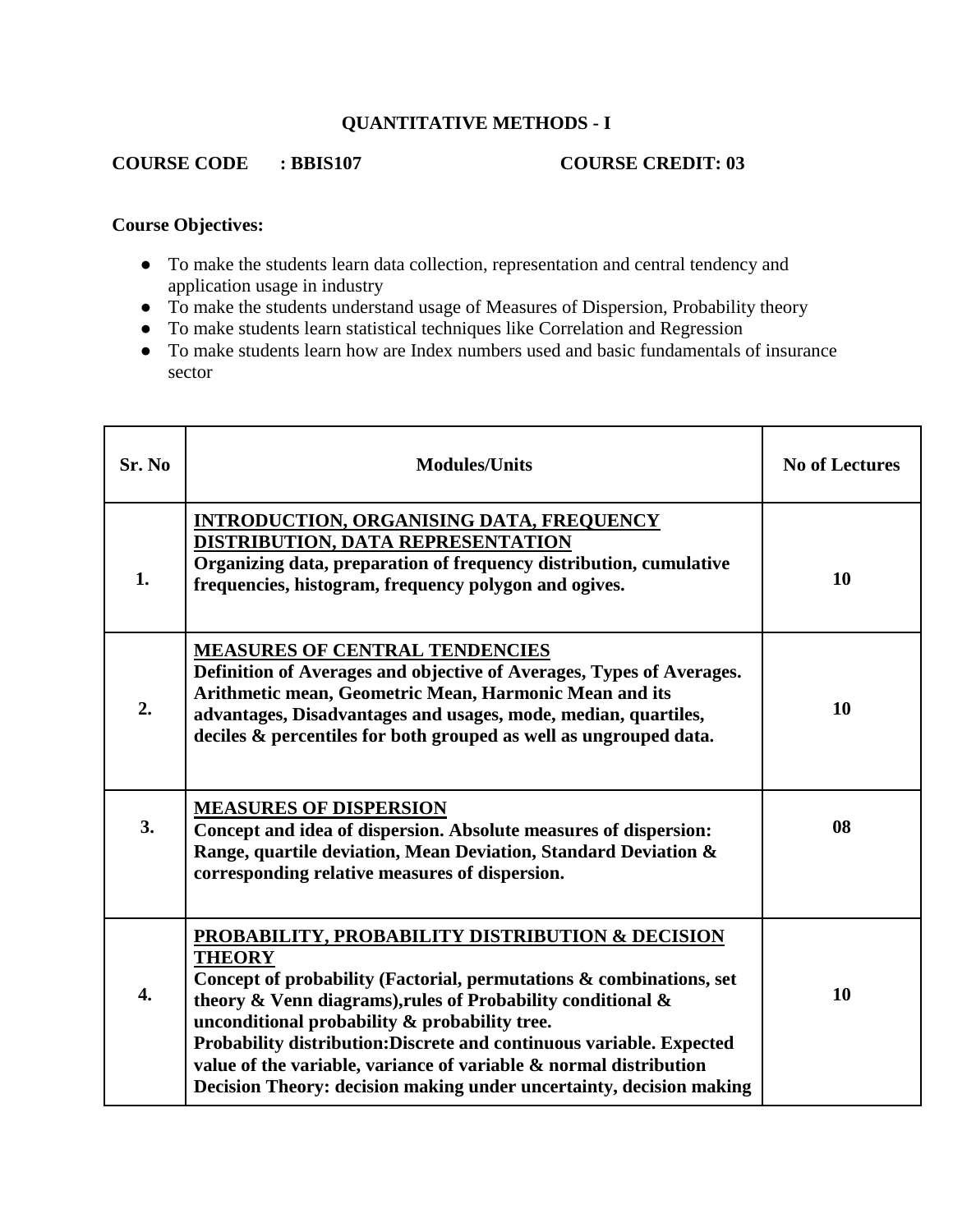|    | under risk & decision tree.                                                                                                                                                                                                                                                                                                                                                                                                                                                                                             |    |
|----|-------------------------------------------------------------------------------------------------------------------------------------------------------------------------------------------------------------------------------------------------------------------------------------------------------------------------------------------------------------------------------------------------------------------------------------------------------------------------------------------------------------------------|----|
| 5. | <b>CO-VARIANCE, CORRELATION &amp; REGRESSION</b><br>Meaning, definition and Application of covariance.<br>Concept of correlation. Rank correlation, Coefficient of correlation.<br>Regression concept, relationship with correlation, Assumptions in<br>simple linear Regression, Estimation using Simple linear Regression:<br>Fitting of straight line, method of least square, construction of<br>characteristic line/estimation line.                                                                               | 10 |
| 6. | <b>INDEX NUMBERS</b><br>Concept and usage of index nos. Construction of index nos. Types of<br>index nos. Aggregate - Laspeyres, Paasche, Dorbish Bowley, Fisher,<br>Marshall-Edgeworth, Walsch & Kelly Price indices and Relative<br>method of constructing index nos. Chain base index nos. Test of<br>consistency: Time reversal factor reversal and circular test. Quantity<br>and Value index no's. for agricultural, industrial production, Retail<br>Prices, Consumer price index nos. for security prices, etc. | 06 |
| 7. | <b>INSURANCE</b><br>Meaning, Objective, Purpose and need for Insurance. Fundamentals<br>of Insurance - Calculation of age, Premiums, Bonuses, Paid up value<br>of a policy, surrender value of insurance policy.                                                                                                                                                                                                                                                                                                        | 06 |

# **REFERENCE BOOKS:**

- Mathematics for Economics & Finance by Martin Anthony & Norman Biggs, 1996.
- Fundamentals of Statistics D. N. Elhance,1964
- Statistical Methods S.G. Gupta (S. Chand & Co.), 2012
- Statistics for Management Lovin R. Rubin D.S, (Prentice Hall of India),2017
- Statistics Theory, Method & Applications D.S.Sancheti & V. K. Kapoor.,2017
- Business Mathematics & Statistics : B Aggarwal, Ane Book Pvt. Limited, 2015
- Business Mathematics : D C Sancheti & V K Kapoor, Sultan Chand & Sons, 2012
- Business Mathematics: A P Verma, Asian Books Pvt.: Limited,2009
- Fundamentals of Applied Statistics: S G Gupta and V K Kapoor, Sultan Chand & Co,2014
- Introduction to probability Charles M Grinstead & J.L. Snell,  $2003$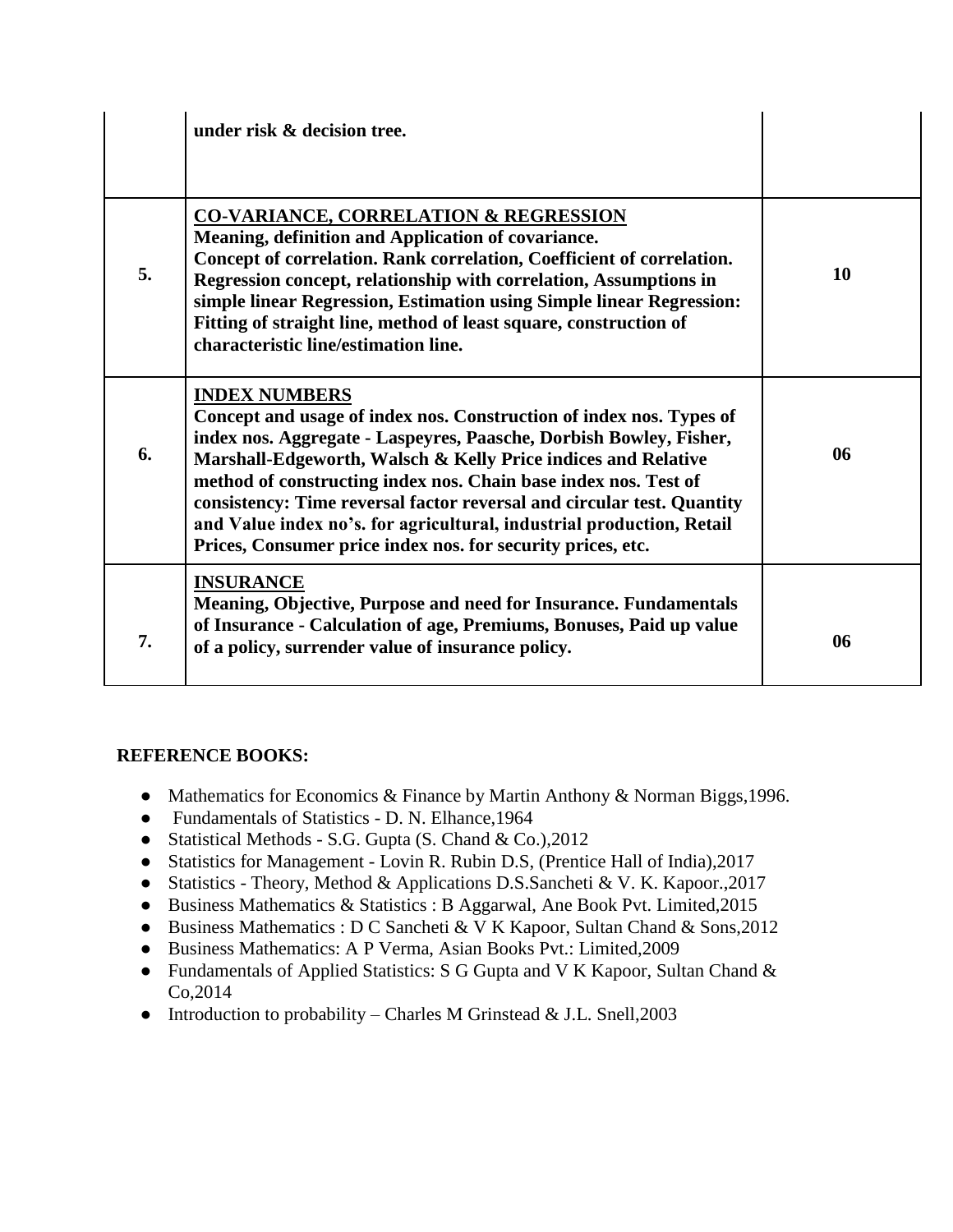#### **SCHEME OF EXAMINATION**

**The scheme of examination shall be divided into two parts:**

- **Internal assessment % i.e. 40 marks**
- **Semester end examination 60% i.e. 60 marks**

# **SCHEME OF EXAMINATION FOR QUANTITATIVE METHODS I**

**(A) Internal Assessment 40 marks**

 $\overline{\phantom{0}}$ 

| <b>Description</b>                                            | <b>Marks</b> |
|---------------------------------------------------------------|--------------|
| Internal test - Objectives based, 20 marks each (best of two) | 20           |
| <b>Project/Presentation/Open book tests/Assignments</b>       | 20           |
| <b>Total</b>                                                  | 40           |

#### **(B) Semester end examination 60 marks – Paper Pattern**

| <b>Duration: 2 hours</b>                                                                                                        | <b>Total Marks: 60</b> |
|---------------------------------------------------------------------------------------------------------------------------------|------------------------|
| Q1. Question 1 will be from Unit $1 \& 2 (7 \text{ and } 8 \text{ Marks})$                                                      | 15                     |
| Q2. Question 2 will be from Unit 3 & 4 (5 & 10 Marks) or (7 and 8 Marks)                                                        | 15                     |
| Q3. Question 3 will be from Unit $5 & 6 (7)$ and 8 Marks)                                                                       | 15                     |
| Q4. Question 4 will be from Unit 7 & Short notes $(5 \times 3 \text{ Marks})$ or $(7 \text{ and } 8 \text{)}$<br><b>Marks</b> ) | 15                     |

**Passing criteria: Minimum 40% in Internal (16 out of 40) and 40% (24 out of 60) in semester end examination**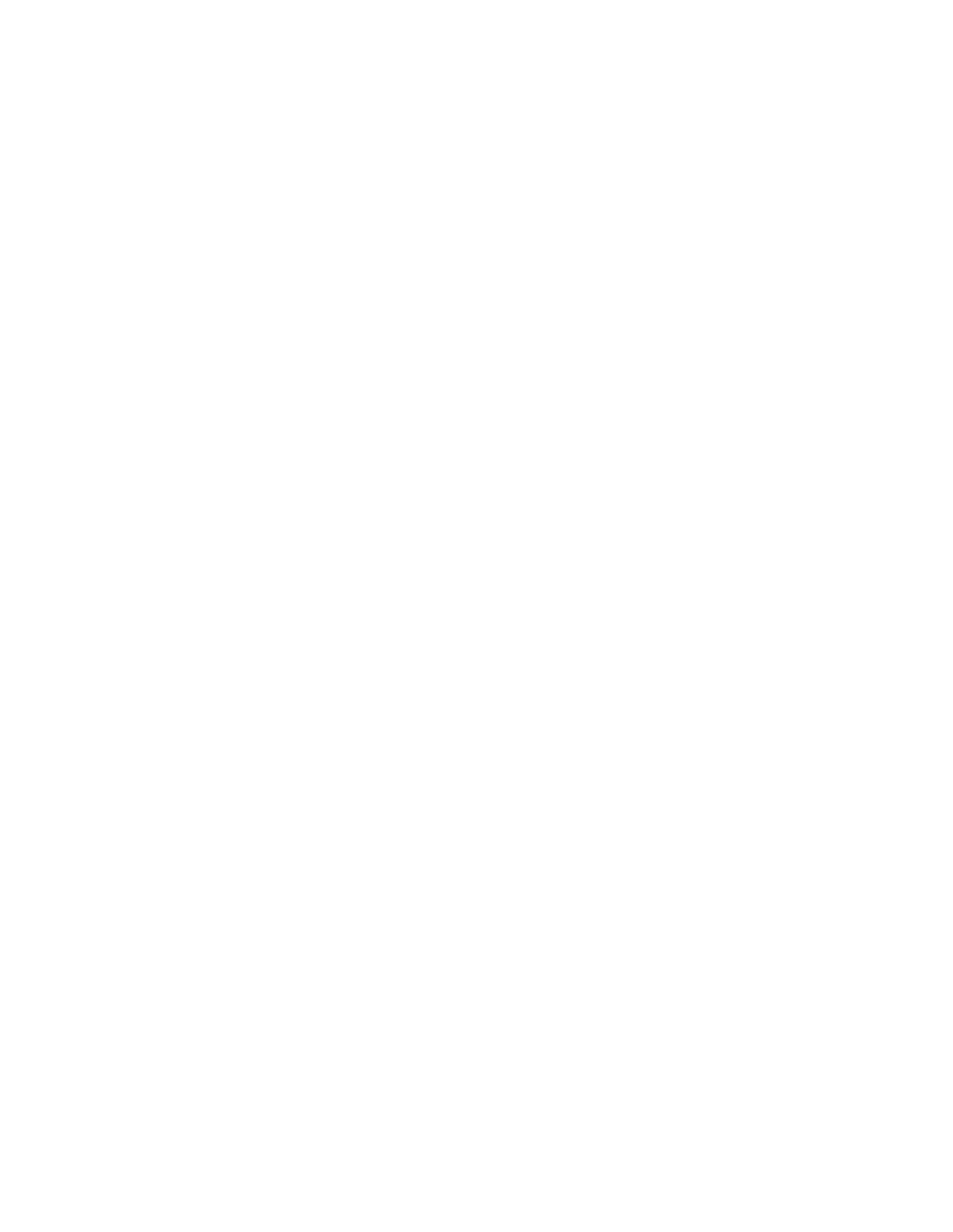



# **SIES COLLEGE OF COMMERCE & ECONOMICS AUTONOMOUS B.COM (BANKING & INSURANCE)**

| Sr.<br>No.              | <b>Heading</b>                   | <b>Particulars</b>                                    |
|-------------------------|----------------------------------|-------------------------------------------------------|
| 1                       | Title of the course              | <b>B. Com (Banking &amp; Insurance)</b>               |
| $\overline{2}$          | <b>Eligibility for admission</b> | <b>HSC</b> or Equivalent                              |
| $\overline{\mathbf{3}}$ | <b>Minimum percentage</b>        | 45%                                                   |
| $\overline{\mathbf{4}}$ | <b>Semesters</b>                 | I and II                                              |
| 5                       | <b>Level</b>                     | <b>UG</b>                                             |
| 6                       | <b>Pattern</b>                   | 03 years & 06 semesters CBGS                          |
| 7                       | To be implemented from           | From Academic year 2020-21 in a progressive<br>manner |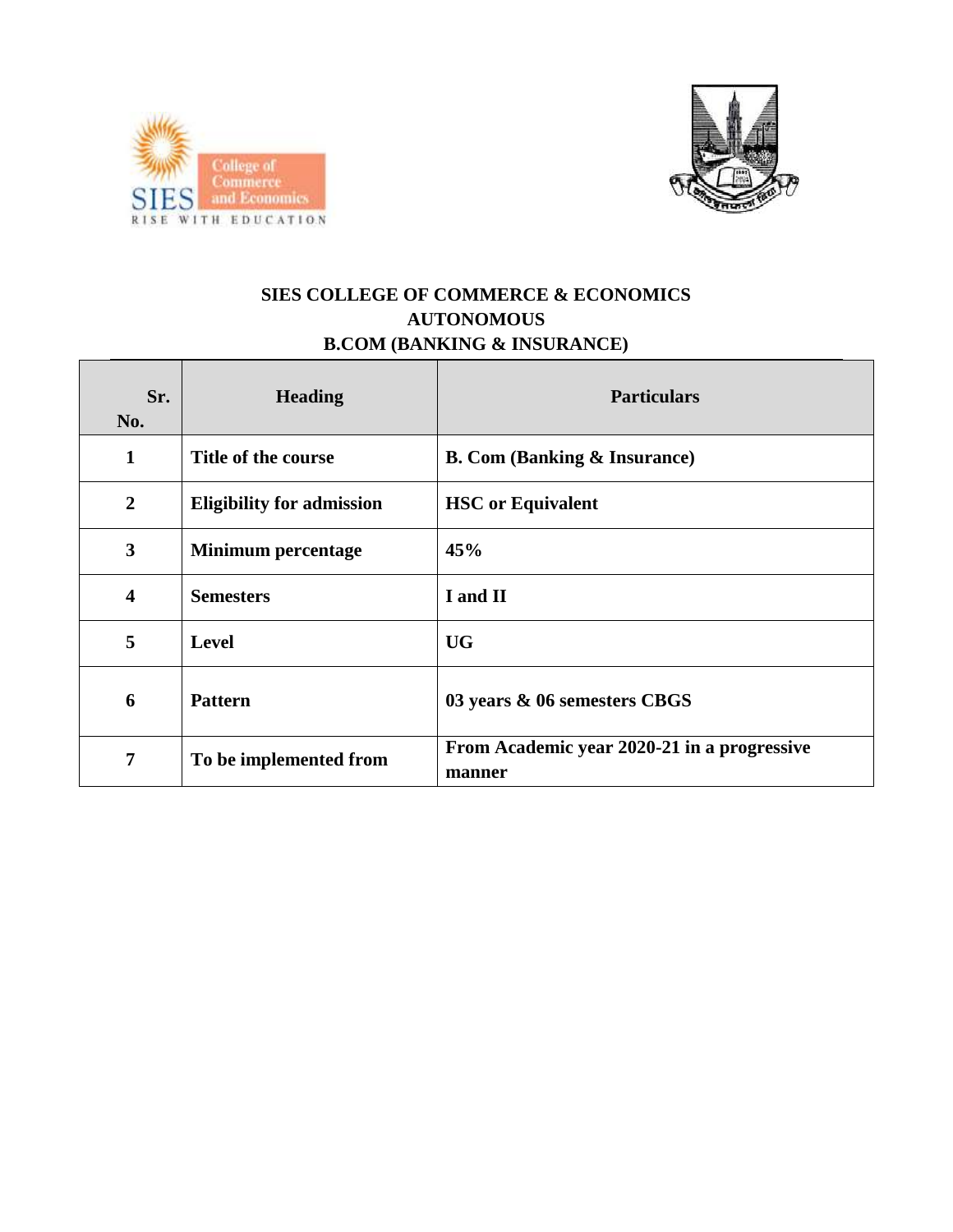

# **SIES COLLEGE OF COMMERCE & ECONOMICS (AUTONOMOUS) (Affiliated to University of Mumbai) RE-ACCREDITED GRADE "A" BY NAAC**

# **BOARD OF STUDIES B.COM (BANKING & INSURANCE)**

# **(WITH EFFECT FROM THE ACADEMIC YEAR 2020-2021)**

# **OBJECTIVES OF THE PROGRAM:**

- 1. To exploit opportunities in the Banking & Finance industry.
- 2. To create better avenues for improving employability.
- 3. To provide exposure to operational environment.
- 4. To enable increased industry academia interaction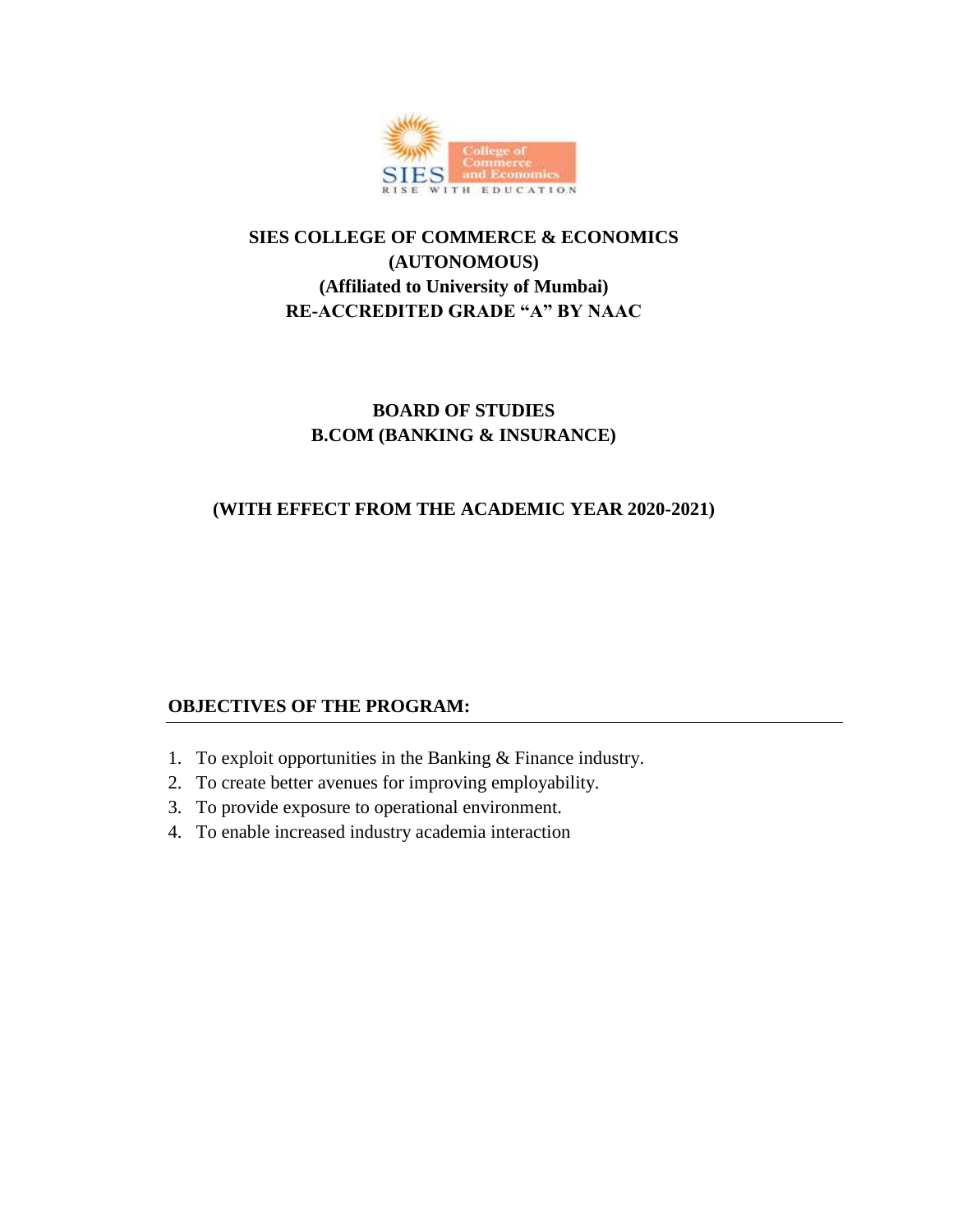# **SCHEME OF MODULES**

| <b>SEMESTER II</b>         |                                                  |         |                                               |
|----------------------------|--------------------------------------------------|---------|-----------------------------------------------|
| Serial No                  | Course code                                      | Credits | <b>Course Name</b>                            |
| I                          | <b>Discipline Related Elective Courses (DRE)</b> |         |                                               |
| 1                          | <b>BBIS101</b>                                   | 03      | Principles & Practices of Banking & Insurance |
| $\overline{2}$             | <b>BBIS102</b>                                   | 03      | <b>Business Law</b>                           |
| 3                          | <b>BBIS103</b>                                   | 03      | Financial Accounting - II                     |
| $\mathbf{I}$               | <b>ABILITY ENHANCEMENT COURSES (AEC)</b>         |         |                                               |
| <b>IIA</b>                 | <b>ABILITY ENHANCEMENT COMPULSORY COURSE</b>     |         |                                               |
| $\overline{4}$             | <b>BBIS104</b>                                   | 03      | <b>Business Communication - II</b>            |
| <b>IIB</b>                 | <b>SKILL ENHANCEMENT ELECTIVE COURSE</b>         |         |                                               |
| 5                          | <b>BBIS105</b>                                   | 02      | Foundation course - II                        |
| III                        | <b>CORE COURSES (CC)</b>                         |         |                                               |
| 6                          | <b>BBIS106</b>                                   | 03      | Organisational behaviour                      |
| 7                          | <b>BBIS107</b>                                   | 03      | Quantitative Methods - II                     |
| <b>TOTAL CREDITS</b><br>20 |                                                  |         |                                               |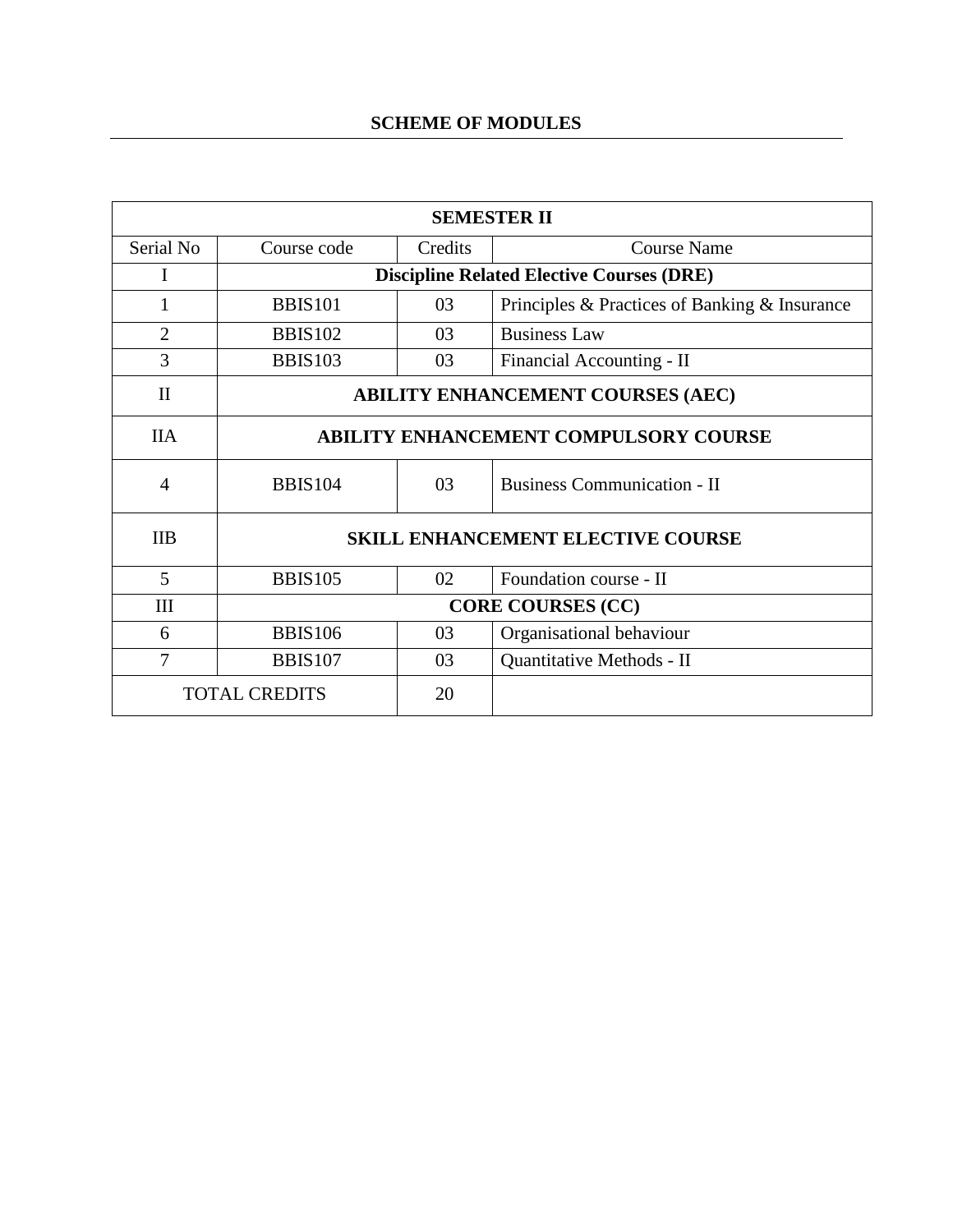# **Principles and practices of Banking and Insurance**

### **COURSE CODE:** BBIS201 **COURSE CREDIT: 03**

# **Course Objectives:**

- 1. To create understanding about the fundamental principles of banking supervision and its practices in India.
- 2. Updating students with the various technologies used in banking.
- 3. To make students understand the working of insurance companies.

| Sr. No         | <b>Syllabus</b>                                                                                                                                                                                                                                                                                                                   | No. of<br><b>lectures</b> |
|----------------|-----------------------------------------------------------------------------------------------------------------------------------------------------------------------------------------------------------------------------------------------------------------------------------------------------------------------------------|---------------------------|
| 01             | <b>Module -1</b><br>Introduction to Banking<br>Basic Concepts: Origin, Need, Types, Scope and Functions of<br>Banking, Types of Account, Need for Regulation and<br>Supervision.                                                                                                                                                  | 15                        |
| 02             | <b>Module-2</b><br>Banking Scenario in India<br>Banking Operations, Banking Services - Retail Banking<br>concept and products, Introduction to Digital Banking,<br>Introduction to Mobile wallet, UPI, E-Banking and Internet<br>Banking. Current Banking Scenario, Financial Inclusion and<br>Banking Regulations & Role of RBI. | 15                        |
| 0 <sub>3</sub> | Module-3<br>Introduction to Insurance:<br>Understanding Risk – Kinds of business risks - Need and Scope<br>of insurance - Evolution of. insurance - Principles of insurance<br>- Types of insurance and policies - Risk and Return<br>relationship.                                                                               | 15                        |
| 04             | <b>Module-4</b><br><b>Insurance Business Environment in India</b><br>Growth of Insurance Business - Actuarial Role - Claim and<br>Settlement Procedures. Insurance Regulations Role of IRDA.                                                                                                                                      | 15                        |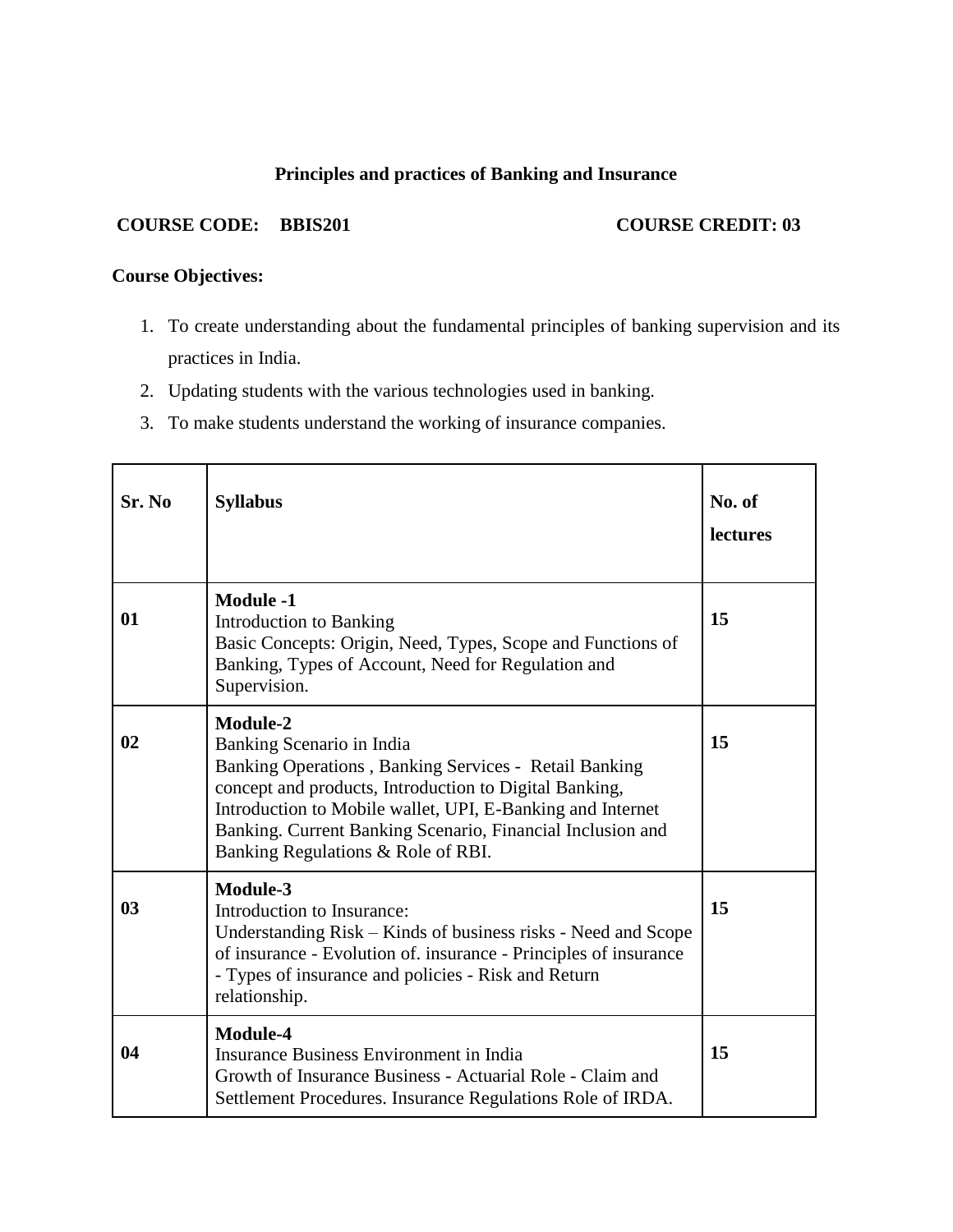- 1. Banking and Insurance: Principles and Practices by Neelam C. Gulati, Excel.
- 2. Banking and Insurance, volume 12 13 by Shakti R. Mohapatra, Debidutta Acharya, Pearson Edition India.
- 3. Elements of Banking and Insurance, Jyotsna Sethi, Nishwan Bhatia, PHI Learning Pvt. Ltd.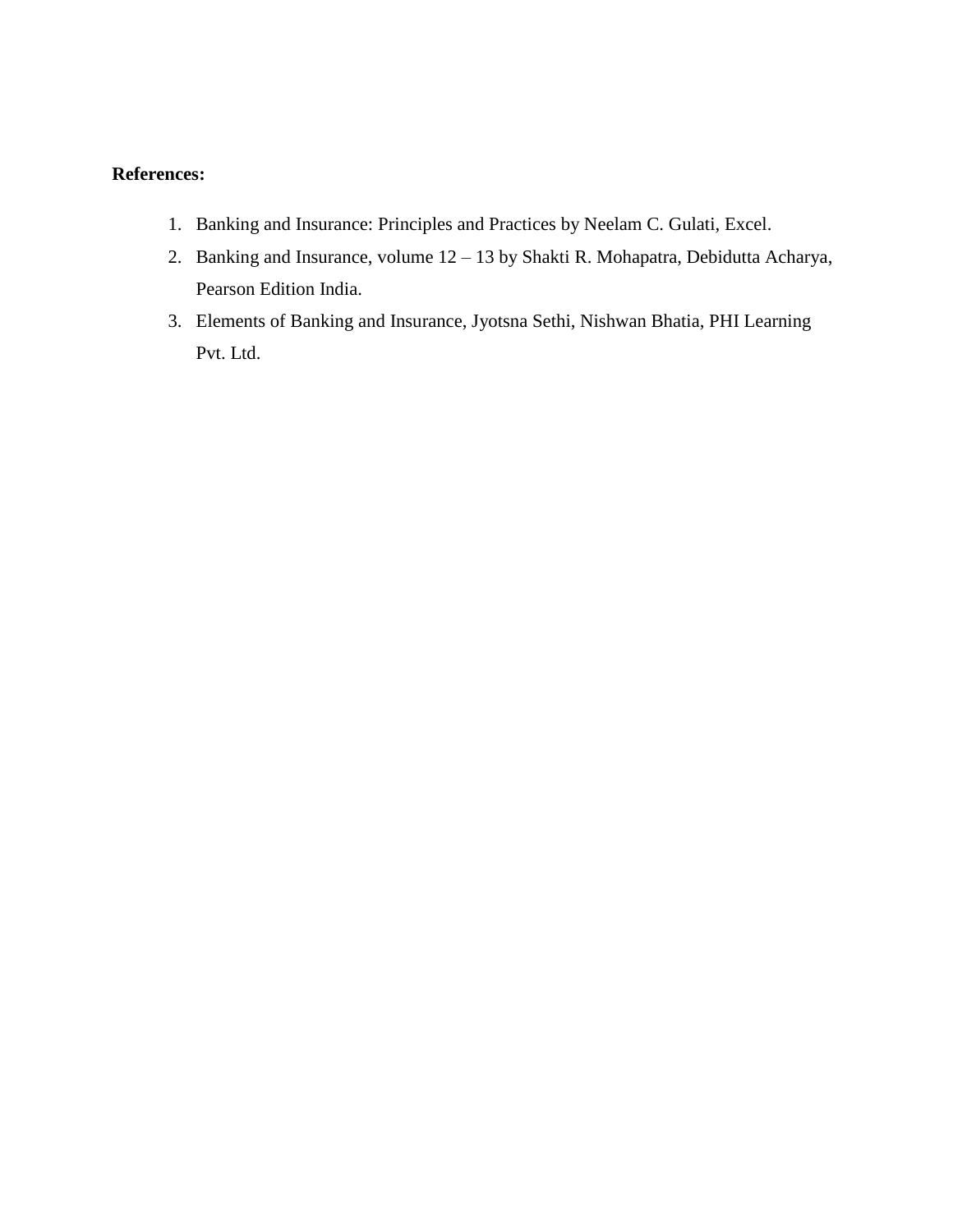# **SCHEME OF EXAMINATION**

The scheme of examination shall be divided into two parts:

• Internal assessment 40% i.e. 40 marks

• Semester end examination 60% i.e. 60 marks

(A)Internal Assessment 40 marks

| <b>Description</b>                                                           | <b>Marks</b> |
|------------------------------------------------------------------------------|--------------|
| Internal test - Objectives based, 20 marks each (best of two)                |              |
| Presentation/Assignment - Viva/NGO Activity/Internship/ Book Review/Project/ | 20           |
| Open Book Test                                                               |              |
| Total                                                                        | 40           |

#### B) Semester end examination 60 marks – Paper Pattern

| <b>Duration: 2 hours</b>                                      | <b>Total</b>         |  |
|---------------------------------------------------------------|----------------------|--|
| Marks: 60                                                     |                      |  |
| <b>Particulars</b>                                            | <b>Marks</b><br>$**$ |  |
| Q1. Question 1 (5 Marks x 3) or (7 and 8 Marks) or (15 Marks) | 15                   |  |
| Q2. Question 2 (5 Marks x 3) or (7 and 8 Marks) or (15 Marks) | 15                   |  |
| Q3. Question 3 (5 Marks x 3) or (7 and 8 Marks) or (15 Marks) | 15                   |  |
| Q4. Question 4 (5 Marks x 3) or (7 and 8 Marks) or (15 Marks) | 15                   |  |

 **\*\*Marks assigned in the external question paper will be based on the weightage (number of lectures) of each module in the syllabus.**

**Passing criteria: Minimum 40% in Internal (16 out of 40) and 40% (24 out of 60) in semester end examination**

**Passing criteria: Minimum 40% in Internal (16 out of 40) and 40% (24 out of 60) in semester end examination**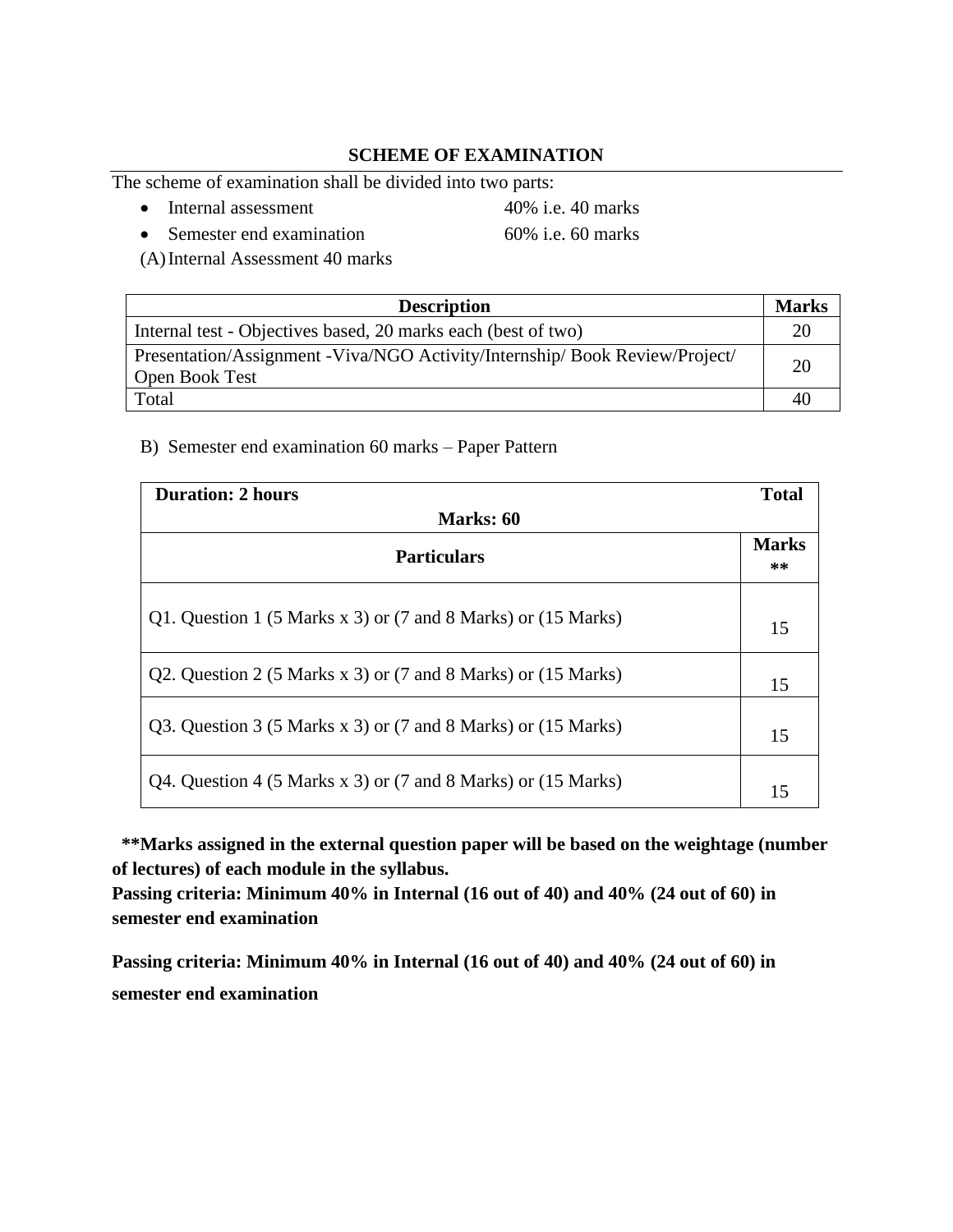#### **Business Law**

### **COURSE CODE: BBIS202 COURSE CREDIT: 03**

# **Learning Objectives**

- 1. To impart knowledge of the legal environment in which a consumer and business operate.
- 2. To demonstrate understanding of the basic Legal System and knowledge of basic court procedures.
- 3. To provide knowledge of legal principles.
- 4. To understand the concept of General and Special Contracts, Negotiable Instruments and Sale of Goods Act.
- 5. To enable the learner to understand, explore and acquire a critical understanding of Cyber Law and to develop competencies for dealing with frauds(phishing) and other cyber crimes that take place via internet.

| Syllabus                                                                                                                                                                                                                                                                                                                    | No of<br>Lectures |
|-----------------------------------------------------------------------------------------------------------------------------------------------------------------------------------------------------------------------------------------------------------------------------------------------------------------------------|-------------------|
| <b>Unit 1: Introduction to Law</b><br>Introduction to Law Meaning, Definitions, Features, Types, Sources and<br>Classification. Civil Law and Criminal Law features                                                                                                                                                         | 08                |
| <b>Unit 2: Indian Constitution</b><br>Indian Constitution Natural Justice, Special Leave Appeal, Features, Writs,<br><b>Fundamental Rights</b>                                                                                                                                                                              | 10                |
| <b>Unit 3: Contract Act</b><br>Contract Act Meaning, Essentials, Agreement, Offer, Acceptance, Consent,<br>Free Consent, Consideration, Capacity of contract, Kinds and Classification<br>of Contract-Valid, Void, Voidable, E -contract, Quasi, Contingent,<br>Wagering agreements. Performance and Discharge of contract. | 12                |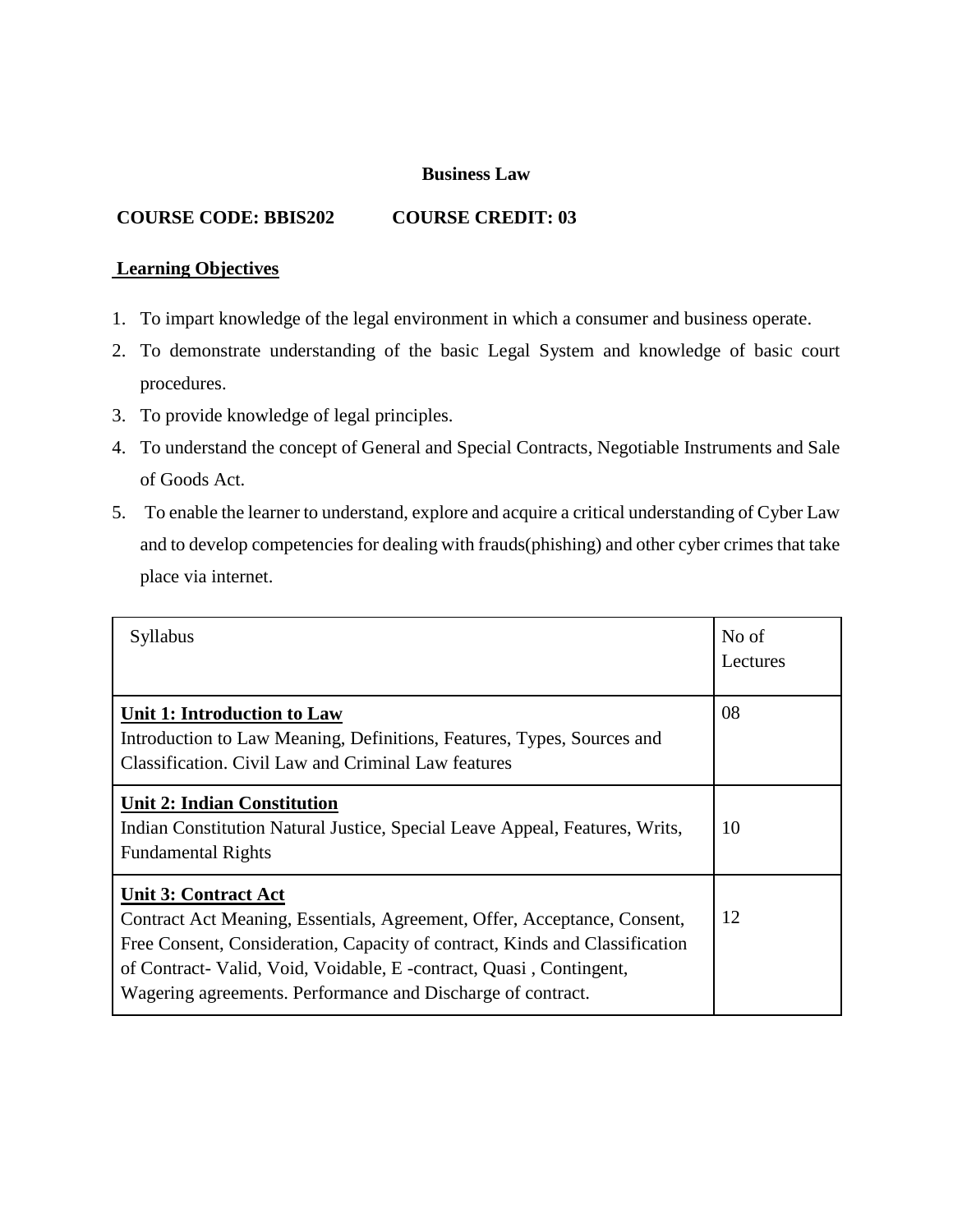| <b>Unit 4: Special Contract</b><br>Indemnity & Guarantee – Indemnity-Meaning, Features, Rights of the<br>Indemnity Holder and Commencement of Liability of the Indemnifier.<br>Guarantee- meaning, features, types of guarantee, revocation of continuing<br>guarantee, distinguish between Indemnity & Guarantee, position of Surety.<br>Bailment: Meaning, Types, Features, Position, Lien, Finder of Goods, Pledge<br>Agency: Meaning, Features, types, Position, Ratification and Termination of<br>Agency, Personal Liability of an Agent.<br>Sale of Goods Act: Introduction, Meaning, Features, Terms, Goods<br>Classification, Sale and Agreement to sell, Unpaid Seller and position<br>Conditions and Warranty, Sale by Non-Owners, Auction Sale. | 12 |
|-------------------------------------------------------------------------------------------------------------------------------------------------------------------------------------------------------------------------------------------------------------------------------------------------------------------------------------------------------------------------------------------------------------------------------------------------------------------------------------------------------------------------------------------------------------------------------------------------------------------------------------------------------------------------------------------------------------------------------------------------------------|----|
| <b>Unit 5: Negotiable Instruments</b>                                                                                                                                                                                                                                                                                                                                                                                                                                                                                                                                                                                                                                                                                                                       | 10 |
|                                                                                                                                                                                                                                                                                                                                                                                                                                                                                                                                                                                                                                                                                                                                                             |    |
| Negotiable Instrument Act Features, Promissory Note, Bills of Exchange,<br>Cheque, Features, Distinguish, Crossing, Dishonor, Position Of Banker,                                                                                                                                                                                                                                                                                                                                                                                                                                                                                                                                                                                                           |    |
| Holder and Holder In Due Course, Privileges, Payment In and Out of Due                                                                                                                                                                                                                                                                                                                                                                                                                                                                                                                                                                                                                                                                                      |    |
| Course, Types of Instruments, Penalties For Dishonour, Endorsement.                                                                                                                                                                                                                                                                                                                                                                                                                                                                                                                                                                                                                                                                                         |    |

- 1. Business Law- Kapoor N.D.
- 2. Business Law- Kucchat M.C.
- 3. Business Law- Chaudha P.R.
- 4. Business Law- Wadhwani M<br>5. Business Law- Bulchandani F
- 5. Business Law- Bulchandani K.R.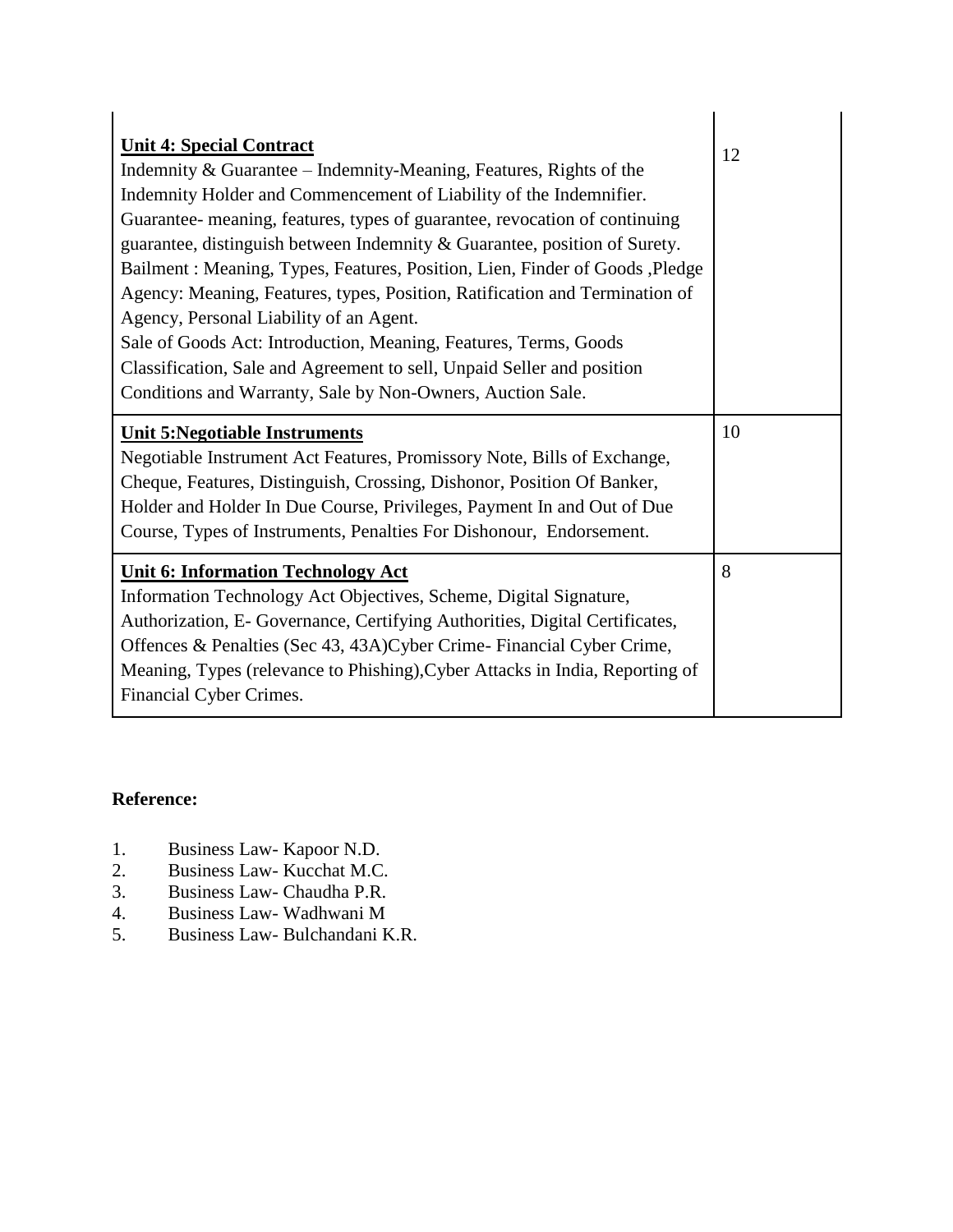The scheme of examination shall be divided into two parts:

- Internal assessment 40% i.e. 40 marks
- Semester end examination 60% i.e. 60 marks

# SCHEME OF EXAMINATION

A) Internal Assessment 40 marks

| <b>Description</b>                                   | <b>Marks</b> |
|------------------------------------------------------|--------------|
| 2 Tests of 20 marks each based on best of two format |              |
| <b>Assignment/ Viva /Presentation</b>                |              |
| Open Book Exam                                       |              |
| Total                                                |              |

#### B) Semester end examination 60 marks

| Duration : 2 hours                                                                  |    |  |
|-------------------------------------------------------------------------------------|----|--|
| Total Marks: 60                                                                     |    |  |
| Q.1 15 marks OR 15 marks                                                            | 15 |  |
| Q.2 15 marks OR 15 marks                                                            | 15 |  |
| Q.3 15 marks OR 15 marks                                                            | 15 |  |
| Q.4 Case Study                                                                      | 15 |  |
| $(a)$ 3 marks                                                                       |    |  |
| $(b)$ 3 marks                                                                       |    |  |
| $(c)$ 3 marks                                                                       |    |  |
| $(d)$ 3 marks                                                                       |    |  |
| $(e)$ 3 marks                                                                       |    |  |
| OR.                                                                                 |    |  |
| Q.4. Short Notes(Any 3 out of 5)-5 marks each                                       |    |  |
|                                                                                     |    |  |
| <b>TOTAL</b>                                                                        | 60 |  |
| Note:                                                                               |    |  |
| 1. The 15 marks full length question may be sub divided into 2 questions of 8 and 7 |    |  |
| marks each                                                                          |    |  |
| 2. There will be no objective questions.                                            |    |  |

# **Passing criteria: Minimum 40% in Internal (16 out of 40) and 40% (24 out of 60) in Semester end examination.**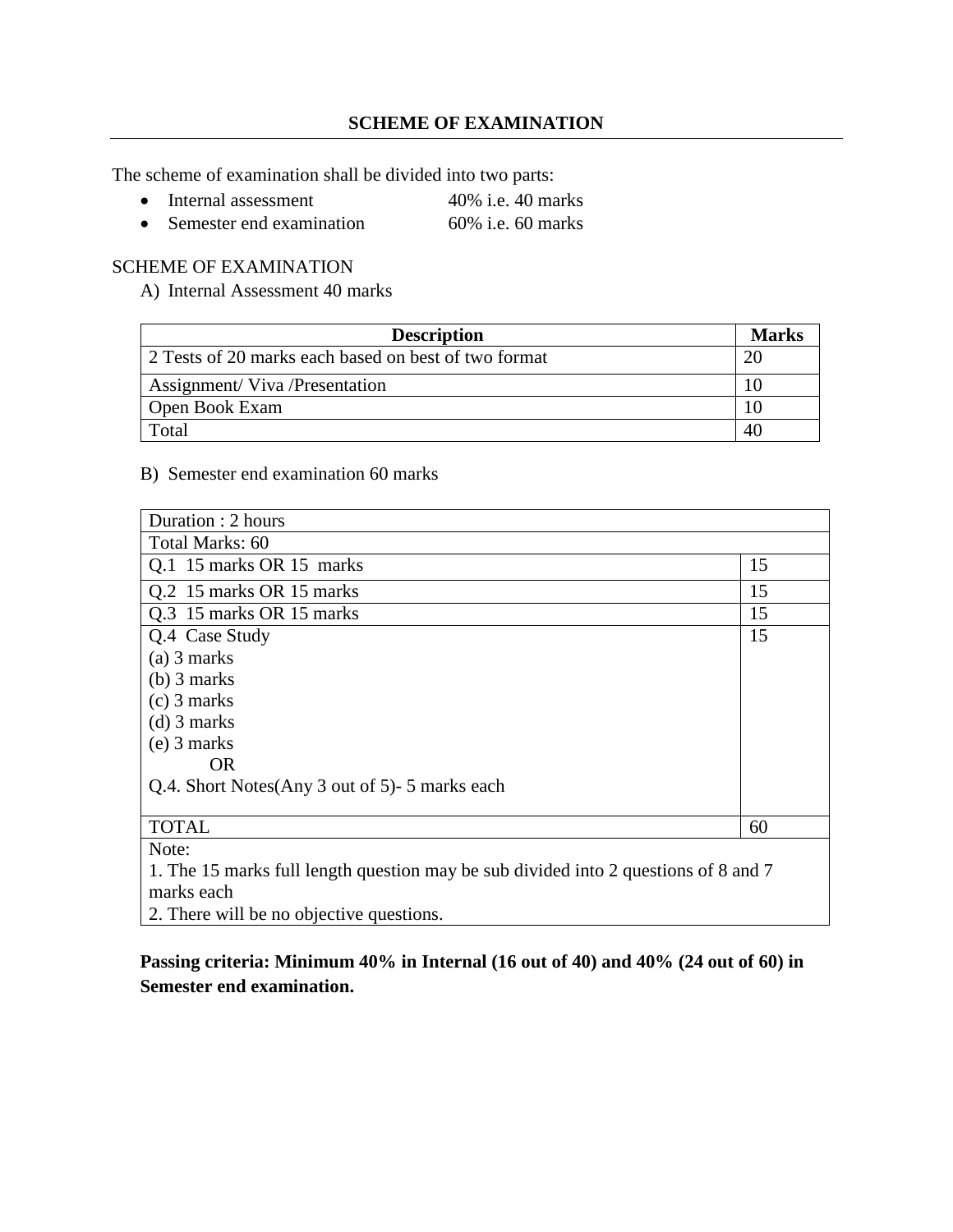# **Financial Accounting - II**

# **COURSE CODE : BBIS203 COURSE CREDIT: 03**

# **Course Objectives:**

1. To acquaint the students with the process, regulatory framework, accounting entries at the time of issue and redemption of various securities.

2. To introduce the students with basics of valuation of goodwill and shares.

| Sr.No.         | Modules                                                                                                                                                                                                                                                                                                                                                                                                                                                           | Number of<br>lectures |
|----------------|-------------------------------------------------------------------------------------------------------------------------------------------------------------------------------------------------------------------------------------------------------------------------------------------------------------------------------------------------------------------------------------------------------------------------------------------------------------------|-----------------------|
| 1              | <b>Unit I: Issue and Buyback of shares</b><br>Issue of shares (forfeiture and reissue included), Bonus Issue<br>and Rights issue.<br>Introduction to Issue of Shares. Company Law/ Legal<br>Provisions (including related restrictions, power, transfer to<br>capital redemption reserve account and prohibitions).<br>Compliance of conditions including sources, maximum limits<br>and debt equity ratio                                                        | 16                    |
| $\overline{2}$ | <b>Unit II: Redemption of preference shares:</b><br>Redemption of preference shares - Company Law/Legal<br>provisions for redemption of preference shares in Companies<br>Act Sources of redemption including divisible profits and<br>proceeds of fresh issue of shares, Premium on redemption<br>from security premium and profits of company, Capital<br>Redemption Reserve account – creation and use (excluding<br>Schedule III to the Companies Act, 2013). | 12                    |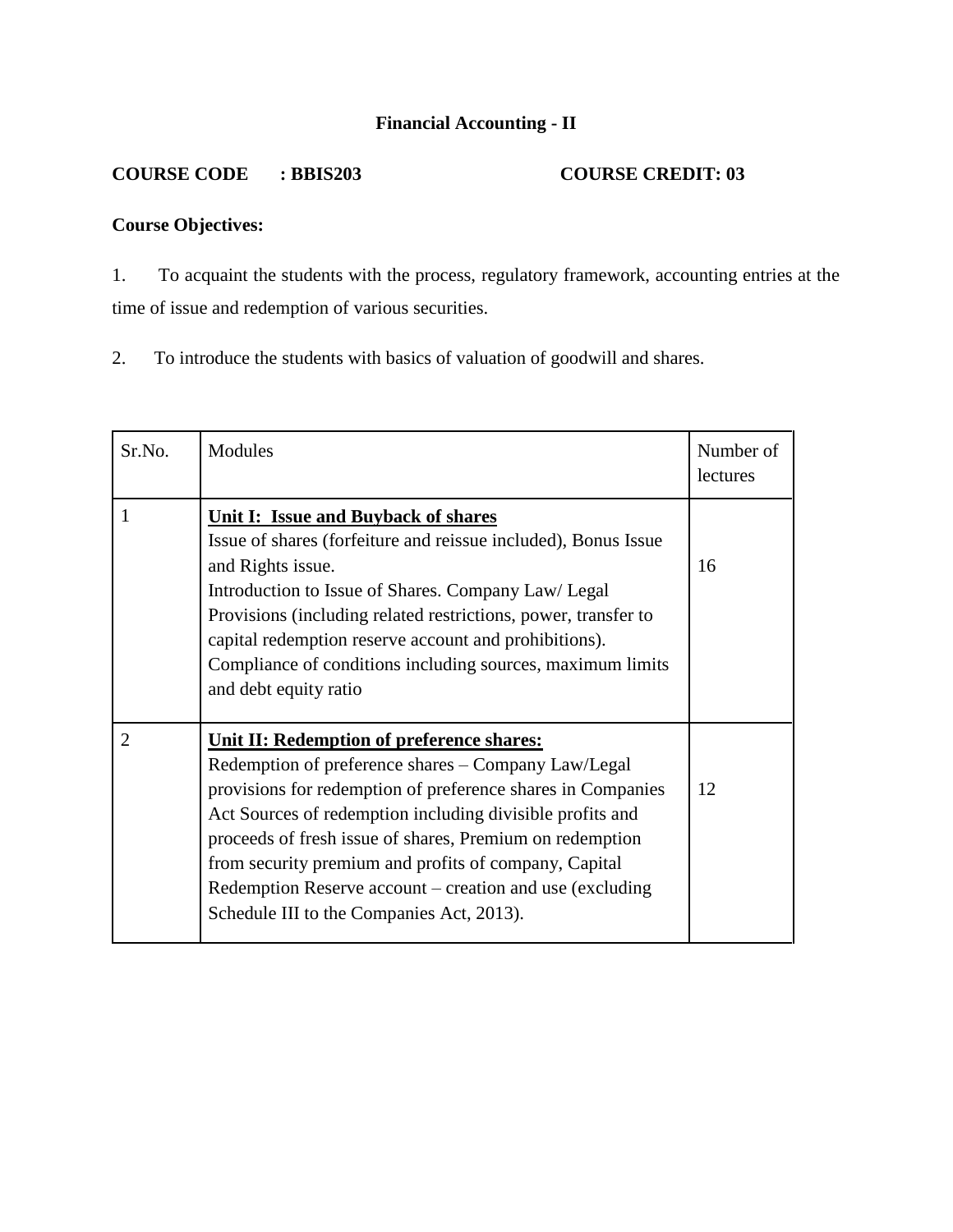| 3 | <b>Unit III - Issue &amp; Redemption of Debentures</b><br>Issue of Debentures – Legal provisions and accounting<br>Redemption of debentures (excluding buy back of own<br>debentures). Methods of redemption including out of profits.<br>Debenture redemption reserve and debenture redemption<br>sinking fund (excluding insurance policy and Schedule III to<br>the Companies Act, 2013). Redemption of debentures by<br>conversion into new class of shares or debentures with<br>options- including at par, premium and discount. | 16 |
|---|----------------------------------------------------------------------------------------------------------------------------------------------------------------------------------------------------------------------------------------------------------------------------------------------------------------------------------------------------------------------------------------------------------------------------------------------------------------------------------------------------------------------------------------|----|
| 4 | Unit – IV Valuation of goodwill $\&$ Shares<br>Valuation of Goodwill – Maintainable Profit method, Super<br>Profit Method Capitalization method, Annuity method<br>Valuation of Shares – Intrinsic Value method, Yield value and<br>Fair value method,<br>Introduction to valuation of shares by DCF method.                                                                                                                                                                                                                           | 16 |
|   | <b>Total Lectures</b>                                                                                                                                                                                                                                                                                                                                                                                                                                                                                                                  | 60 |

1. Advanced Accountancy by R.L Gupta and M. Radhaswamy, S. Chand and Company (P) Ltd., New Delhi

2. Advance Accounts by Shukla and Grewal, S. Chand and Company (P) Ltd., New Delhi

3. Financial Accounting by M. Mukherjee and M. Hanif, Tata McGraw Hill Education Pvt. Ltd., New Delhi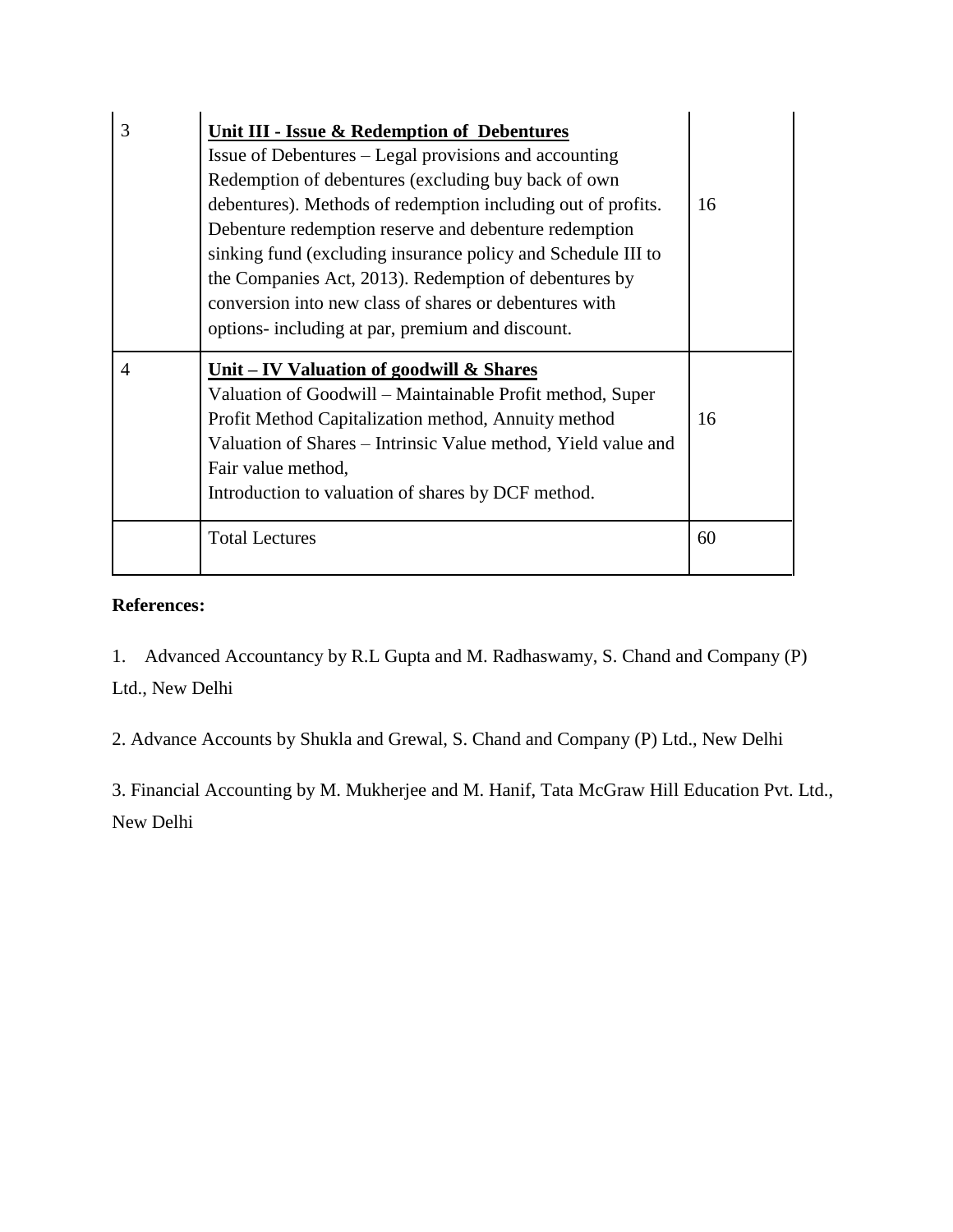# **SCHEME OF EXAMINATION**

The scheme of examination shall be divided into two parts:

- Internal assessment 40% i.e. 40 marks
- Semester end examination 60% i.e. 60 marks

# **Please Note:**

- In view of the current situation, following additions are made in pattern of examination.
- Internal test can be conducted on line in the form of MCQs.
- Under the challenging and unforeseen situations, all the examinations including viva, submission of projects & assignments will conducted through online mode or as directed by the University/State Govt/UGC.

#### **(A)Internal Assessment 40 marks**

| <b>Description</b>                                                         | <b>Marks</b> |
|----------------------------------------------------------------------------|--------------|
| Two internal tests of 20 marks each – (Multiple choice Questions) (Best of | 20           |
| two to be one will be considered)                                          |              |
| One Project and Viva voce/Case studies/Assignments                         | 10           |
| Open Book Test/ Review of Book, Magazine or Article                        | 10           |
| Total                                                                      | 40           |

#### **B) Semester end examination 60 marks** PAPER PATTERN

| Duration : 2 hours                              |    |
|-------------------------------------------------|----|
| Total Marks: 60                                 |    |
| Q.1 15 marks OR 15 marks                        | 15 |
| Q.2 15 marks OR 15 marks                        | 15 |
| Q.3 15 marks OR 15 marks                        | 15 |
| Q.4 15 marks OR 15 marks                        | 15 |
| Three short notes of 5 marks each or Case study |    |
| Total                                           | 60 |
| $N_{\alpha\uparrow\alpha\uparrow}$              |    |

Note:

1. Q.1,2 and 3 - 15 marks question may be divided into sub questions if required.

2. Q.4 May include theory (short notes) /Case Study in one of the options.

**Passing criteria: Minimum 40% in Internal (16 out of 40) and 40% (24 out of 60) in semester end examination**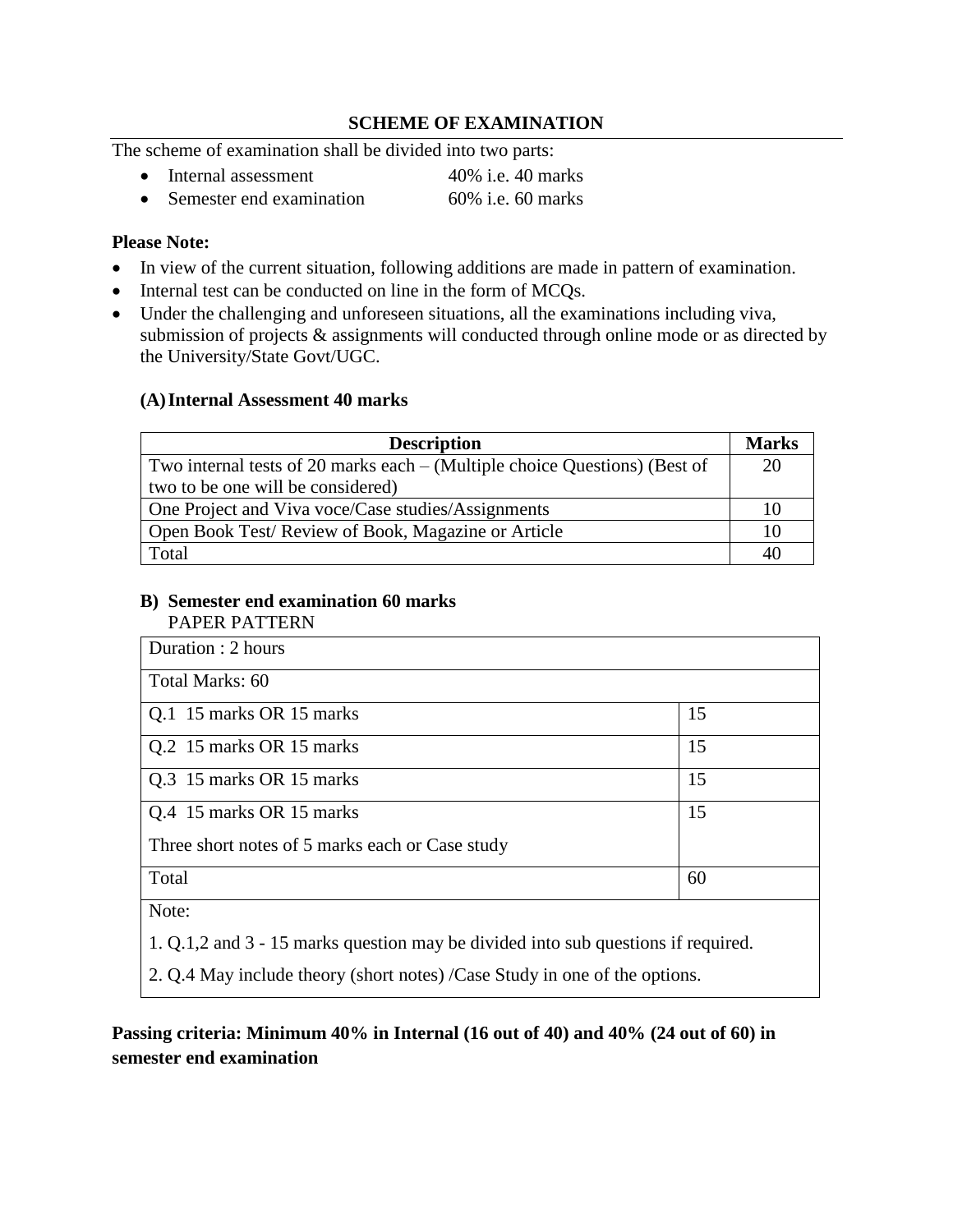# **Business Communication – II**

# **Course code: BBIS204 Credits:03**

#### **Objectives:**

- 1. To develop awareness of the complexity of the communication process.
- 2. To develop effective listening skills in students so as to enable them to comprehend instructions and become critical listeners.
- 3. To develop effective oral skills so as to enable students to speak confidently interpersonally as well as in large groups.
- 4. To develop effective writing skills so as enable students to write in a clear, concise, persuasive and audience centred manner.
- 5. To develop ability to communicate effectively with the help of electronic media**.**

| Sr.No. | Module                                                                                                                                                                                                                                                                                                                                                                                                                                                                                                                                                                                    | Number of<br>lectures |
|--------|-------------------------------------------------------------------------------------------------------------------------------------------------------------------------------------------------------------------------------------------------------------------------------------------------------------------------------------------------------------------------------------------------------------------------------------------------------------------------------------------------------------------------------------------------------------------------------------------|-----------------------|
|        | <b>Presentation Skills</b><br>Presentations: (to be tested in tutorials only) 4 Principles of<br><b>Effective Presentation</b><br>Effective use of OHP<br><b>Effective use of Transparencies</b><br>How to make a Power-Point Presentation                                                                                                                                                                                                                                                                                                                                                | 15                    |
| 2      | <b>Group Communication</b><br>Interviews: Group Discussion Preparing for an Interview,<br>Types of Interviews - Selection, Appraisal, Grievance, Exit<br>Meetings: Need and Importance of Meetings, Conduct of<br>Meeting and Group Dynamics Role of the Chairperson, Role<br>of the Participants, Drafting of Notice, Agenda and<br><b>Resolutions</b><br>Conference: Meaning and Importance of Conference<br>Organizing a Conference Modern Methods: Video and Tele –<br>Conferencing<br>Public Relations: Meaning, Functions of PR Department,<br>External and Internal Measures of PR | 15                    |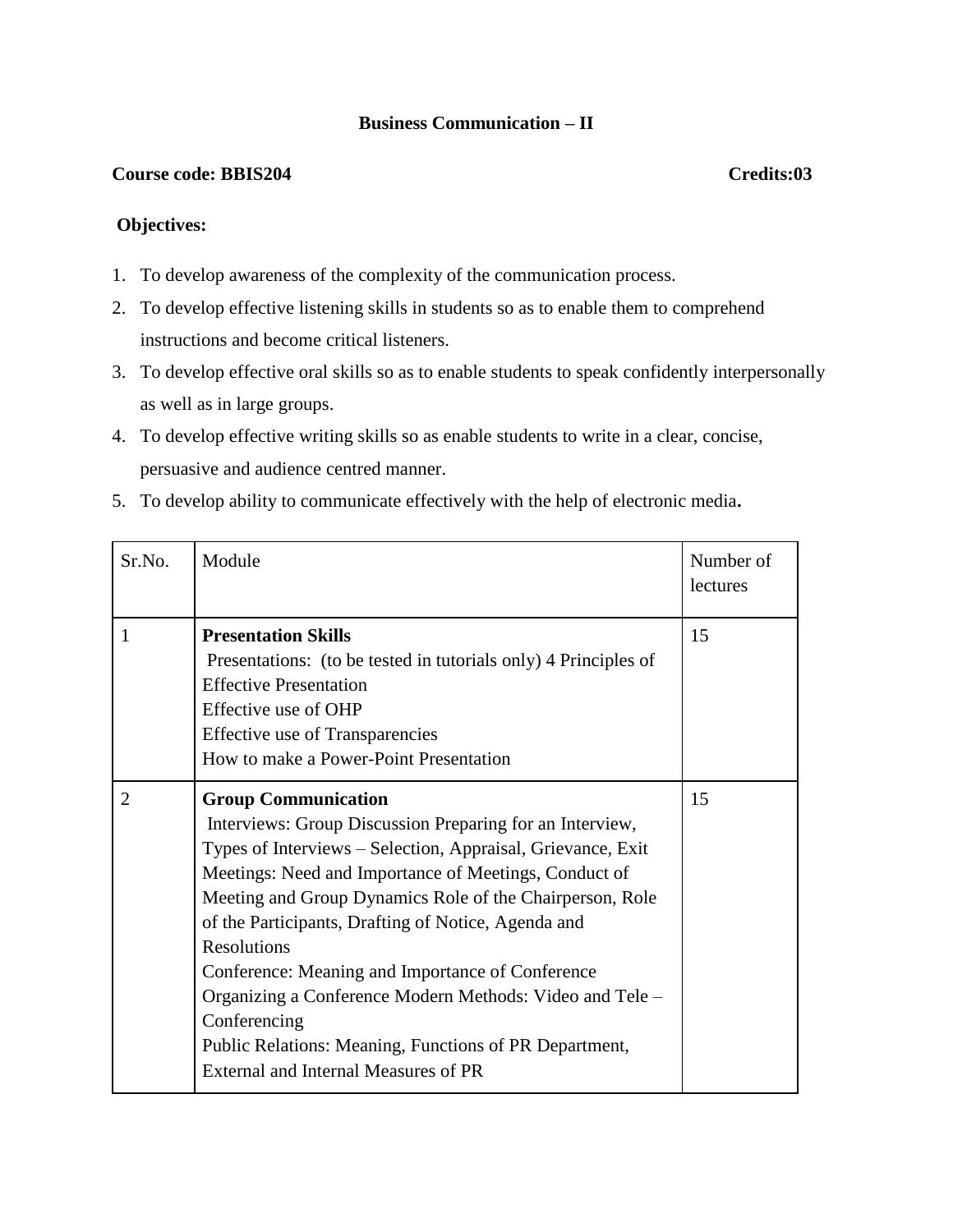| 3 | <b>Business Correspondence</b><br>Trade Letters: Order, Credit and Status Enquiry, Collection<br>(just a brief introduction to be given)<br>Social and Public Relations Invite<br>Only following to be taught in detail:-<br>Letters of Inquiry, Letters of Complaints, Claims, Adjustments<br>Sales Letters, Promotional leaflets and fliers, Consumer<br><b>Grievance Letters</b><br>[Teachers must provide the students with theoretical constructs]<br>wherever necessary in order to create awareness. However<br>students should not be tested on the theory. | 15 |
|---|---------------------------------------------------------------------------------------------------------------------------------------------------------------------------------------------------------------------------------------------------------------------------------------------------------------------------------------------------------------------------------------------------------------------------------------------------------------------------------------------------------------------------------------------------------------------|----|
| 4 | Language and writing skills<br>Reports: Parts, Types, Feasibility Reports, Investigative<br>Reports Summarisation: Identification of main and<br>supporting/sub points Presenting these in a cohesive manner                                                                                                                                                                                                                                                                                                                                                        | 15 |
|   | TOTAL                                                                                                                                                                                                                                                                                                                                                                                                                                                                                                                                                               | 60 |

- 1.Banerjee, Bani P (2005) Foundation of Ethics in Mangement Excel Books
- 2. Bhargava and Bhargava91971) Company Notices, Meetings and Regulations
- 3. Black, Sam (1972) Practical Public Relations, E.L.B.S. London.

4. Bovee Courtland,L and Thrill, John V(1989) Business Communication, Today McGraw Hill, New York, Taxman Publication.

5. Fisher Dalmar, (1999), Communication in Organisation, Jaico Pub House, Mumbai, Delhi.

6. Frailley, L.E. (1982) Handbook of Business Letters, Revised Edn. Prentice Hall Inc.

7. Garlside, L.E. (1980) Modern Business Correspondence, McDonald and Evans Ltd. Plymouth.

8. Lesikar, Raymond V and Petit, John D.(1994) Business Communication: Theory and Application Richard D. Irwin Inc. Ilinois.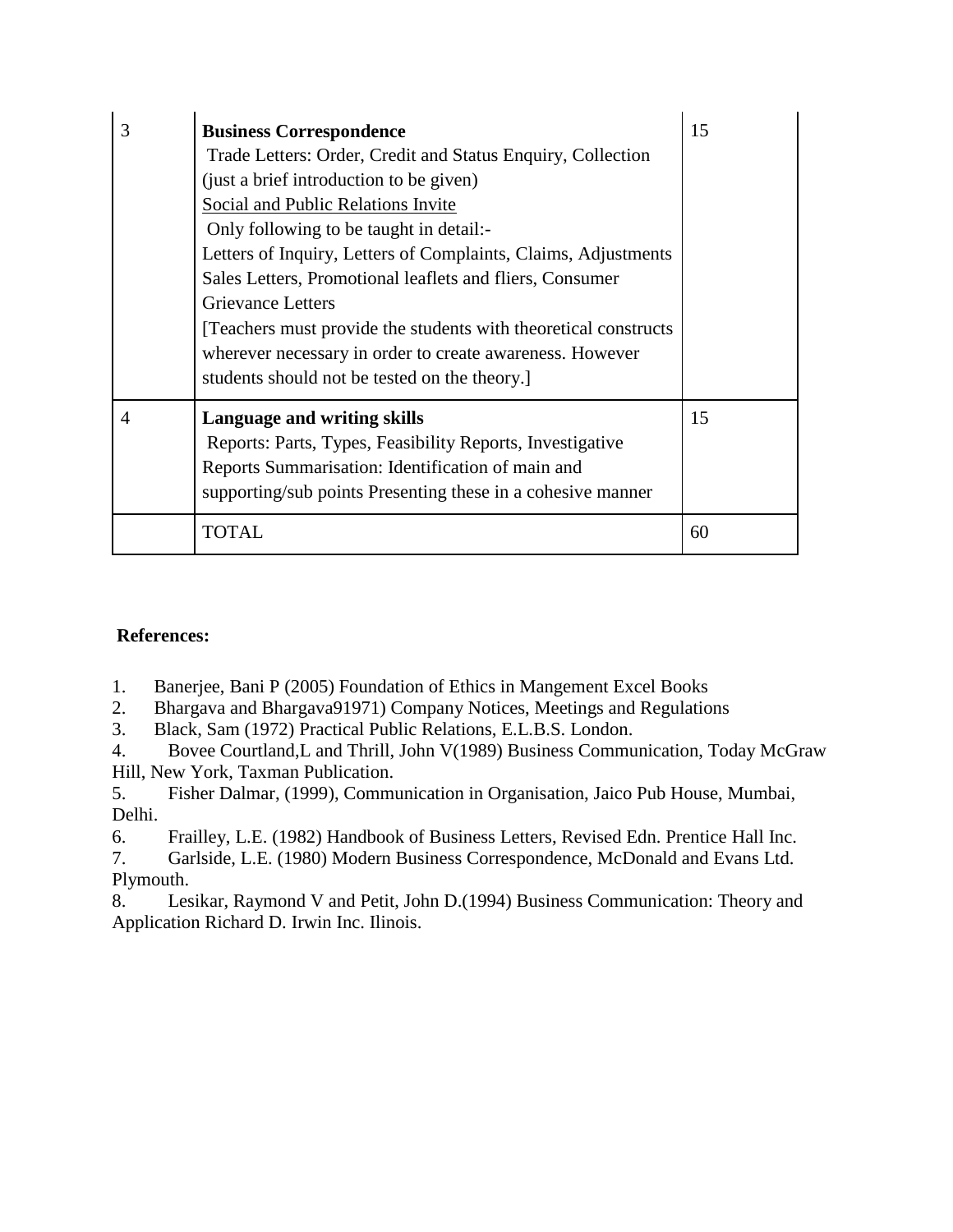# **SCHEME OF EXAMINATION**

The scheme of examination shall be divided into two parts:

- Internal assessment 40% i.e. 40 marks<br>• Semester end examination 60% i.e. 60 marks
- $\bullet$  Semester end examination

# **(A) Internal Assessment (40 marks)**

| <b>Description</b>                                                                                                                                                                                                                                                            | <b>Marks</b> |
|-------------------------------------------------------------------------------------------------------------------------------------------------------------------------------------------------------------------------------------------------------------------------------|--------------|
| Two internal tests of 20 marks each $-$ (Multiple choice Questions) (Best<br>of two to be considered)                                                                                                                                                                         | 20           |
| Reading, Listening and Presentation Skills<br>Topic based individual/group presentation<br>Group discussion based on current/relevant issues<br>Mock Interview based on Application and CV<br>Listening to short videos and tested on the same<br>Decoding Job advertisements | 10           |
| Writing Skills – Paragraph, Email, Blog, Tweets, Statement of<br>Purpose, Bio-note, Precis, Caption writing                                                                                                                                                                   | 10           |
| Total                                                                                                                                                                                                                                                                         | 40           |

# **(B) Semester end examination (60 marks)**

# **PAPER PATTERN**

| Duration : 2 hours                      |    |
|-----------------------------------------|----|
| Total Marks: 60                         |    |
| Q.1 Short Notes (Any 3 out of 5)        | 12 |
| Q.2 Theory based questions (2 out of 3) | 12 |
| Q.3 Trade Letters (2 out of 3)          | 12 |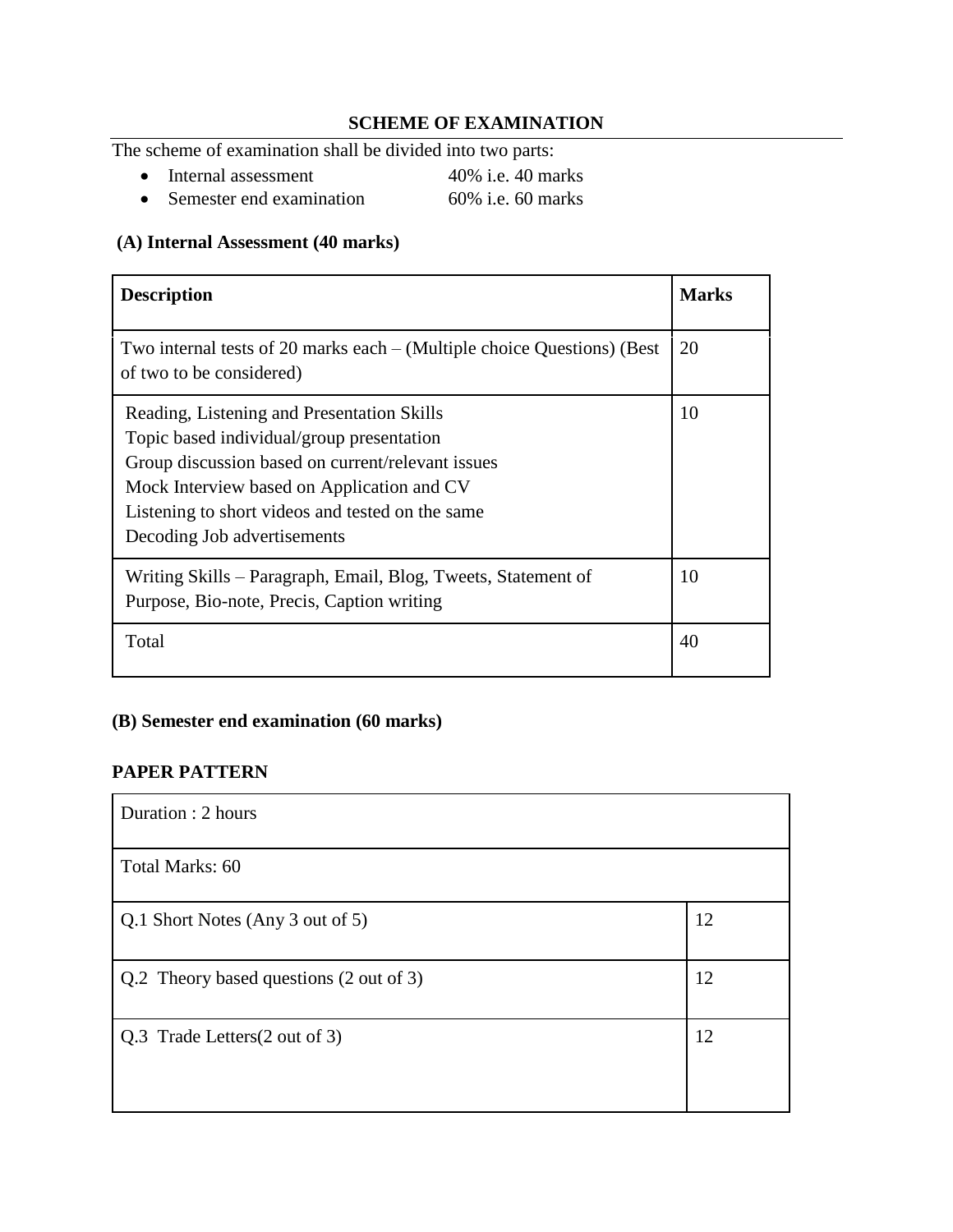| Q.4 a) Report writing               | 06 |
|-------------------------------------|----|
| b) Summarization                    | 06 |
| Q.5 a) Notice / Agenda / Resolution | 06 |
| b) Case Study                       | 06 |
| Total                               | 60 |

**Passing criteria: Minimum 40% in Internal (16 out of 40) and 40% (24 out of 60) in semester end examination**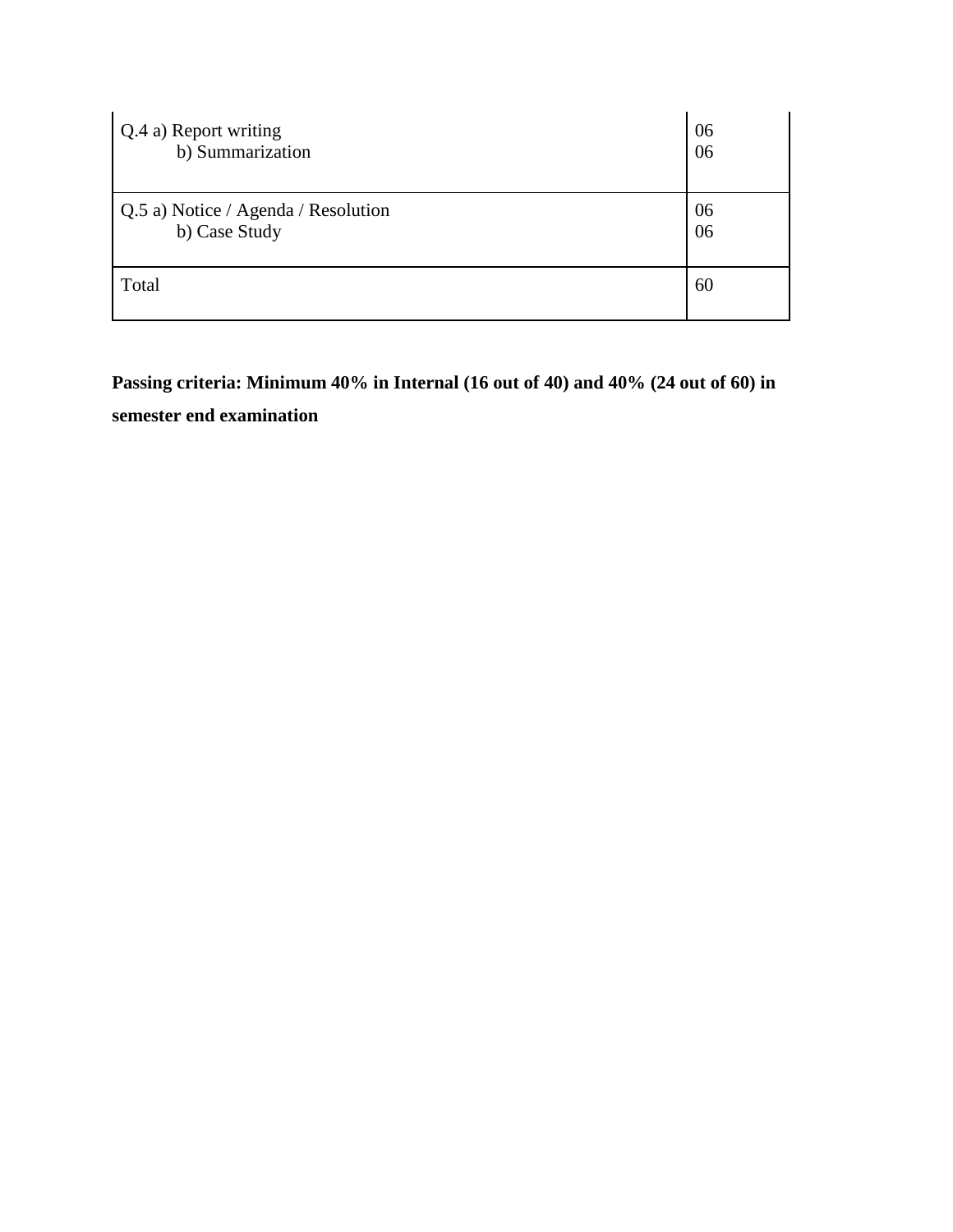# **Foundation Course – II**

### **COURSE CODE: BBIS205 COURSE CREDIT: 03**

# **Course Objectives:**

- 1. To orient students with the concepts of liberalization, privatization and globalization along with its impact
- 2. To introduce the concept of Human Rights and Fundamental Rights stated in the Constitution
- 3. To improve understanding of the importance of environment and its preservation
- 4. To equip students with an understanding of stress and its coping mechanisms

| Module No.     | Modules                                                           | Number of |
|----------------|-------------------------------------------------------------------|-----------|
|                |                                                                   | lectures  |
| 1              | <b>Globalisation and Indian Society</b>                           | 7         |
|                | Understanding the concepts of liberalization, privatization and   |           |
|                | globalization; Growth of information technology<br>and            |           |
|                | communication and its impact manifested in everyday life;         |           |
|                | Impact of globalization on industry: changes in employment and    |           |
|                | increasing migration; Changes in agrarian sector due to           |           |
|                | globalization; rise in corporate farming and increase in farmers' |           |
|                | suicides.                                                         |           |
| $\overline{2}$ | <b>Human Rights</b>                                               | 10        |
|                | Concept of Human Rights; The Universal Declaration of Human       |           |
|                | Rights; Human Rights constituents with special reference to       |           |
|                | Fundamental Rights stated in the Constitution, LGBTQ Rights       |           |
| 3              | <b>Ecology</b>                                                    | 10        |
|                | Importance of Environment Studies in the current developmental    |           |
|                | context; Understanding concepts of Environment, Ecology and       |           |
|                | their interconnectedness; Environment as natural capital and      |           |
|                | connection to quality of human life; Environmental Degradation-   |           |
|                | causes and impact on human life; Sustainable development-         |           |
|                | concept and components; poverty and environment                   |           |
| 4              | <b>Understanding Stress and Conflict</b>                          | 10        |
|                | Causes of stress and conflict in individuals and society; Agents  |           |
|                | of socialization and the role played by them in developing the    |           |
|                | individual; Significance of values, ethics and prejudices in      |           |
|                | developing the individual; Stereotyping and prejudice as          |           |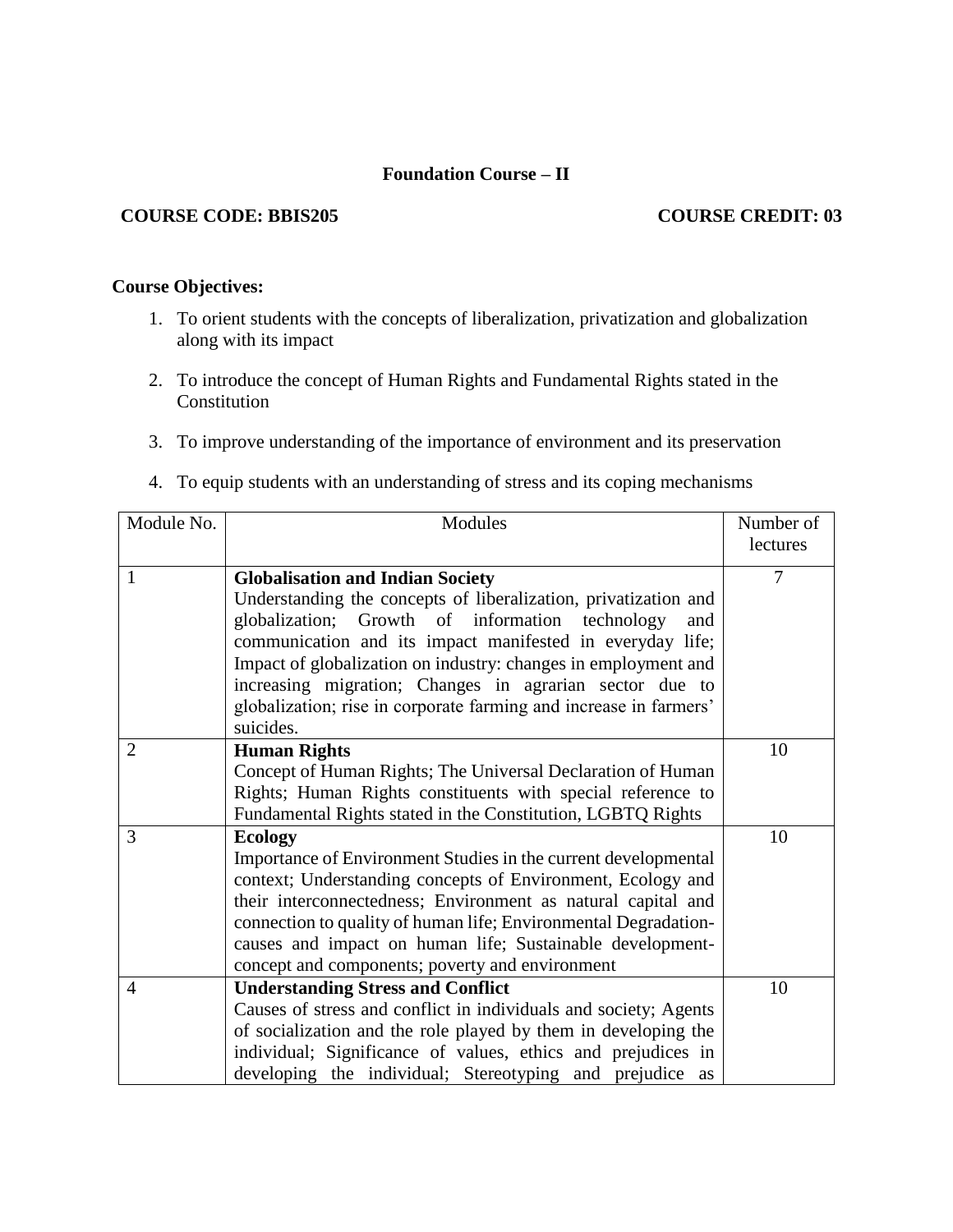| significant factors in causing conflicts in society. Aggression and<br>violence as the public expression of conflict                                                                                                                                                                                                                      |  |
|-------------------------------------------------------------------------------------------------------------------------------------------------------------------------------------------------------------------------------------------------------------------------------------------------------------------------------------------|--|
| <b>Managing Stress and conflict in contemporary society</b><br>Types of conflicts and use of coping mechanisms for managing<br>individual stress; Maslow's theory of self-actualisation;<br>Different methods of responding to conflicts in society; Conflict-<br>resolution and efforts towards building peace and harmony in<br>society |  |
| <b>Total Lectures</b>                                                                                                                                                                                                                                                                                                                     |  |

- 1. A decade of economic reforms in India (The past, the present, the future)-Edited by Raj Kapila and Uma Kapila, Academic Foundation (2002)
- 2. Impact of the policies of WTO on Indian agriculture S. Nehru, Serial Pub. (2012)
- 3. Privatisation of public enterprises Emerging dimensions Edited by G.S. Batra, Narinder Kaur , Anmol Pub. (1995)
- 4. Economics of development Dwight Perkins, Steven Radelet, David Lindauer, Norton company (2006)
- 5. Industrial Policy and economic development in India (1947 -2012) Anup ChatterjeeNew Century Pub. (2012)
- 6. Globalisation and development of backward areas Edited by G. Satyanarayana New Century Pub. (2007)
- 7. Contemporary issues in globalisation An introduction to theory and policy in India Soumyen Sikder , Oxford University Press (2002)
- 8. Environmental Studies Dr. Vijay Kumar Tiwari , Himalayan Pub. (2010)
- 9. Ecology and environment Benu Singh, Vista International Pub. (2006)
- 10. Universal Human Rights : In theory and practice, Jack Donnelly, (2014)
- 11. Stress Management Dr. N. Tejmani Singh ,Maxford books (2011)
- 12. LGBT Rights in India: What Travellers Should know before going in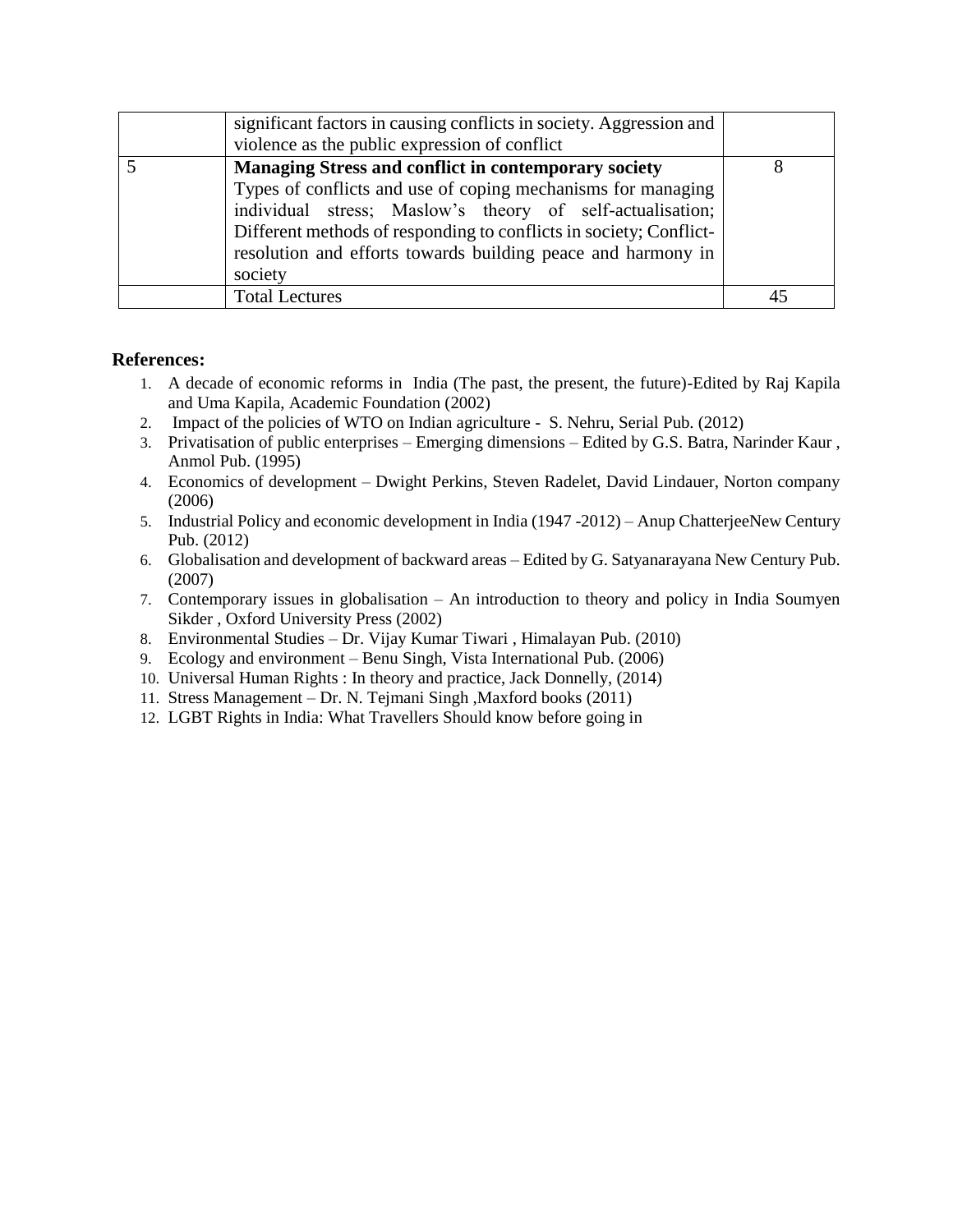# **SCHEME OF EXAMINATION**

The scheme of examination shall be divided into two parts:

- Internal assessment 40% i.e. 40 marks
- Semester end examination 60% i.e. 60 marks

# (A) Internal Assessment 40 marks

| <b>Description</b>                                                                                                                                           | <b>Marks</b> |
|--------------------------------------------------------------------------------------------------------------------------------------------------------------|--------------|
| One best out of two tests for 20 marks each – Objective Tests                                                                                                | 20           |
| Any one for 20 marks or any 2 for 10 marks each<br>Project, Presentation and Viva voce/Case studies/Assignments/ Outreach<br>programmes/Certificate courses. |              |
| Total                                                                                                                                                        |              |

# (B) Semester End Examination – 60 marks

| Duration: 2 hours                      |    |  |
|----------------------------------------|----|--|
| Total Marks: 60                        |    |  |
| <b>Based on Module1</b>                | 12 |  |
| Q.1 (a) Full length question           |    |  |
| <b>Or</b>                              |    |  |
| (b) Full length question               |    |  |
| Based on Module 2                      | 12 |  |
| $Q$ 2. (a) Full length question        |    |  |
| Or                                     |    |  |
| (b) Full length question               |    |  |
| Based on unit 3                        | 12 |  |
| Q.3 (a) Full length question           |    |  |
| <b>Or</b>                              |    |  |
| (b) Full length question               |    |  |
| Based on Module 4 and 5                | 12 |  |
| Q.4 (a) Full length question           |    |  |
| <b>Or</b>                              |    |  |
| (b) Full length question               |    |  |
| Refer note below                       | 12 |  |
| Q.5 (a) Full length question           |    |  |
| Or                                     |    |  |
| (b) Write short notes (any 3 out of 5) |    |  |
| <b>Total Marks</b>                     | 60 |  |

Note:

Q.5 will be a full length question for 12 marks from any of the five modules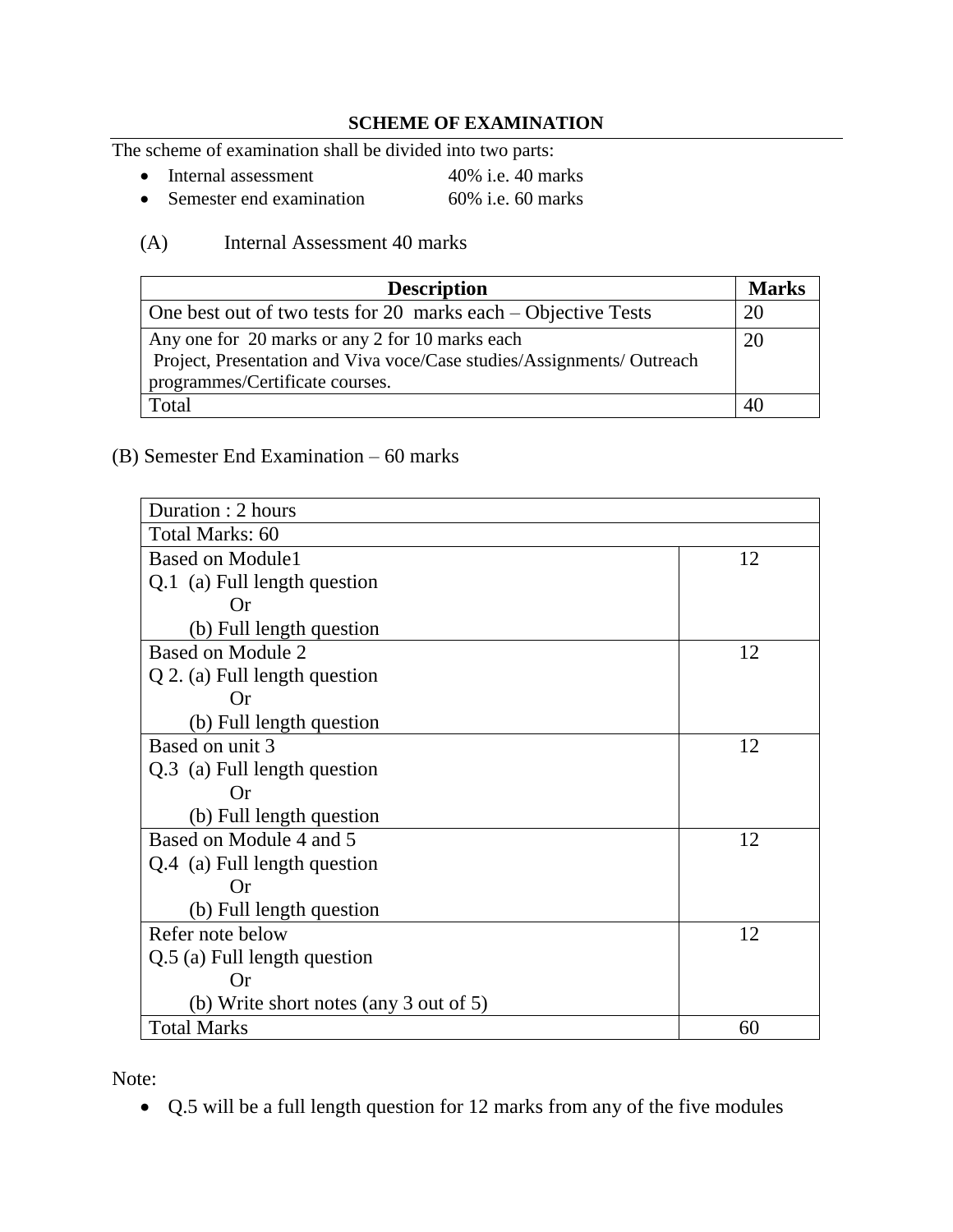• Q.5 Short Notes: (Any 3 out of  $5$ ) – 4 marks each from Module 5

Passing criteria: : Minimum 40% marks (16 out of 40) in internal and 40% marks (24 out of 60) in semester end examination.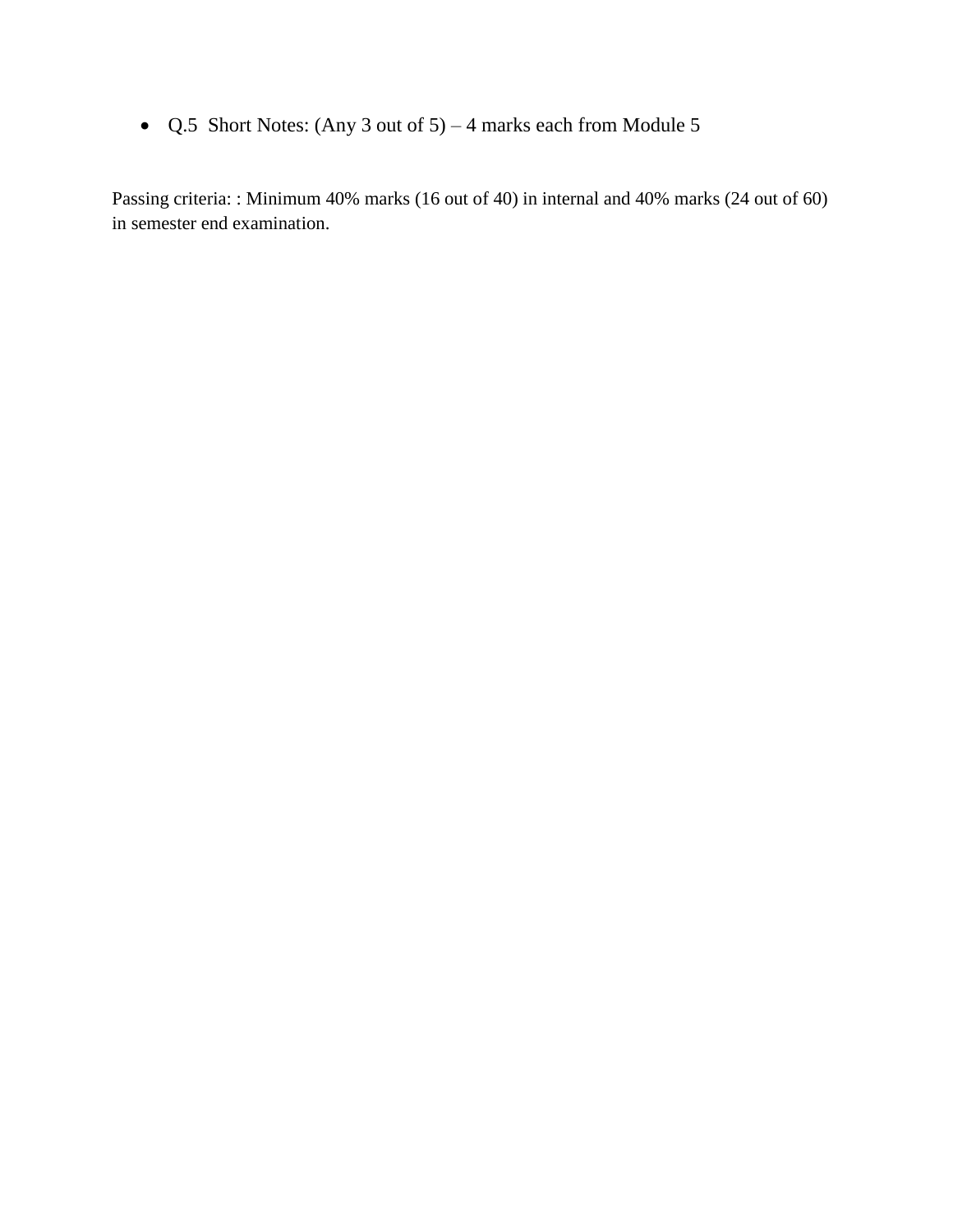# **Organizational Behavior**

# **COURSE CODE: BBIS206 COURSE CREDIT: 03**

# **Course Objectives:**

- 1. Make students develop an understanding for the various concepts and principles in Organisational Behaviour
- 2. To make students aware of the various aspects of individual behavior . They will be able to analyse the benefits of working in groups and teams.
- 3. To make students aware of the concepts of stress and conflicts and the ways in which it affects individuals at personal and professional level. Students will become aware of the factors that cause stress and conflicts and will learn about ways to avoid or minimise them,
- 4. To make students appreciate the differences between the various types of intelligences
- 5. To make students analyse the significance of culture and change in organizations

| <b>Syllabus</b>                                                                 | No.of           |
|---------------------------------------------------------------------------------|-----------------|
|                                                                                 | <b>Lectures</b> |
| Module -1                                                                       | 14              |
| <b>Introduction to organizational Behavior</b>                                  |                 |
| Meaning, Nature and scope of OB, Models of OB,                                  |                 |
| <b>Theories of Motivation:</b>                                                  |                 |
| Maslow, Herzberg, Mc.Gregor Theory X and Theory Y, William Ouchi's              |                 |
| Theory Z, Victor Vroom. ERG theory                                              |                 |
| Module-2                                                                        | 19              |
| <b>Group Dynamics</b>                                                           |                 |
|                                                                                 |                 |
| Individual Behavior (IQ, EQ, SQ)<br>$\bullet$                                   |                 |
| Group Formation, Team Building, Team Development.                               |                 |
| <b>Goal Setting</b>                                                             |                 |
| Soft Skills, Interpersonal Skills, Multicultural Skills, Cross Cultural Skills. |                 |
| Johari Window                                                                   |                 |
| Module-3                                                                        | 17              |
| <b>Organizational Culture and Change Management</b>                             |                 |
| • Work Culture, Ways for Making Work Culture Effective and Lively, Work         |                 |
| Conflicts.                                                                      |                 |
| Organizational Change, effects of Resistance to Change, Kotter's eight steps    |                 |
| change model, ways to overcome resistance to change.                            |                 |
| Time and Stress Management.                                                     |                 |
| Module-4                                                                        | 10              |
| <b>Organizational Development</b>                                               |                 |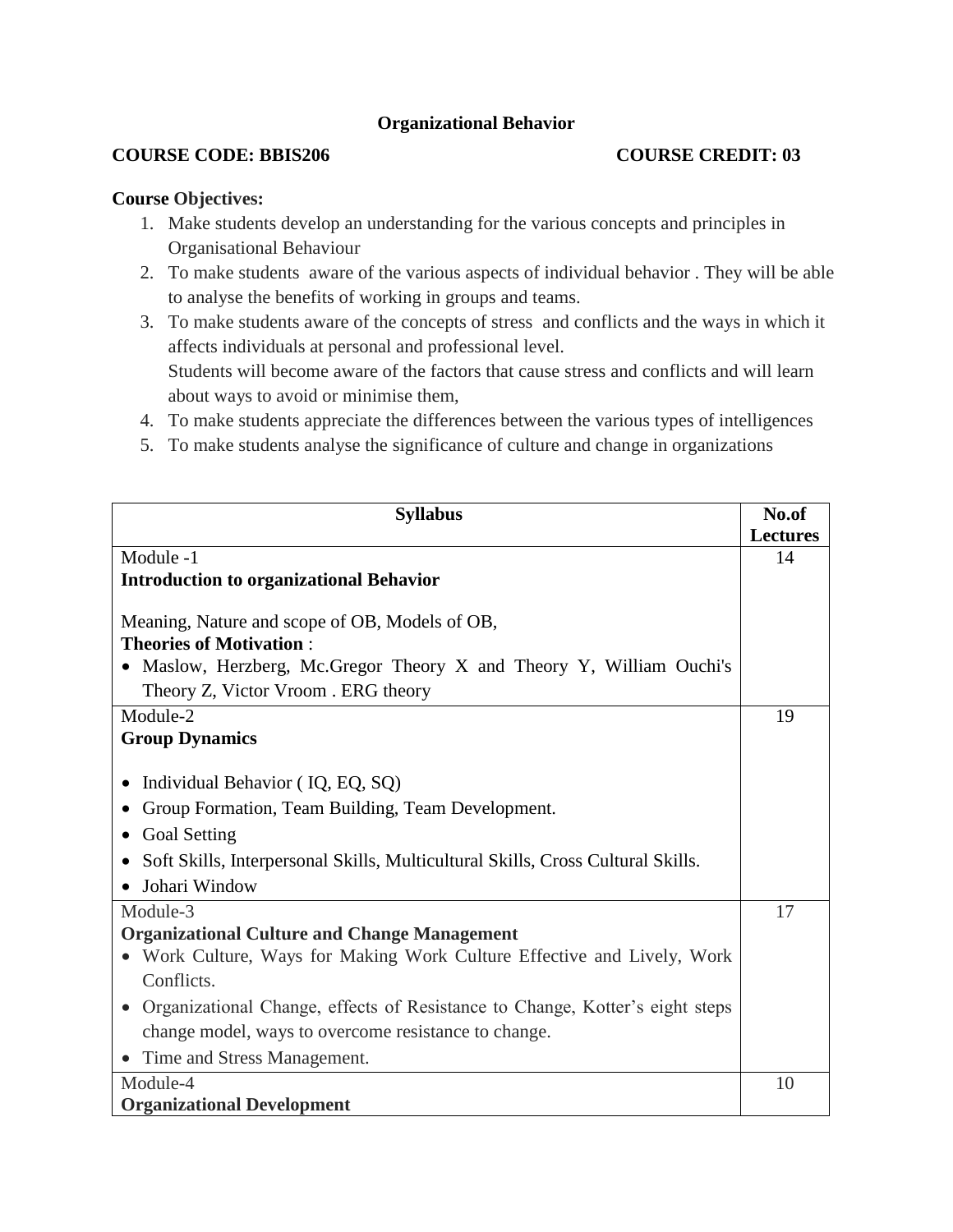- Meaning and Nature of OD.
- Techniques of OD.
- Importance of OD.

- 1. Stephen P. Robbins "Organizational Behavior "Prentice Hall of India Private Ltd.
- 2. John Bratton "Work and Organizational Behaviour "MilitzaCallinan Carolyn Forshaw and Peter Sawchuk Palagrave Macmilla, New York.
- 3. Margie Parikh and Rajen Gupta "Organizational Behaviour "Tata Mc. Graw Hill Education Private Limited , New Delhi.
- 4. Suja Nair"Organizational Behaviour"Himalaya Publishing House , Mumbai.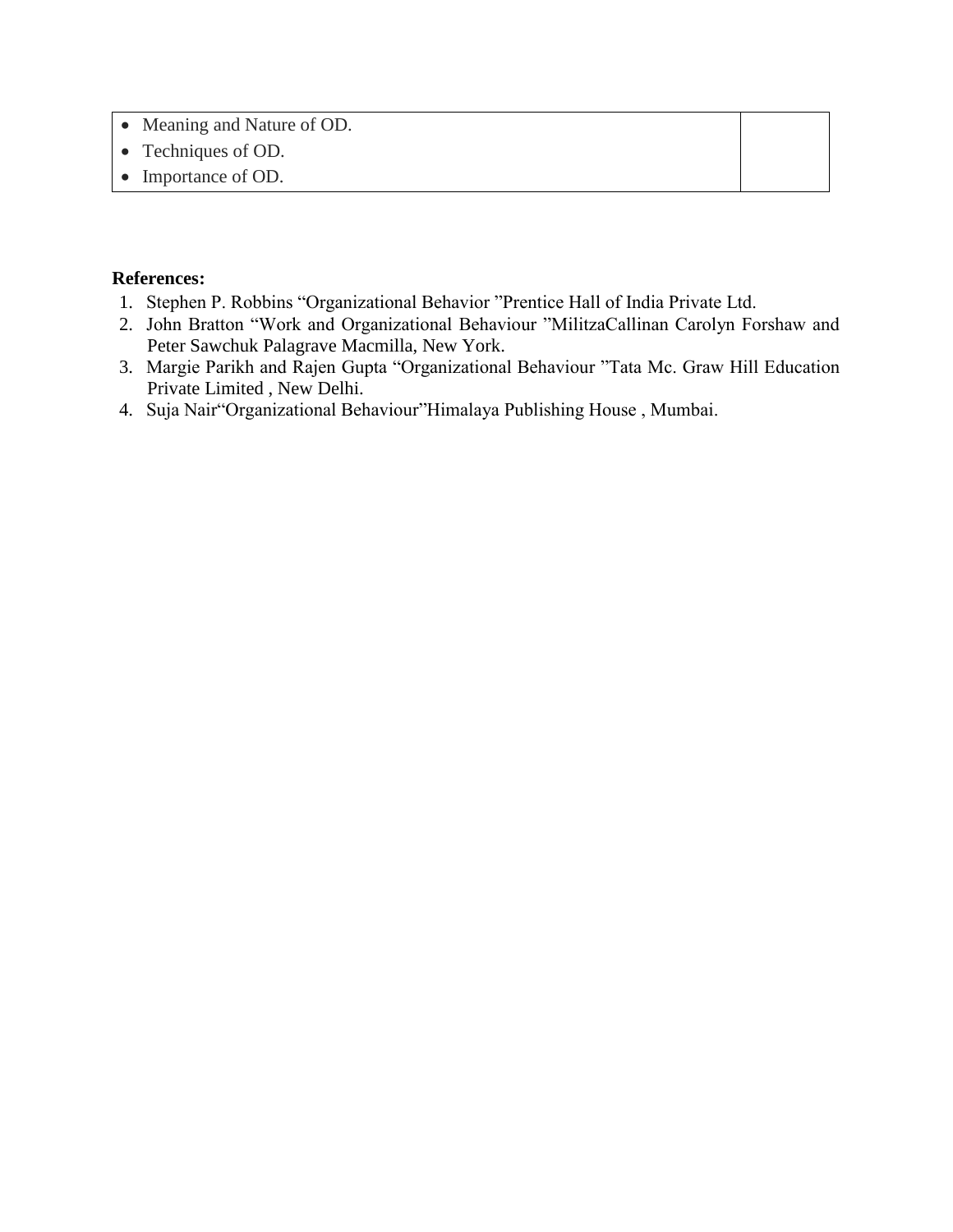# **SCHEME OF EXAMINATION**

The scheme of examination shall be divided into two parts:

- Internal assessment 40% i.e. 40 marks
- Semester end examination 60% i.e. 60 marks

(A)Internal Assessment 40 marks

| <b>Description</b>                                                                                                                                       | <b>Marks</b> |
|----------------------------------------------------------------------------------------------------------------------------------------------------------|--------------|
| Best out of two multiple choice tests for 20 marks each                                                                                                  | 20           |
| Any one for 20 marks or any 2 for 10 marks each<br>Project, Presentation and Viva voce / Case studies / Assignments/ Internship<br>/Certificate courses. | 20           |
| Total                                                                                                                                                    | 40           |

#### (B) Semester end examination 60 marks

#### PAPER PATTERN

| Duration: 2 hours                                                                          |    |  |
|--------------------------------------------------------------------------------------------|----|--|
| Total Marks: 60                                                                            |    |  |
| Q.1 15 marks OR 15 marks                                                                   | 15 |  |
| Q.2 15 marks OR 15 marks                                                                   | 15 |  |
| Q.3 15 marks OR 15 marks                                                                   | 15 |  |
| Q.4 15 marks OR 15 marks                                                                   | 15 |  |
| Three short notes of 5 marks each or Case study                                            |    |  |
| Total                                                                                      | 60 |  |
| Note:<br>1. Q.1,2 and 3 - 15 marks question may be divided into sub questions if required. |    |  |

2. Q.4 May include theory (short notes) /Case Study in one of the options.

# **Passing criteria: Minimum 40% in Internal (16 out of 40) and 40% (24 out of 60) in semester end examination**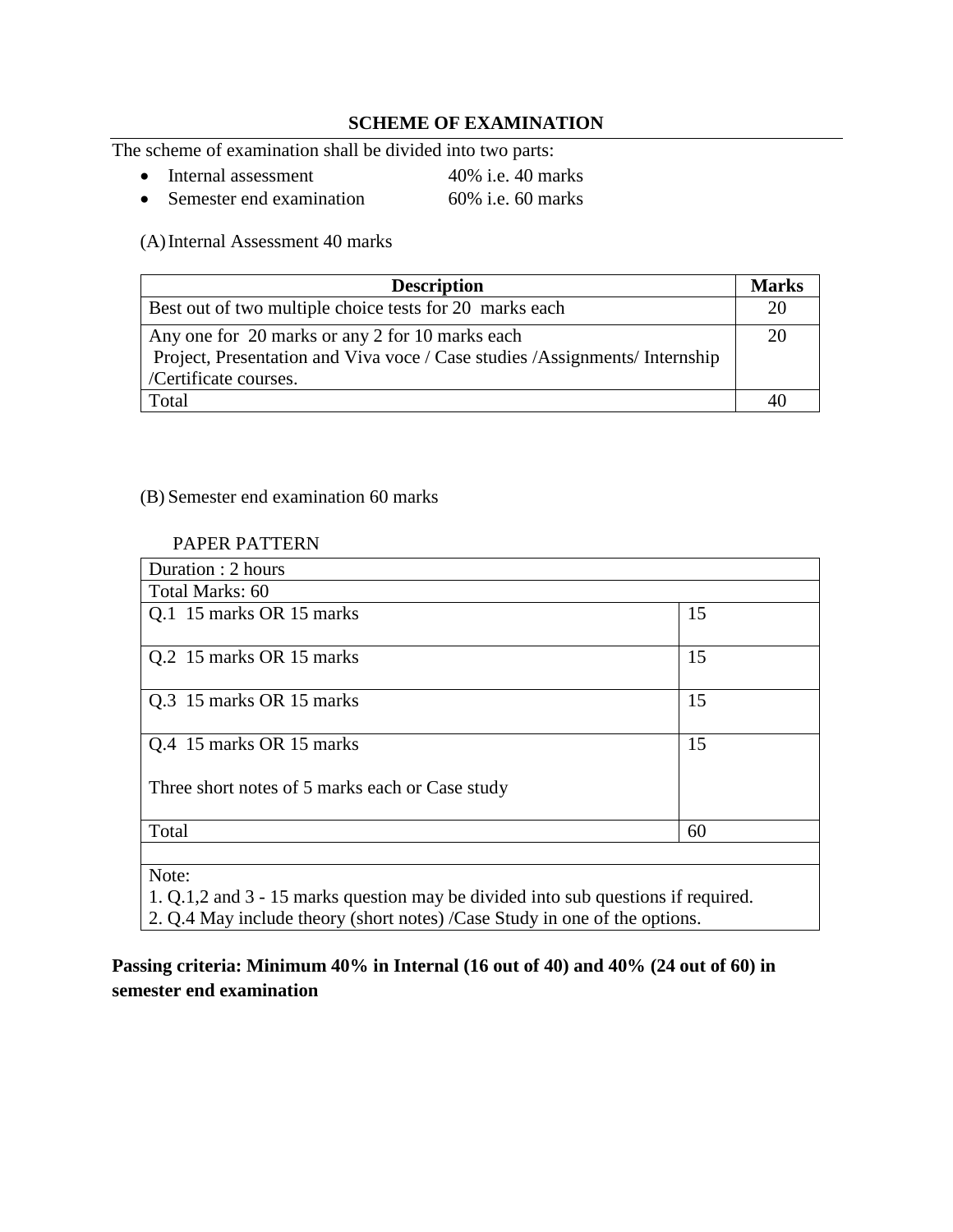# **Quantitative Methods - II**

# **COURSE CODE: BBIS207 COURSE CREDIT: 03**

# **Course Objectives:**

- 1. To make the students learn Testing of Hypothesis and application usage in Industry
- 2. To make the students understand usage of linear programming problems (LPP), Matrices and determinants.
- 3. To make students learn fundamental, mathematical concepts like ratio , proportion and percentage
- 4. To make students understand Statistical applications in Investment management, Time value of money and Economic indicators.

| Sr. No           | <b>Modules/Units</b>                                                                                                                                                                                                                                                                                                                                                                                                                                                                               | <b>No of Lectures</b> |
|------------------|----------------------------------------------------------------------------------------------------------------------------------------------------------------------------------------------------------------------------------------------------------------------------------------------------------------------------------------------------------------------------------------------------------------------------------------------------------------------------------------------------|-----------------------|
| 1.               | <b>TESTING OF HYPOTHESIS</b><br>Testing of hypotheses: Null Hypothesis, Alternative<br>Hypothesis, Decision Criterion, Critical Region, Type I and Type II<br>Error, level of significance, Test based on large Sample for Means<br>and Proportion/s                                                                                                                                                                                                                                               | 08                    |
| 2.               | <b>LINEAR PROGRAMMING TECHNIQUES</b><br>Meaning, Advantages, limitations, business applications, basic<br>terminology, formulation of linear Programming Problems, Graphical<br>Method of solving Linear Programming Problems, Simplex method<br>(up to 3 variables) with Maximization & Minimization. Duality in<br>Linear Programming (concept only)                                                                                                                                             | 12                    |
| 3.               | <b>MATRICES &amp; DETERMINANTS (Application in Business &amp;</b><br><b>Economics</b> )<br>Matrices, Types of Matrices, Transpose, Addition, Multiplication,<br>Subtraction of a Matrix, Determinants, Type of Determinants, inverse<br>of a matrix by Pivotal Reduction Method, Adjoint Method and Row /<br>Column Transformation. Application of Matrices and Determinants to<br>Business and Economics. (Please concentrate on application of<br>Matrices & Determinants to Business Economics) | 12                    |
| $\overline{4}$ . | <b>RATIO, PROPORTION &amp; PERCENTAGE</b><br>Ratio Definition, Continued Ratio, Inverse Ratio, Proportion,<br>Continued Proportion, Direct Proportion, Inverse proportion,<br>Variation, Inverse Variation, Joint Variation, Percentage: Meaning &<br>Computation of Percentage.                                                                                                                                                                                                                   | 06                    |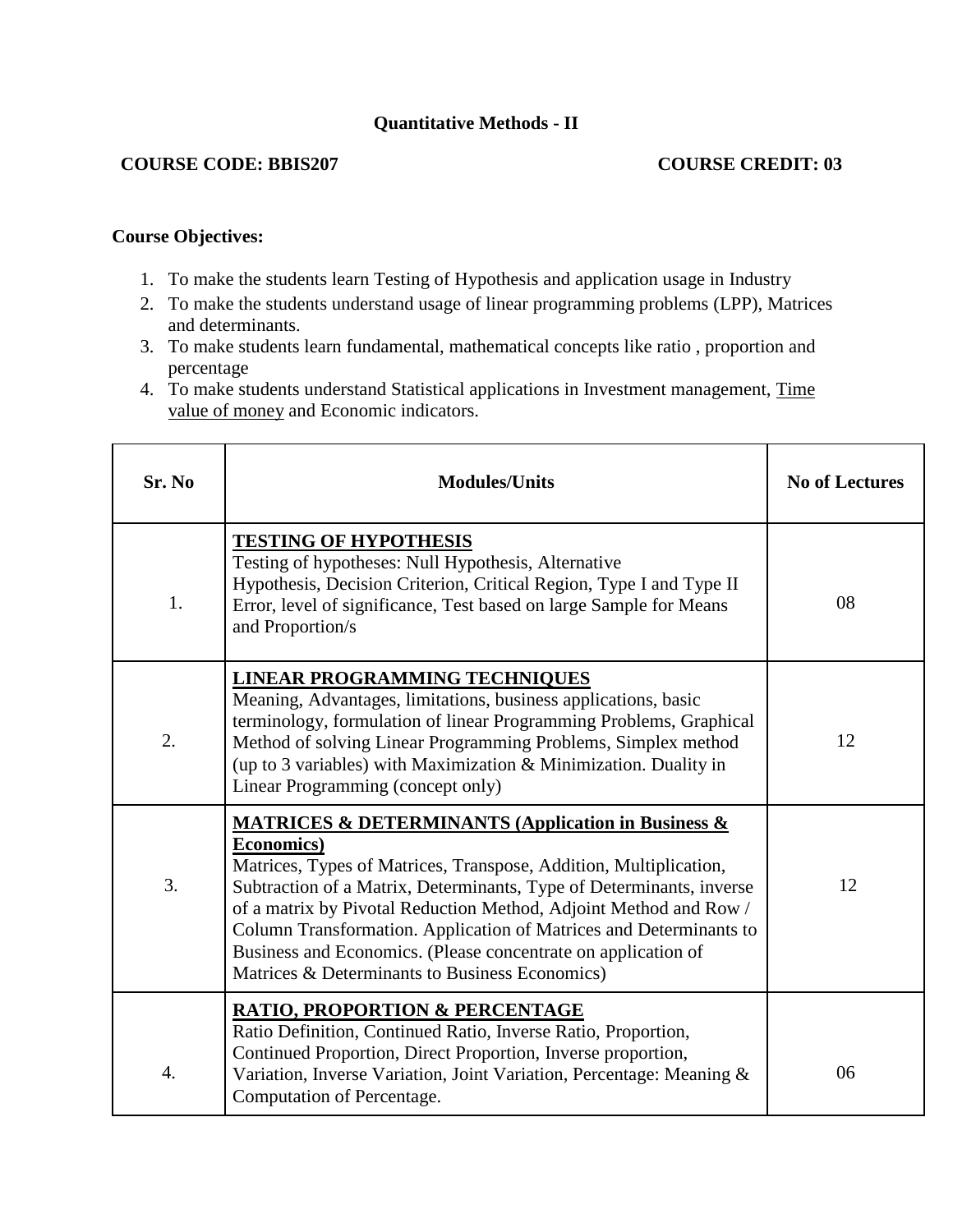| 5. | STATISTICAL APPLICATIONS IN INVESTMENT<br><b>MANAGEMENT &amp; INSURANCE</b><br>Expected return from shares (using probability) Measuring total risk<br>from investigator shares (using standard deviations) Partitioning risk<br>into systematic and unsystematic components (using covariance)<br>Measuring risks of portfolio (using correlation). Insurance-Time<br>value of Money (Present value, Future value & annuity calculations<br>for immediate & deferred) | 18 |
|----|------------------------------------------------------------------------------------------------------------------------------------------------------------------------------------------------------------------------------------------------------------------------------------------------------------------------------------------------------------------------------------------------------------------------------------------------------------------------|----|
| 6. | <b>ECONOMIC INDICATORS</b><br>GDP, Real growth in GDP price level Inflation rate, Money supply,<br>Index for agricultural production Index for industrial production,<br>Electrical                                                                                                                                                                                                                                                                                    | 04 |

- 1. Mathematics for Economics & Finance by Martin Anthony & Norman Biggs,1996.
- 2. Fundamentals of Statistics D. N. Elhance,1964
- 3. Statistical Methods S.G. Gupta (S. Chand & Co.),2012
- 4. Statistics for Management Lovin R. Rubin D.S, (Prentice Hall of India),2017
- 5. Statistics Theory, Method & Applications D.S.Sancheti & V. K. Kapoor.,2017
- 6. Business Mathematics & Statistics : B Aggarwal, Ane Book Pvt. Limited,2015
- 7. Business Mathematics : D C Sancheti & V K Kapoor, Sultan Chand & Sons,2012
- 8. Business Mathematics: A P Verma, Asian Books Pvt.: Limited,2009
- 9. Fundamentals of Applied Statistics: S G Gupta and V K Kapoor, Sultan Chand & Co,2014
- 10. Foundations & applications of time value of money Pamela Peterson Drake, Frank J. Fabozzi,2009